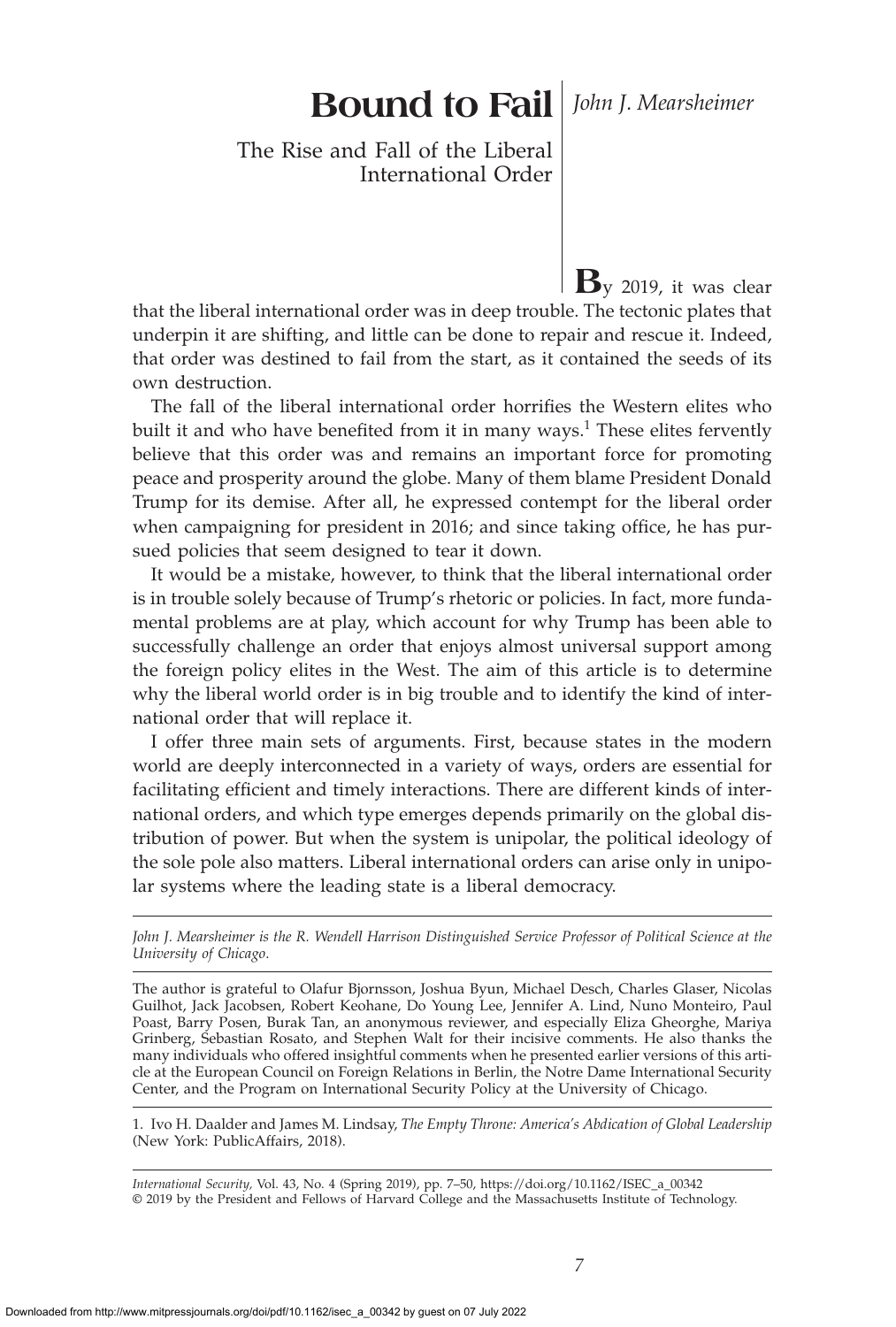Second, the United States has led two different orders since World War II. The Cold War order, which is sometimes mistakenly referred to as a "liberal international order," was neither liberal nor international. It was a bounded order that was limited mainly to the West and was realist in all its key dimensions. It had certain features that were also consistent with a liberal order, but those attributes were based on realist logic. The U.S.-led post–Cold War order, on the other hand, is liberal and international, and thus differs in fundamental ways from the bounded order the United States dominated during the Cold War.

Third, the post–Cold War liberal international order was doomed to collapse, because the key policies on which it rested are deeply flawed. Spreading liberal democracy around the globe, which is of paramount importance for building such an order, not only is extremely difficult, but often poisons relations with other countries and sometimes leads to disastrous wars. Nationalism within the target state is the main obstacle to the promotion of democracy, but balance of power politics also function as an important blocking force.

Furthermore, the liberal order's tendency to privilege international institutions over domestic considerations, as well as its deep commitment to porous, if not open borders, has had toxic political effects inside the leading liberal states themselves, including the U.S. unipole. Those policies clash with nationalism over key issues such as sovereignty and national identity. Because nationalism is the most powerful political ideology on the planet, it invariably trumps liberalism whenever the two clash, thus undermining the order at its core.

In addition, hyperglobalization, which sought to minimize barriers to global trade and investment, resulted in lost jobs, declining wages, and rising income inequality throughout the liberal world. It also made the international financial system less stable, leading to recurring financial crises. Those troubles then morphed into political problems, further eroding support for the liberal order.

A hyperglobalized economy undermines the order in yet another way: it helps countries other than the unipole grow more powerful, which can undermine unipolarity and bring the liberal order to an end. This is what is happening with the rise of China, which, along with the revival of Russian power, has brought the unipolar era to a close. The emerging multipolar world will consist of a realist-based international order, which will play an important role in managing the world economy, dealing with arms control, and handling problems of the global commons such as climate change. In addition to this new international order, the United States and China will lead bounded orders that will compete with each other in both the economic and military realms.<sup>2</sup>

<sup>2.</sup> This article assumes that the world became multipolar in or close to 2016, and that the shift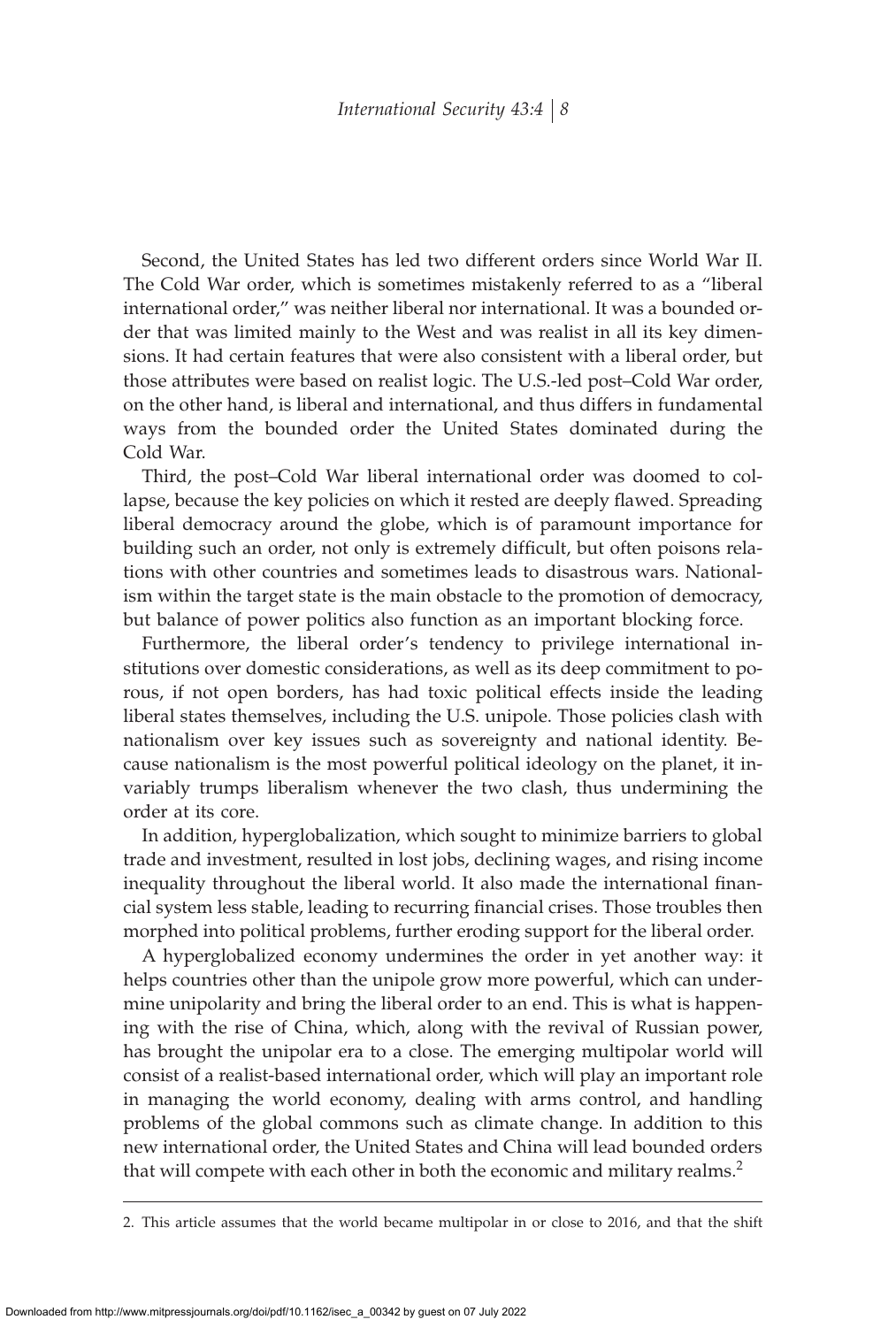The remainder of this article is organized as follows. First, I explain what the term "order" means and why orders are an important feature of international politics. Second, I describe the different kinds of orders and the circumstances under which a liberal international order will emerge. Relatedly, I examine in the third section what accounts for the rise and decline of international orders. In the fourth section, I describe the different Cold War orders. In the next three sections, I recount the history of the liberal international order. Then, in the subsequent four sections, I explain why it failed. In the penultimate section, I discuss what the new order will look like under multipolarity. The conclusion provides a brief summary of my argument and some policy recommendations.

#### *What Is an Order and Why Do Orders Matter?*

An "order" is an organized group of international institutions that help govern the interactions among the member states.<sup>3</sup> Orders can also help member states deal with nonmembers, because an order does not necessarily include every country in the world. Furthermore, orders can comprise institutions that have a regional or a global scope. Great powers create and manage orders.

International institutions, which are the building blocks of orders, are effectively rules that the great powers devise and agree to follow, because they believe that obeying those rules is in their interest. The rules prescribe acceptable kinds of behavior and proscribe unacceptable forms of behavior.<sup>4</sup> Unsurprisingly, the great powers write those rules to suit their own interests. But when the rules do not accord with the vital interests of the dominant states, those same states either ignore them or rewrite them. For example, President George W. Bush emphasized on numerous occasions before the 2003 Iraq War that even if a U.S. invasion violated international law, "America will do what is

away from unipolarity is a death sentence for the liberal international order, which is in the process of collapsing and will be replaced by realist orders.

<sup>3.</sup> My definition of an international order is consistent with how other scholars define the term. See Hal Brands, *American Grand Strategy and the Liberal Order: Continuity, Change, and Options for the Future* (Santa Monica, Calif.: RAND Corporation, 2016), p. 2; G. John Ikenberry, *After Victory: Institutions, Strategic Restraint, and the Rebuilding of Order after Major Wars* (Princeton, N.J.: Princeton University Press, 2001), pp. 23, 45; and Michael J. Mazarr, *Summary of the Building a Sustainable International Order Project* (Santa Monica, Calif.: RAND Corporation, 2018), pp. 3–5. Order does not mean peace or stability. In other words, it is not the opposite of disorder, a term that can convey chaos and conflict. Nevertheless, many in the West believe that a well-established liberal world order facilitates peace. Nor is order a concept that describes the balance of power in a particular region or among the great powers. The international order and the global balance of power are distinct entities, although they are related, as discussed below.

<sup>4.</sup> For my views on international institutions, see John J. Mearsheimer, "The False Promise of International Institutions," *International Security*, Vol. 19, No. 3 (Winter 1994/95), pp. 5–49, doi.org/ 10.2307/2539078.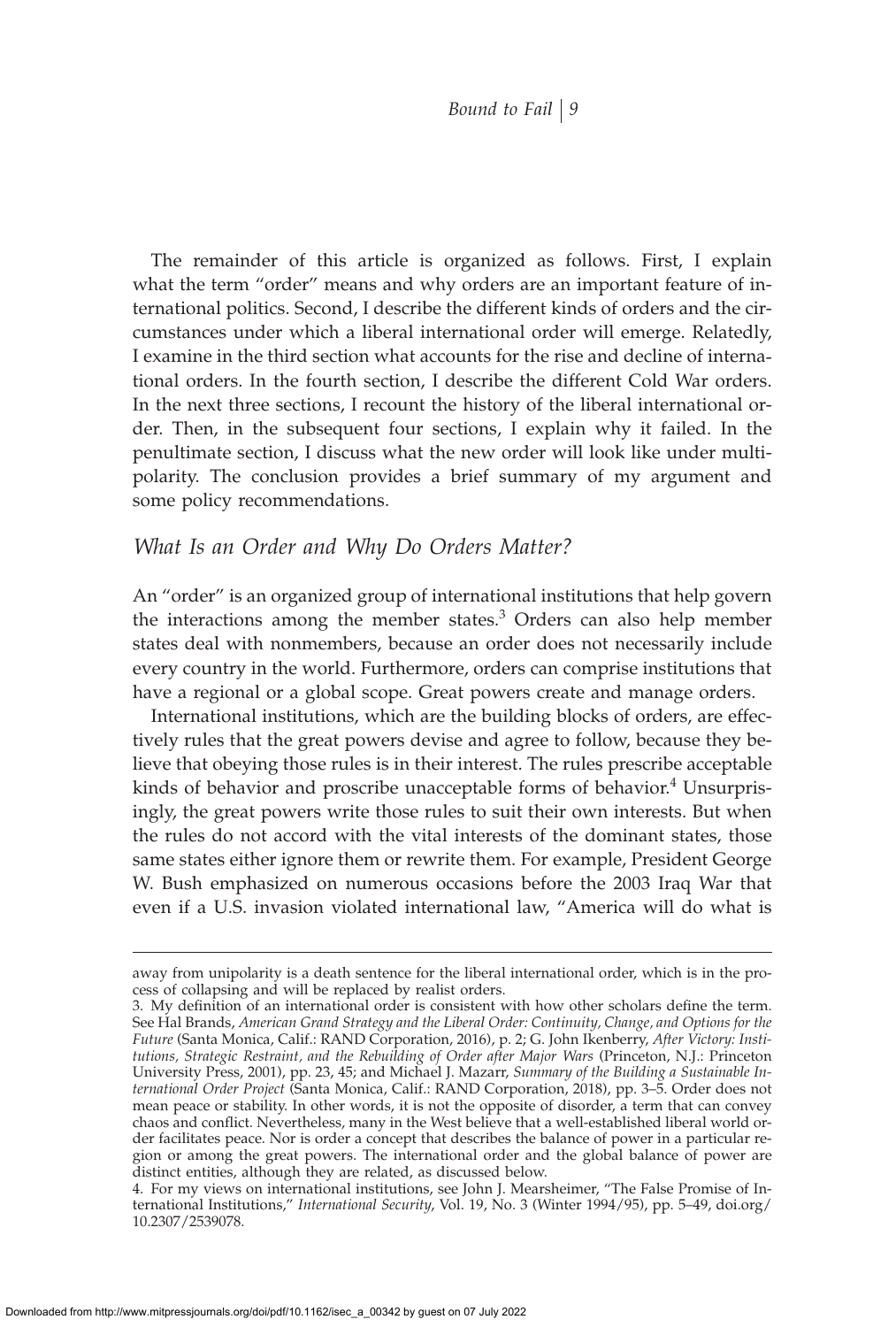necessary to ensure our nation's security...I will not wait on events, while dangers gather."<sup>5</sup>

An order can contain different kinds of institutions, including security institutions such as the North Atlantic Treaty Organization (NATO), the Nuclear Non-Proliferation Treaty (NPT), or the Warsaw Pact, as well as economic institutions such as the International Monetary Fund (IMF), the North American Free Trade Agreement, the Organization for Economic Co-operation and Development, and the World Bank. It can also include institutions that deal with the environment, such as the Paris Agreement to tackle climate change, and more multifaceted institutions such as the European Union (EU), the League of Nations, and the United Nations (UN).

Orders are indispensable in the modern international system for two reasons. First, they manage interstate relations in a highly interdependent world.<sup>6</sup> States engage in enormous amounts of economic activity, which leads them to establish institutions and rules that can regulate those interactions and make them more efficient. But that interdependence is not restricted to economic affairs; it also includes environmental and health issues. Pollution in one country, for example, invariably affects the environment in neighboring countries, while the effects of global warming are universal and can be dealt with only through multilateral measures. Moreover, deadly diseases do not need passports to cross international boundaries, as the lethal influenza pandemic of 1918–20 made clear.

States are also interconnected in the military realm, which leads them to form alliances. To present an adversary with a formidable deterrent or to fight effectively should deterrence break down, allies benefit from having rules that stipulate how each member's military will operate and how they will coordinate with each other. The need for coordination is magnified because modern militaries possess a vast array of weapons, not all of which are compatible with their allies' weaponry. Consider the wide variety of weapons in the militaries that made up NATO and the Warsaw Pact, not to mention the difficulty of coordinating the movements of the various fighting forces inside those alliances. It is unsurprising that both superpowers maintained heavily institutionalized alliances—and indeed heavily institutionalized orders—during the Cold War.

Second, orders are indispensable in the modern international system be-

<sup>5.</sup> President George W. Bush, "State of the Union Address" (Washington, D.C.: White House, January 29, 2002), https://georgewbush-whitehouse.archives.gov/news/releases/2002/01/20020129- 11.html.

<sup>6.</sup> Robert O. Keohane, *After Hegemony: Cooperation and Discord in the World Political Economy* (Princeton, N.J.: Princeton University Press, 1984); and Stephen D. Krasner, ed., "International Regimes," special issue, *International Organization*, Vol. 36, No. 2 (Spring 1982).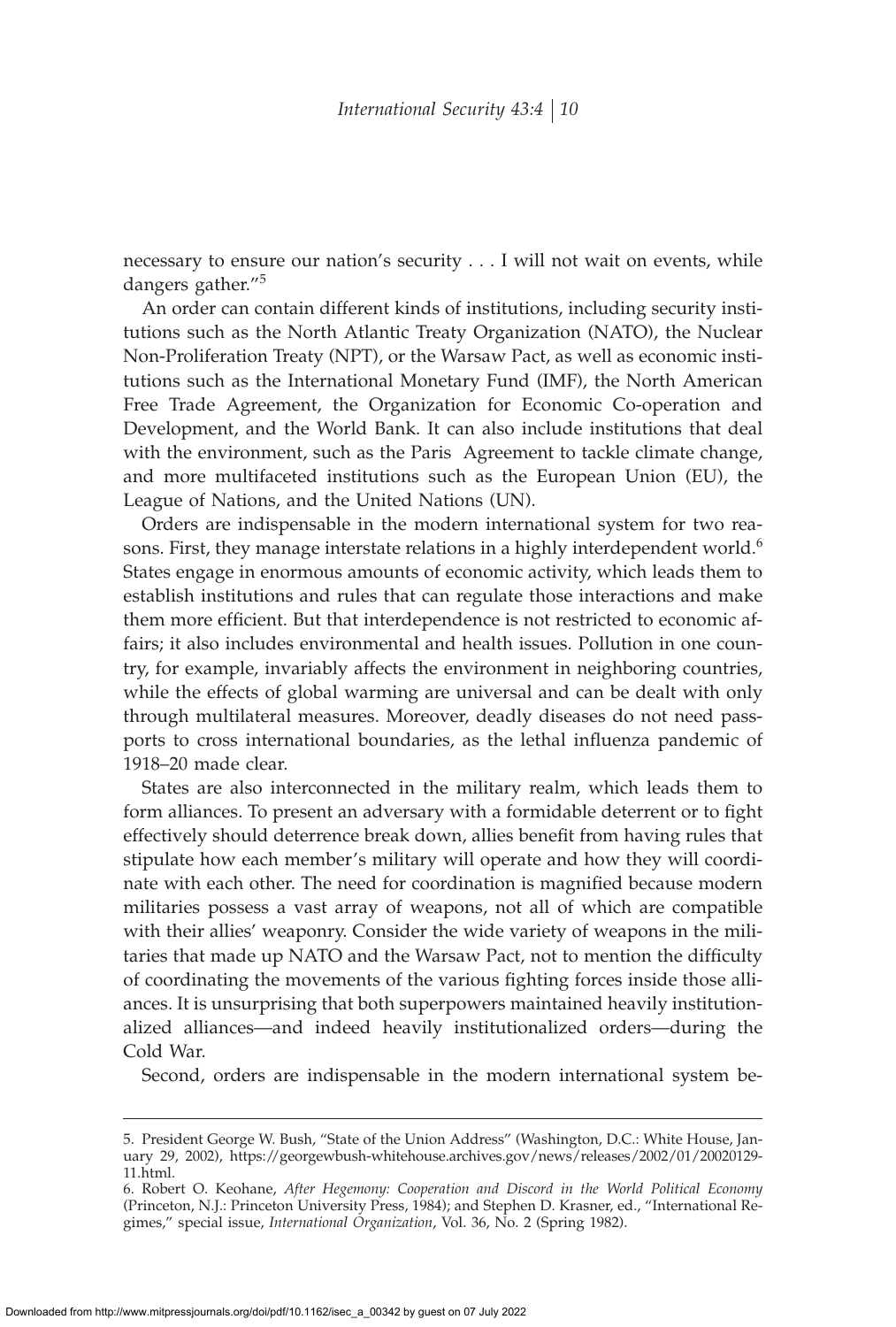cause they help the great powers manage the behavior of the weaker states in ways that suit the great powers' interests.<sup>7</sup> Specifically, the most powerful states design institutions to constrain the actions of less powerful states and then put significant pressure on them to join those institutions and obey the rules no matter what. Nevertheless, those rules often work to the benefit of the weaker states in the system.

A good example of this phenomenon is the superpowers' efforts during the Cold War to build a nonproliferation regime. Toward that end, in 1968 the Soviet Union and the United States devised the NPT, which effectively made it illegal for any member state that did not have nuclear weapons to acquire them. Naturally, the leadership in Moscow and Washington went to great lengths to get as many states as possible to join the NPT. The superpowers were also the main driving force behind the formation of the Nuclear Suppliers Group in 1974, which aims to place significant limits on the sale of nuclear materials and technologies to countries that do not possess nuclear weapons, but might attempt to acquire them in the market.

The institutions that make up an order, however, cannot compel powerful states to obey the rules if those states believe that doing so is not in their interest. International institutions, in other words, do not take on a life of their own, and thus do not have the power to tell the leading states what to do. They are simply tools of the great powers. Still, rules, which are the essence of any institution, help manage the behavior of states, and great powers obey the rules most of the time.

The bottom line is that in a world of multifaceted interdependence, a system of rules is necessary to lower transaction costs and help carry out the multitude of interactions that take place among states. Adm. Harry Harris, a former commander of U.S. military forces in the Pacific, captures this point when he referred to the liberal international order as the "Global Operating System."<sup>8</sup>

# *Types of Orders*

There are three important distinctions among the orders that populate the international system. The first difference is between international orders and bounded orders. For an order to be international, it must include all of the world's great powers. Ideally, it would contain every country in the system. In contrast, bounded orders consist of a set of institutions that have limited mem-

<sup>7.</sup> Jack Knight, *Institutions and Social Conflict* (New York: Cambridge University Press, 1992). 8. Statement of Adm. Harry B. Harris Jr., U.S. Navy Commander, U.S. Pacific Command before the House Armed Services Committee on U.S. Pacific Command Posture, 115th Cong., 1st sess., April 26, 2017, p. 1, https://docs.house.gov/meetings/AS/AS00/20170426/105870/HHRG-115- AS00-Wstate-HarrisH-20170426.PDF.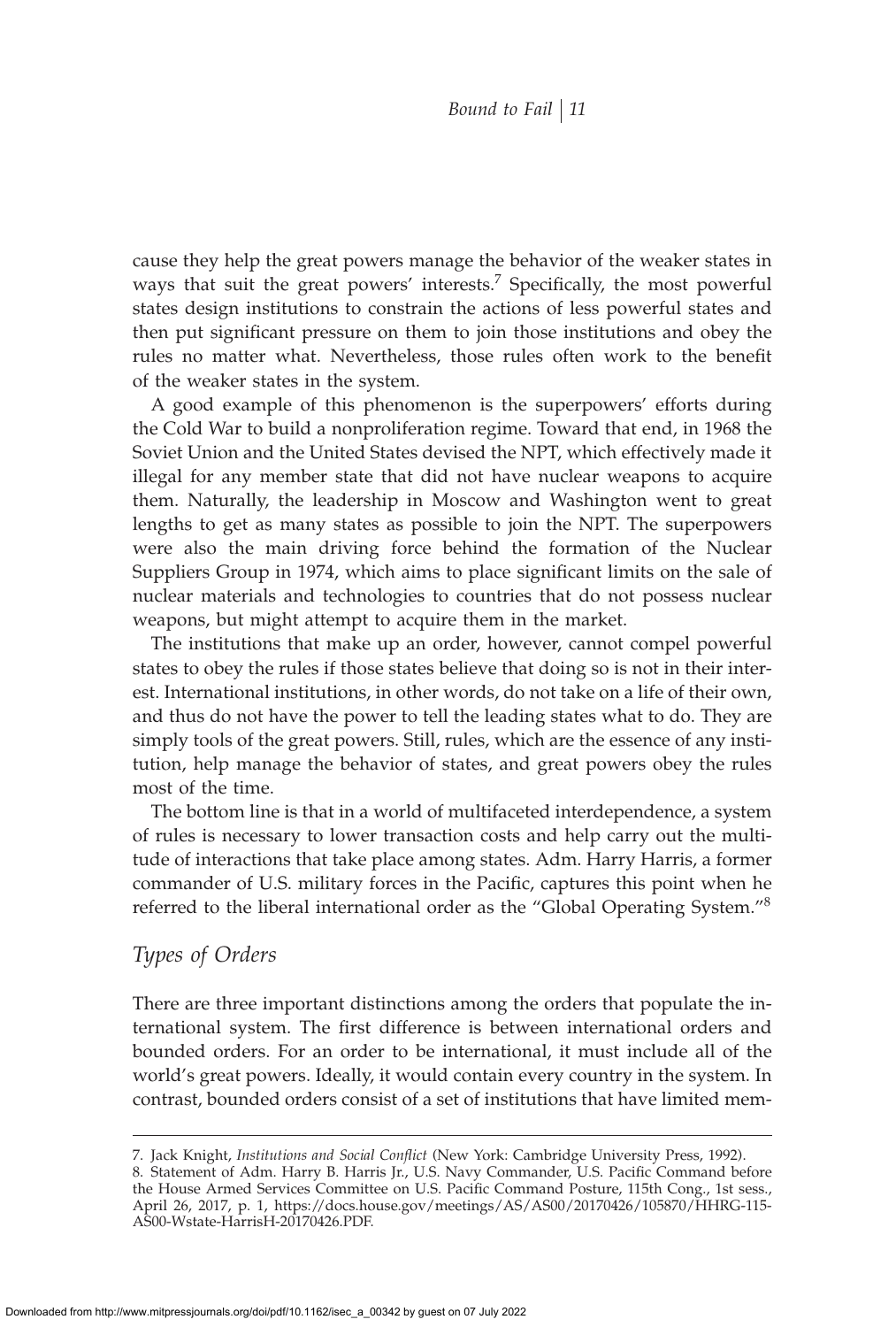bership. They do not include all of the great powers, and they are usually regional in scope. In most cases, they are dominated by a single great power, although it is possible for two or more great powers to form a bounded order, provided at least one great power remains outside of it. In short, international and bounded orders are created and run by great powers.

International orders are concerned mainly with facilitating cooperation between states. Specifically, they help foster cooperation either among the great powers in the system or among virtually all the countries in the world. Bounded orders, on the other hand, are designed mainly to allow rival great powers to wage security competition with each other, not to advance cooperation between them. Nevertheless, great powers that lead bounded orders work hard to foster cooperation among the member states, coercing them if necessary. High levels of cooperation within the bounded order are essential for waging security competition with opposing great powers. Lastly, international orders are a constant feature of contemporary international politics, whereas bounded orders are not. Only realist international orders are accompanied by bounded orders.

The second major distinction concerns the different kinds of international orders that great powers can organize: realist, agnostic, or ideological (to include liberal). Which order takes hold depends primarily on the distribution of power among the great powers. The key issue is whether the system is bipolar, multipolar, or unipolar. If it is unipolar, the political ideology of the dominant state also matters for determining the kind of international order that forms. In bipolarity and multipolarity, however, the political ideology of the great powers is largely irrelevant.

#### realist orders

The international order—and the institutions that make it up—will be realist if the system is either bipolar or multipolar. The reason is simple: if there are two or more great powers in the world, they have little choice but to act according to realist dictates and engage in security competition with each other. Their aim is to gain power at the expense of their adversaries, but if that is not possible, to make sure that the balance of power does not shift against them. Ideological considerations are subordinated to security considerations in these circumstances. That would be true even if all the great powers were liberal states.<sup>9</sup> Nevertheless, rival great powers sometimes have an incentive to coop-

<sup>9.</sup> Consider, for example, the hard-nosed security competition between Britain and the United States in the latter part of the nineteenth century and the intense rivalry among Britain, France, and Germany in the twenty-five years before World War I. All of those countries were liberal democracies. See Christopher Layne, "Kant or Cant: The Myth of the Democratic Peace," *International Security*, Vol. 19, No. 2 (Fall 1994), pp. 5–49, doi.org/10.2307/2539195; and Ido Oren, "The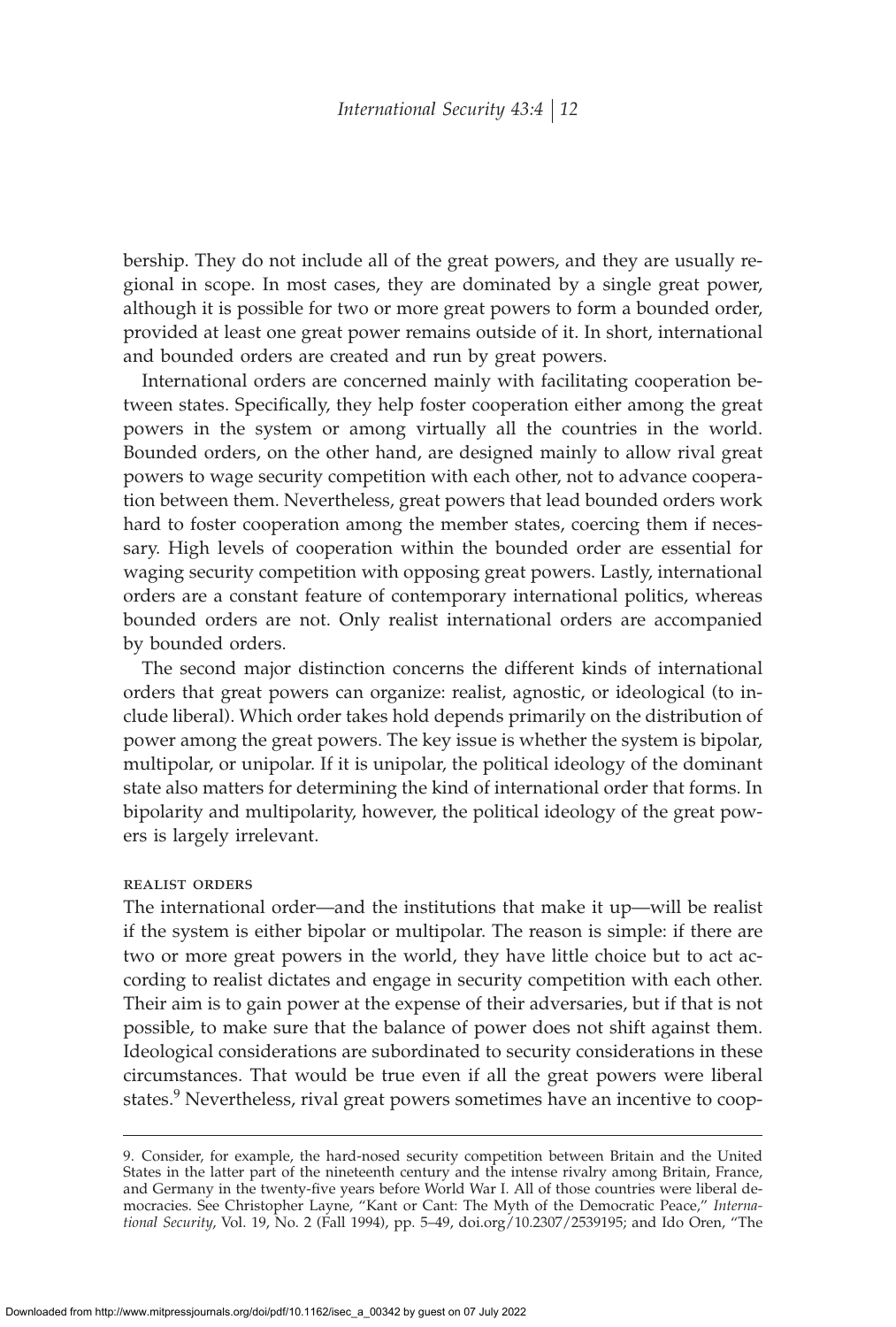erate. After all, they operate in a highly interdependent world, where they are sure to have some common interests.

Bounded and international orders, which operate side by side in a realist world, help opposing great powers compete and cooperate among themselves. Specifically, the great powers establish their own bounded orders to help wage security competition with each other. In contrast, they organize international orders to facilitate cooperation between themselves and often with other countries as well. The institutions that make up an international order are well suited for helping great powers reach agreements when those states have common interests. This concern with cooperation notwithstanding, the great powers are still rivals whose relationship is competitive at its core. Balance of power considerations are always at play, even when great powers work through international institutions to cooperate with each other. In particular, no great power is going to sign an agreement that diminishes its power.

The institutions that make up these realist orders—be they international or bounded—might sometimes have features that are consistent with liberal values, but this is not evidence that the order is liberal. Those features just happen to also make sense from a balance of power perspective. For example, the key economic institutions inside a bounded order might be oriented to facilitate free trade among the member states, not because of liberal calculations, but because economic openness is considered the best way to generate economic and military power inside that order. Indeed, if abandoning free trade and moving toward a more closed economic system made good strategic sense, that would happen in a realist order.

#### agnostic and ideological orders

If the world is unipolar, the international order cannot be realist. Unipolarity has only one great power, and thus by definition there can be no security competition between great powers, which is a *sine qua non* of any realist world order. Consequently, the sole pole has little reason to create a bounded order. After all, bounded orders are mainly designed for waging security competition with other great powers, which is irrelevant in unipolarity. Nevertheless, some of the institutions in that nonrealist international order might be regional in scope, whereas others will be truly global in terms of their membership. None of those regional institutions, however, would be bundled together to form a bounded order; they would instead be either loosely or tightly linked with the other institutions in the prevailing international order.

In unipolarity, an international order can take one of two forms—agnostic or

Subjectivity of the 'Democratic' Peace: Changing U.S. Perceptions of Imperial Germany," *International Security*, Vol. 20, No. 2 (Fall 1995), pp. 147–184, doi.org/10.2307/2539232.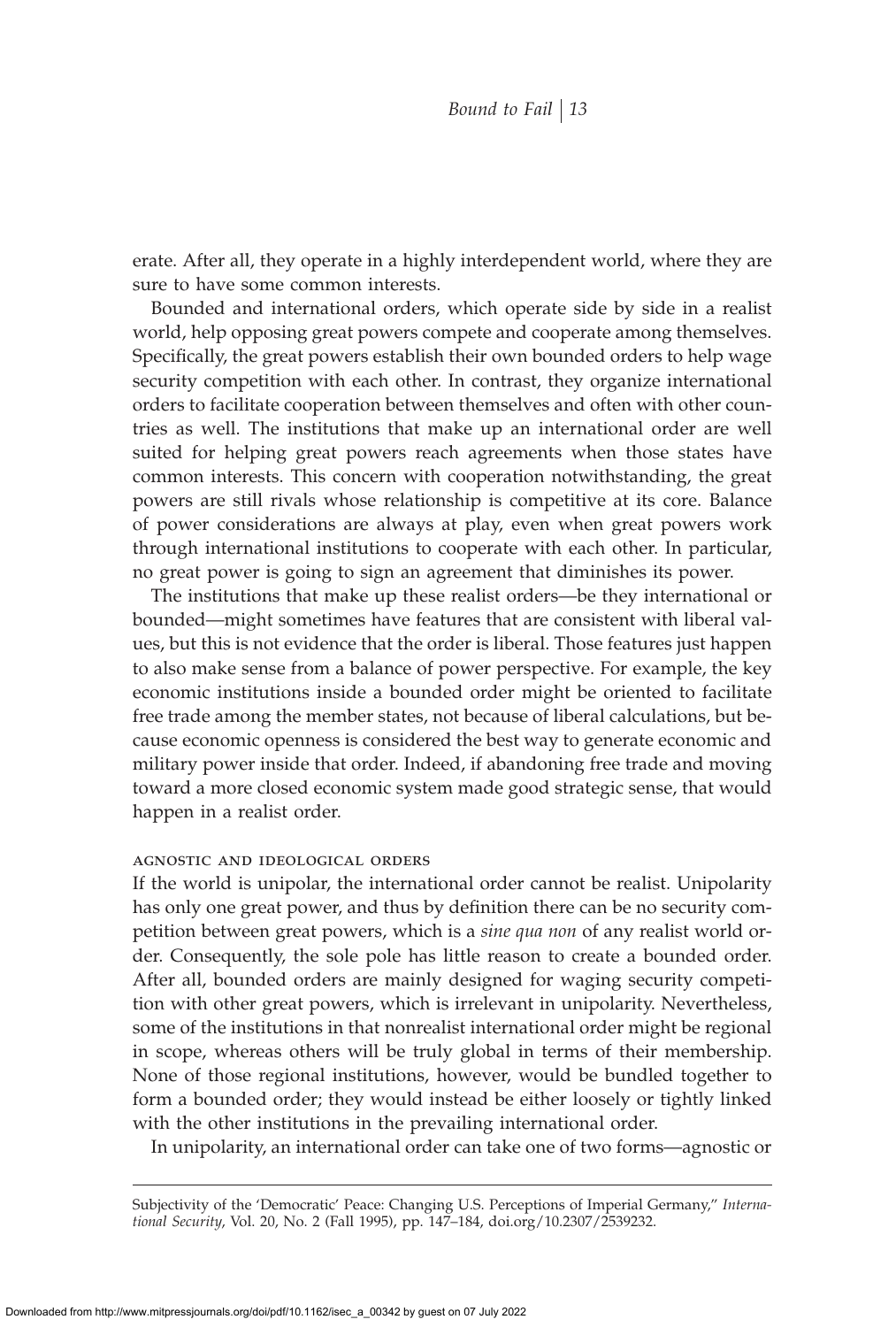ideological—depending on the political ideology of the leading state. The key issue is whether the unipole has a universalistic ideology, one that assumes that its core values and its political system should be exported to other countries. If the unipole makes this assumption, the world order will be ideological. The sole pole, in other words, will try to spread its ideology far and wide and remake the world in its own image. It would be well positioned to pursue that mission, because there are no rival great powers with which it must compete.

Liberalism, of course, contains within it a powerful universalistic strand, which stems from its emphasis on the importance of individual rights. The liberal story, which is individualistic at its core, maintains that every person has a set of inalienable or natural rights. As such, liberals tend to be deeply concerned about the rights of people all around the world, regardless of which country they live in. Thus, if the unipole is a liberal democracy, it is almost certain to try to create an international order that aims to reshape the world in its own image.<sup>10</sup>

What does a liberal international order look like? The dominant state in the system obviously must be a liberal democracy and must have enormous influence within the key institutions that populate the order. Furthermore, there must be a substantial number of other liberal democracies in the system and a largely open world economy. The ultimate goal of these liberal democracies, especially the leading one, is to spread democracy across the globe, while promoting greater economic intercourse and building increasingly powerful and effective international institutions. In essence, the aim is to create a world order consisting exclusively of liberal democracies that are economically engaged with each other and bound together by sets of common rules. The underlying assumption is that such an order will be largely free of war and will generate prosperity for all of its member states.

Communism is another universalistic ideology that could serve as the basis for building an ideological international order. Indeed, Marxism shares some important similarities with liberalism. As John Gray puts it, "Both were enlightened ideologies that look forward to universal civilization."<sup>11</sup> Both liberalism and communism, in other words, are bent on transforming the world. Communism's universalistic dimension is based on the concept of class, not rights. Marx and his followers maintain that social classes transcend national groups and state borders. Most importantly, they argue that capitalist exploita-

<sup>10.</sup> See John J. Mearsheimer, *The Great Delusion: Liberal Dreams and International Realities* (New Haven, Conn.: Yale University Press, 2018).

<sup>11.</sup> John Gray, *Black Mass: Apocalyptic Religion and the Death of Utopia* (New York: Farrar, Straus and Giroux, 2007), p. 30.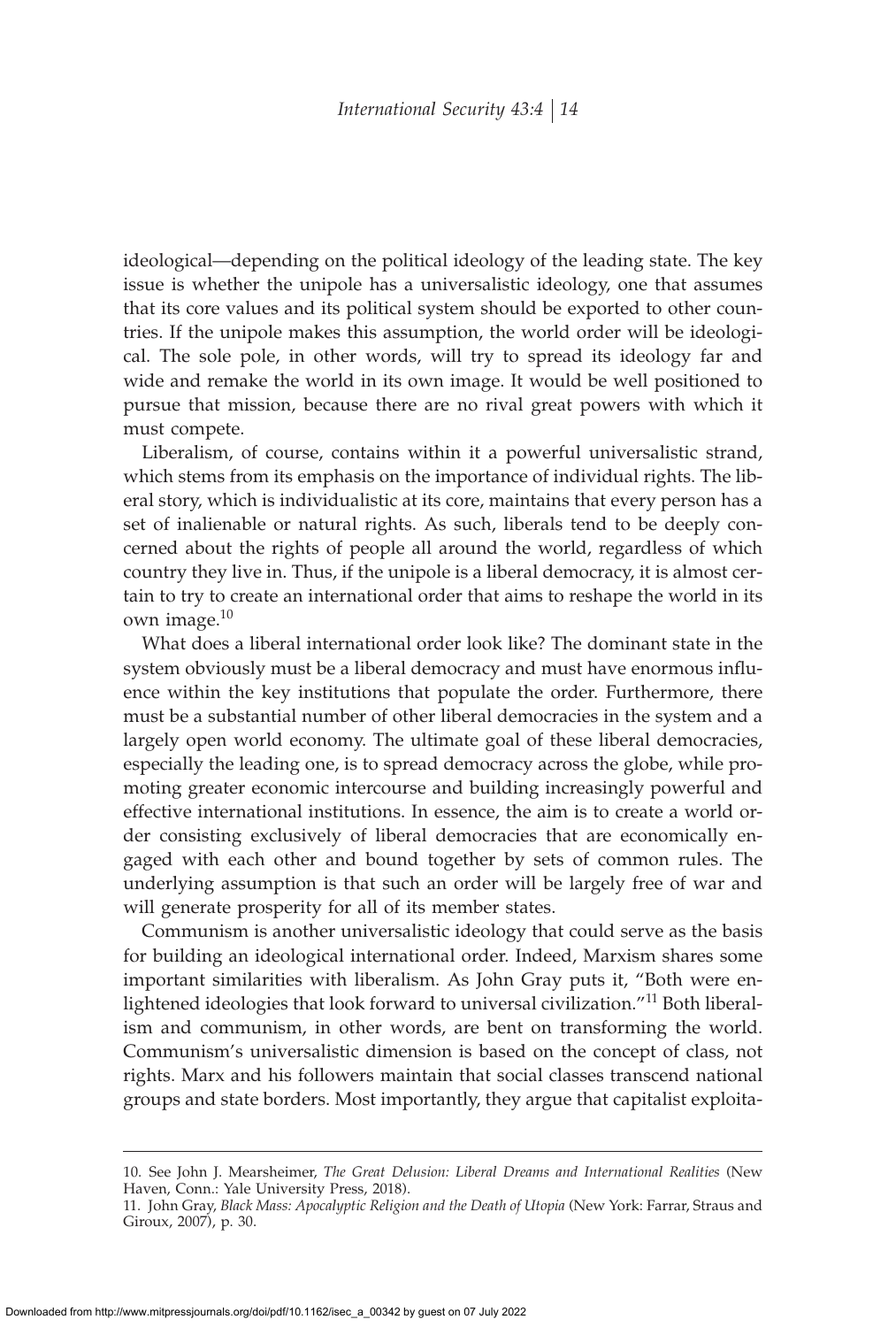tion has helped foster a powerful bond among the working classes in different countries. Hence, if the Soviet Union had won the Cold War and had felt the kind of enthusiasm for Marxism in 1989 that the United States felt for liberal democracy, Soviet leaders surely would have tried to build a communist international order.

If the unipole does not have a universalistic ideology, and therefore is not committed to imposing its political values and governing system on other countries, the international order would be agnostic.<sup>12</sup> The dominant power would still target regimes that challenged its authority and would still be deeply involved in both managing the institutions that make up the international order and molding the world economy to fit with its own interests. It would not, however, be committed to shaping local politics on a global scale. The sole pole would instead be more tolerant and pragmatic in its dealings with other countries. If Russia, with its present political system, were ever to become a unipole, the international system would be agnostic, as Russia is not driven by a universalistic ideology. The same is true of China, where the regime's principal source of legitimacy is nationalism, not communism.<sup>13</sup> This is not to deny that some aspects of communism still have political importance for China's rulers, but the leadership in Beijing displays little of the missionary zeal that usually comes with communism.<sup>14</sup>

#### thick and thin orders

So far, I have distinguished between international and bounded orders, and I have divided international orders into realist, agnostic, and ideological kinds. A third way to categorize orders—be they international or bounded—is to focus on the breadth and depth of their coverage of the most important areas of state activity. Regarding breadth, the central question is whether an order has some effect on the key economic and military activities of its member states. Concerning depth, the main question is whether the institutions in the order exert significant influence on the actions of its member states. In other words, does the order have strong and effective institutions?

With these two dimensions in mind, one can distinguish between thick or-

<sup>12.</sup> In using the word "agnostic" to describe this kind of order, I am not saying that the unipole cares little about its own ideology or does not have one. In fact, it may be seriously committed to a particular ideology at home, but it will be largely noncommittal—agnostic—about the ideology that other states adopt.

<sup>13.</sup> See Zheng Wang, *Never Forget National Humiliation: Historical Memory in Chinese Politics and Foreign Relations* (New York: Columbia University Press, 2012); and Suisheng Zhao, "Foreign Policy Implications of Chinese Nationalism Revisited: The Strident Turn," *Journal of Contemporary China*, Vol. 22, No. 82 (July 2013), pp. 535–553, doi.org/10.1080/10670564.2013.766379.

<sup>14.</sup> Timothy R. Heath, *China's New Governing Party Paradigm* (New York: Ashgate, 2014); and David Shambaugh, *China's Communist Party: Atrophy and Adaptation* (Berkeley: University of California Press, 2008).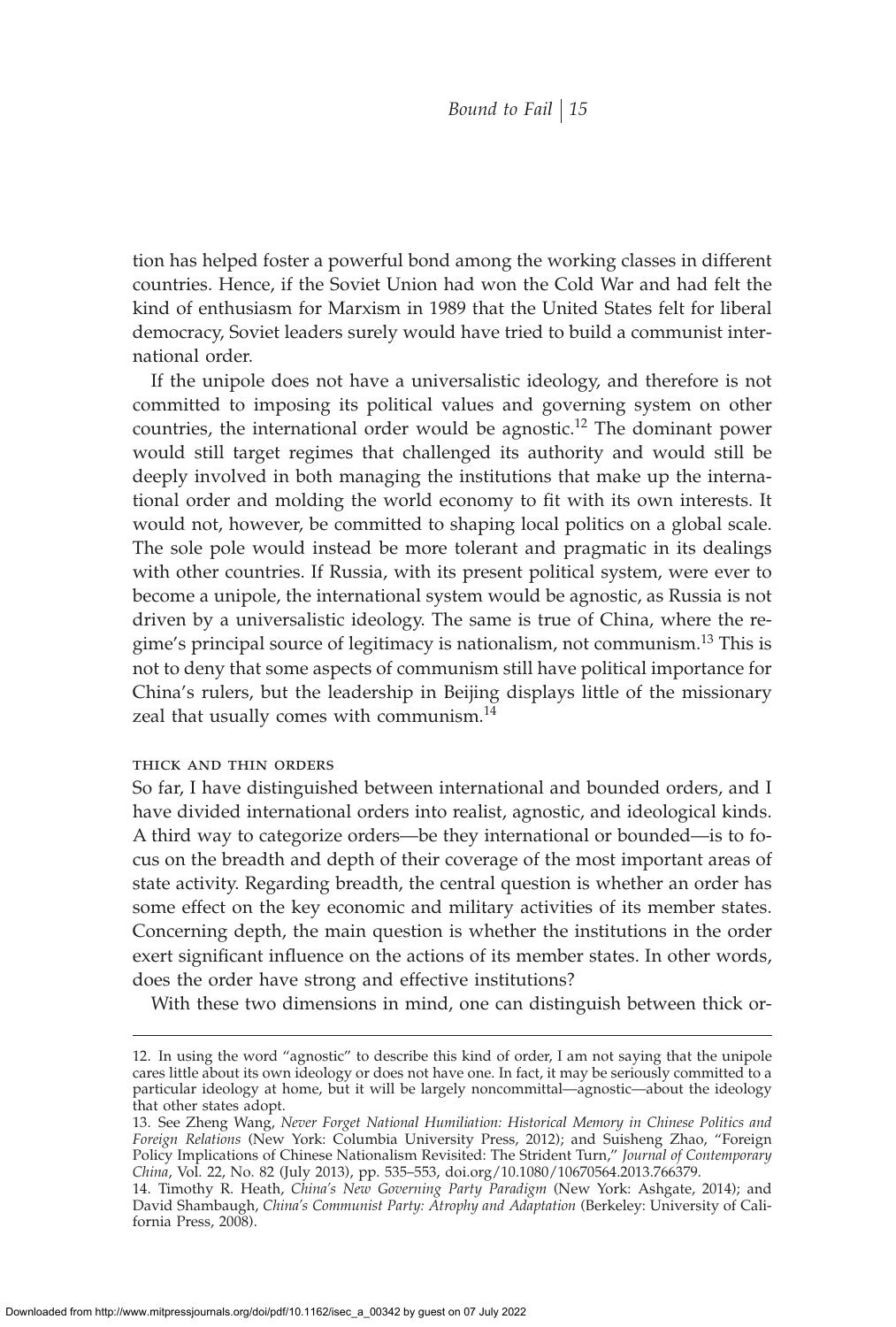



ders and thin orders. A thick or robust order comprises institutions that have a substantial effect on state behavior in both the economic and military realms. Such an order is broad and deep. A thin order, on the other hand, can take three basic forms. First, it might deal with only the economic or military domain, but not both. Even if that realm contained strong institutions, it would still be categorized as a thin order. Second, an order might deal with one or even both realms, but contain weak institutions. Third, it is possible, but unlikely, that an order will be involved with economic and military matters, but will have strong institutions in only one of those areas. In short, a thin order is either not broad, not deep at all, or deep in only one of the two crucial realms. Figure 1 summarizes the different categories of orders employed in this article.

## *The Rise and Decline of International Orders*

No international order lasts forever, which raises the question: What explains the demise of an existing order and the rise of a new one? The same two factors that account for the prevailing order, the distribution of power and the leading state's political ideology, explain the fall of realist and agnostic orders as well as the kind of order that replaces them. While those same factors also help explain the dissolution of ideological orders, two other factors, nationalism and balance of power politics, usually play the central role in causing their collapse.

Realist orders, which are based on either bipolarity or multipolarity, collapse when the underlying distribution of power changes in fundamental ways. If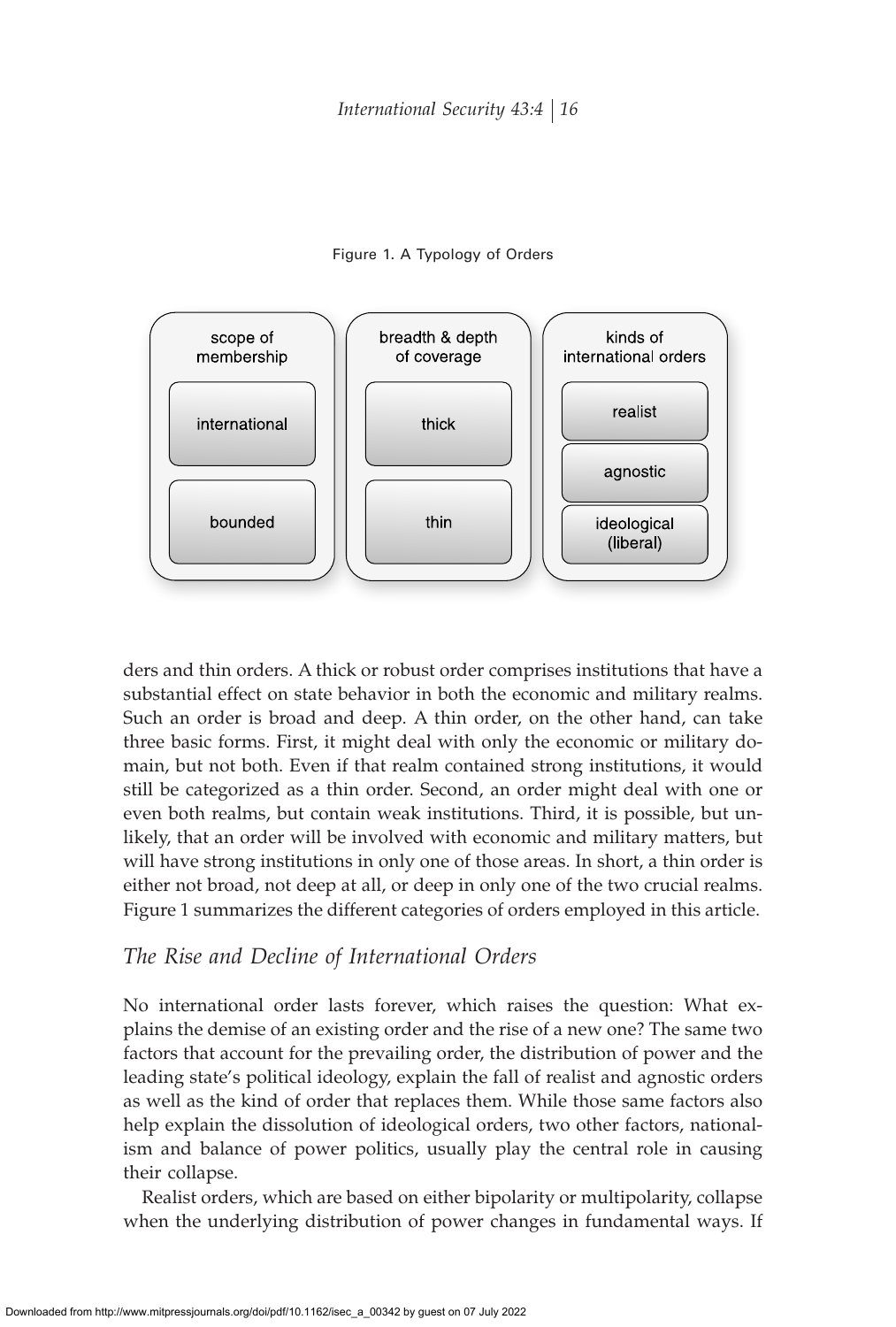the international system shifts from bipolarity to multipolarity or vice versa, or if the number of great powers in a multipolar system decreases or increases, the resulting order remains realist, although different in its configuration. Regardless of the number of great powers in the system, they still must compete with each other for power and influence. But if bipolarity or multipolarity gives way to unipolarity, the new order will be either agnostic or ideological, depending on whether or not the sole pole is committed to a universalistic ideology.

Realist orders tend to have significant staying power, because major shifts in the balance of power are usually the result of differential economic growth among the great powers over a long period of time. Great power wars, however, can sometimes lead to a swift change in the global distribution of power, although such events are rare.<sup>15</sup> After World War II, for example, the system shifted from multipolar to bipolar, largely because of the total defeat of Germany and Japan and the terrible price the war exacted on Britain and France. The Soviet Union and the United States emerged as the two poles. Moreover, when realist orders change, they usually give way to newly configured realist orders—as happened after World War II—simply because unipolarity is rare.

Agnostic orders also tend to have substantial staying power, because the unipole accepts the heterogeneity that is inherent in political and social life and does not try to micromanage the politics of nearly every country on the planet. That kind of pragmatic behavior helps preserve, if not augment, the hegemon's power. An agnostic order is likely to meet its end when unipolarity gives way to either bipolarity or multipolarity, making the order realist; or if the sole pole experiences a revolution at home and adopts a universalistic ideology, which would surely lead it to forge an ideological order.

By contrast, any ideological international order based on a universalistic ideology, such as liberalism or communism, is destined to have a short life span, mainly because of the domestic and global difficulties that arise when the unipole seeks to remake the world in its own image. Nationalism and balance of power politics work to undermine the requisite social engineering in countries targeted for regime change, while nationalism also creates significant problems on the home front for the sole pole and its ideological allies. When such problems emerge, the unipole is likely to give up trying to remake the world in its own image, in effect abandoning its efforts to export its ideology abroad. It might even forsake that ideology altogether. When that happens, the order stops being ideological and becomes agnostic.

<sup>15.</sup> Robert Gilpin, *War and Change in World Politics* (New York: Cambridge University Press, 1983); and Paul Kennedy, *The Rise and Fall of the Great Powers: Economic Change and Military Conflict from 1500 to 2000* (New York: Random House, 1987).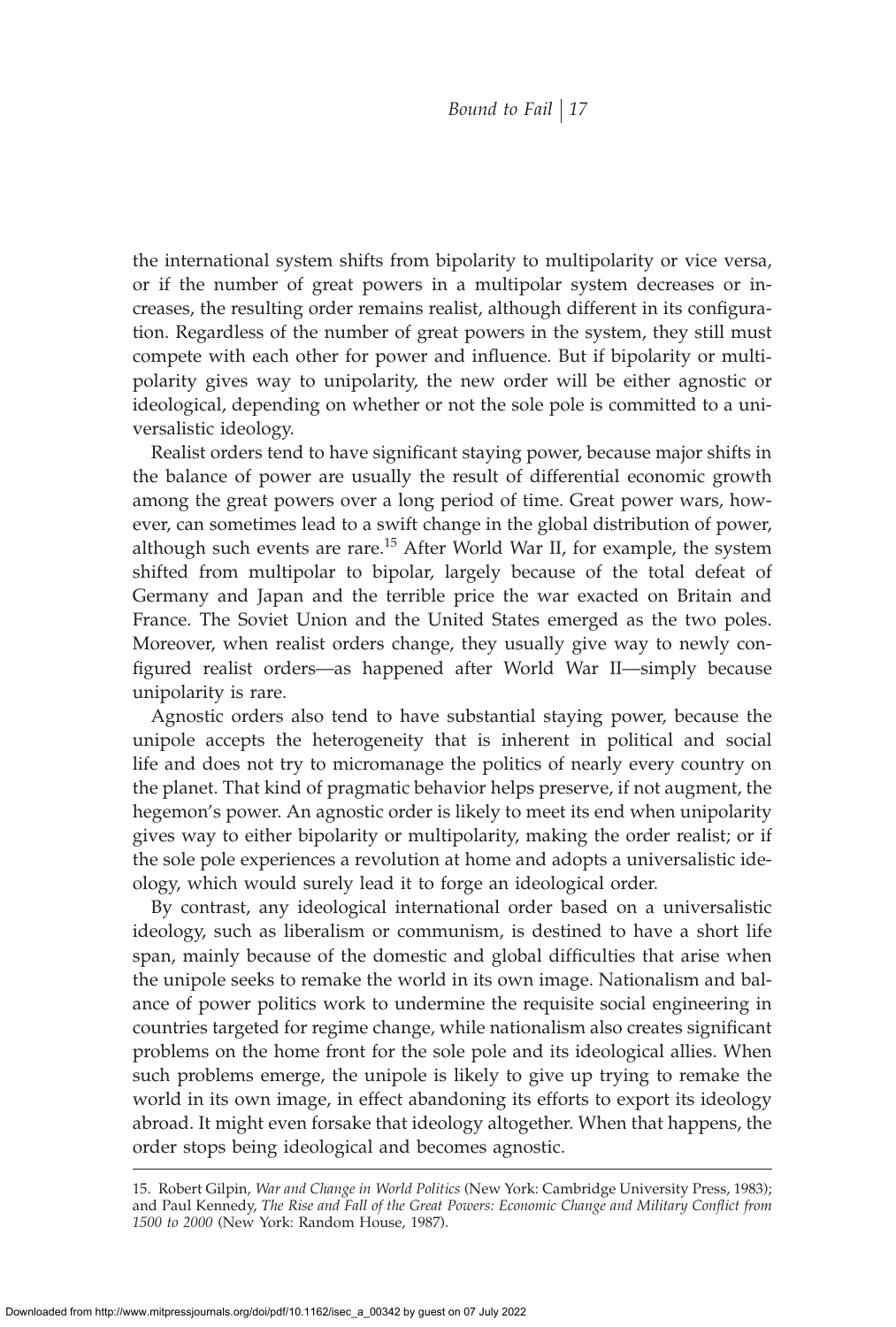An ideological order can also come to an end in a second way. New great powers could emerge, which would undermine unipolarity and lead to either a bipolar or a multipolar system. In that event, the ideological order would be replaced by bounded and international realist orders.

#### *The Cold War Orders, 1945–89*

The global distribution of power from 1945 to 1989 was bipolar, which led to the formation of three principal political orders. There was an overarching international order that was largely created and maintained by the Soviet Union and the United States for purposes of facilitating cooperation between them when they had common interests. This emphasis on cooperation notwithstanding, it was not a liberal order, as the superpowers were engaged in intense rivalry throughout the Cold War, and the order they created was fully consistent with the security interests of both sides. Moreover, the Soviet Union was not a liberal democracy, and indeed Moscow and Washington were ideological adversaries. There were also two bounded orders, one largely confined to the West and dominated by the United States, the other consisting mainly of the world's communist countries and dominated by the Soviet Union. They were created by the superpowers for purposes of waging security competition with each other.

The international order that existed during the Cold War was a thin one, as it did not have a pronounced influence on the behavior of states—especially the great powers—in either the economic or military realm. Because the West and the communist world engaged in only minimal economic intercourse during the Cold War, there was little need to build institutions to help manage their economic dealings.<sup>16</sup> Militarily, however, the story was more complicated. Given that the United States and the Soviet Union were bitter foes that competed for power, they concentrated on building thick bounded orders to help wage that struggle. Thus, the main military institutions that each superpower created—NATO and the Warsaw Pact—were not international in scope. They were instead the key elements in the U.S.-led and Soviet-led bounded orders.

Nevertheless, the United States and the Soviet Union sometimes had good reasons to cooperate and negotiate arms control agreements that served their mutual interests. Most importantly, they worked together to craft institutions designed to prevent nuclear proliferation. They also reached agreements

<sup>16.</sup> In fact, the United States established the Coordinating Committee for Multilateral Export Controls (CoCom) in the early Cold War to limit East-West trade. Michael Mastanduno, *Economic Containment: CoCom and the Politics of East-West Trade* (Ithaca, N.Y.: Cornell University Press, 1992).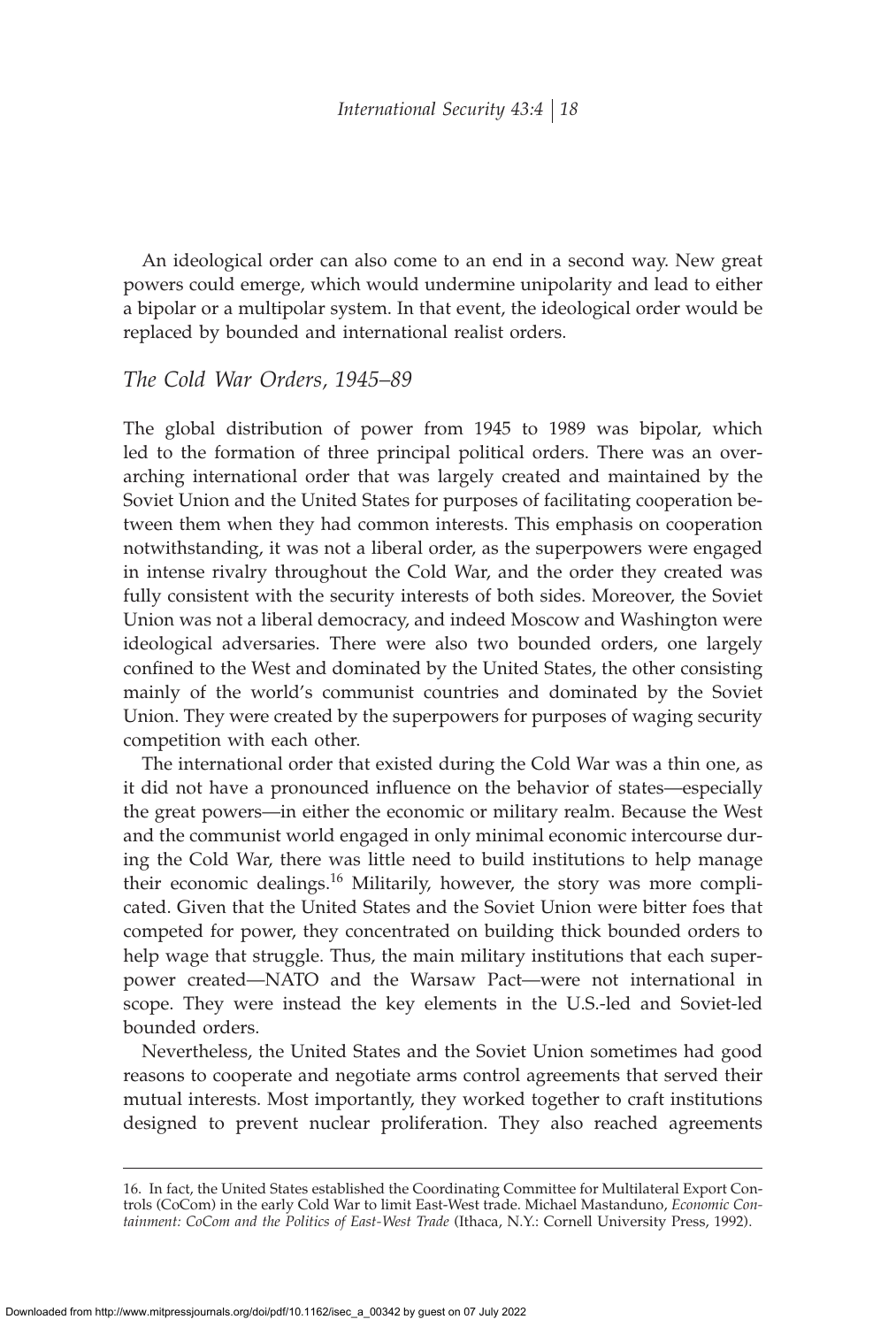aimed at limiting the arms race so as to save money, ban destabilizing weapons, and avoid competition in areas such as Antarctica. Finally, they concluded agreements aimed at establishing "rules of the road" and confidencebuilding measures. In the process, Moscow and Washington helped strengthen the Cold War international order, although it remained a thin order.

Both superpowers opposed further proliferation as soon as they acquired the bomb. Although the United States tested the first atomic weapon in 1945 and the Soviet Union followed suit in 1949, they did not put in place a set of institutions that could seriously limit the spread of nuclear weapons until the mid-1970s. The first step forward was the creation of the International Atomic Energy Agency in 1957. Its primary mission is to promote the civilian use of nuclear energy, but with safeguards that ensure that states receiving nuclear materials and technologies for peaceful purposes do not use them to build a bomb. The key institutions that the superpowers devised to curb proliferation are the NPT and the Nuclear Suppliers Group, which, along with the International Atomic Energy Agency, markedly slowed the spread of nuclear weapons after 1975.

The United States and the Soviet Union also began pursuing an arms control agreement in the late 1960s that would put limits on their strategic nuclear arsenals. The result was the 1972 Strategic Arms Limitation Treaty (SALT I), which capped the number of strategic nuclear weapons each side could deploy (although at very high levels) and severely restricted the development of antiballistic missile systems. Moscow and Washington signed the SALT II Treaty in 1979, which put further limits on each side's strategic nuclear arsenal, although neither side ratified it. The superpowers worked on a follow-on agreement, the Strategic Arms Reduction Treaty, during the 1980s, but it was not put into effect until after the Cold War ended. The other significant arms control agreement was the 1988 Intermediate-Range Nuclear Forces Treaty, which eliminated all short-range and intermediate-range missiles from the Soviet and U.S. arsenals.

The superpowers negotiated a host of other less significant security agreements and treaties that were also part of the Cold War international order. They include the Antarctic Treaty System (1959), the Partial Test Ban Treaty (1963), the Moscow-Washington Hot Line (1963), the Outer Space Treaty (1967), the Seabed Arms Control Treaty (1971), the U.S.-Soviet Incidents at Sea Agreement (1972), the Conference on Security and Cooperation in Europe (1973), the Biological Weapons Convention (1975), and the Helsinki Accords (1975). There were some agreements that were reached during the Cold War, such as the UN Convention on the Law of the Sea, which was signed in 1982, but not ratified and put into effect until 1994, five years after the Cold War ended.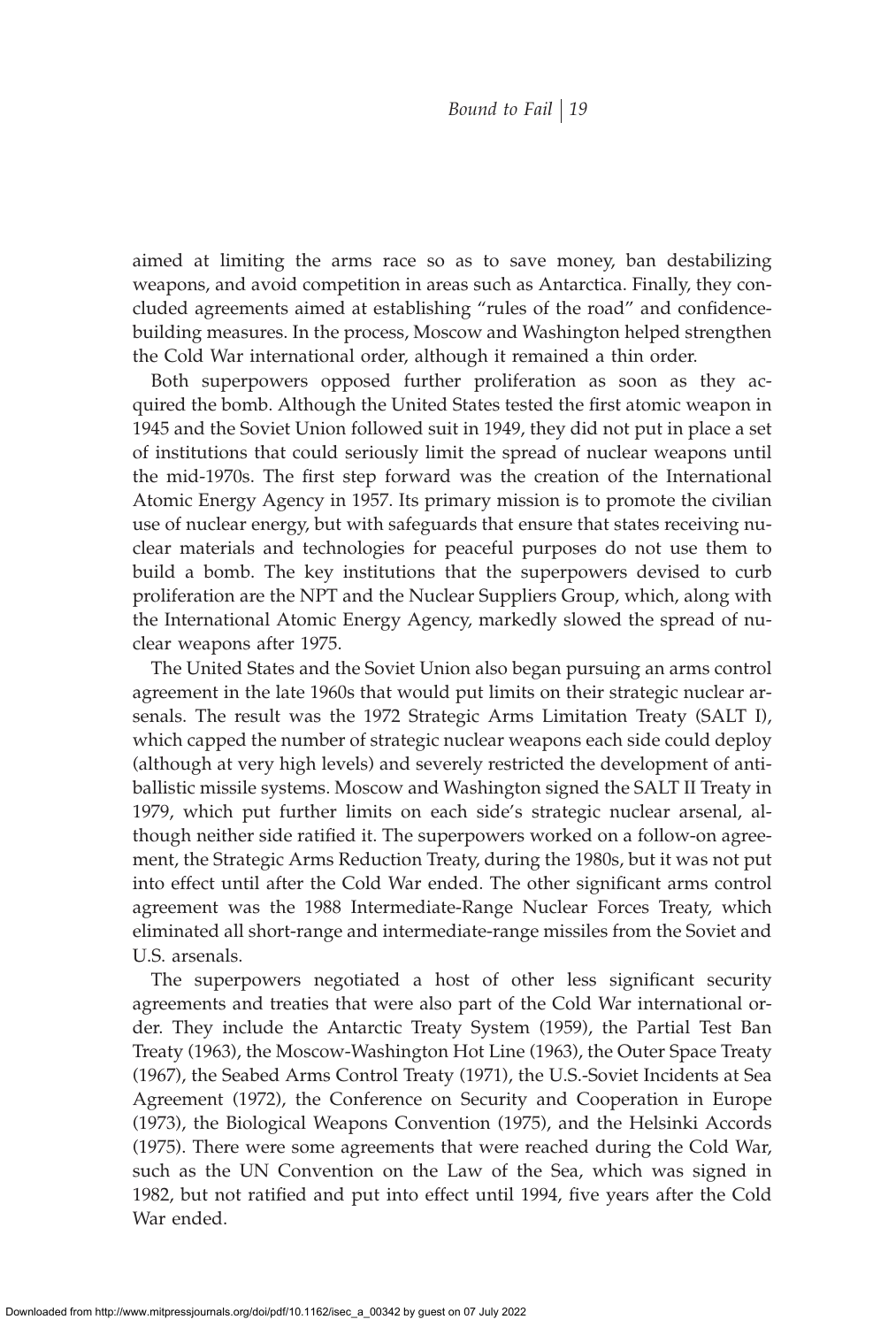The UN was probably the most visible institution in the Cold War international order, but it had little influence on the behavior of countries around the world, mainly because the rivalry between the superpowers made it almost impossible for that institution to adopt and enforce consequential policies.

In addition to this thin international order, the superpowers each built a thick bounded order to help wage the Cold War. The Soviet-led order included institutions that dealt with economic, military, and ideological matters.<sup>17</sup> The Council for Mutual Economic Assistance (Comecon), for example, was established in 1949 to facilitate trade between the Soviet Union and the communist states in Eastern Europe. The Warsaw Pact was a military alliance founded in 1955 to counter NATO after NATO's member states decided to invite West Germany to join the alliance. The Pact also helped Moscow keep its Eastern European allies in line. Finally, the Soviets created the Communist Information Bureau in 1947 as a successor to the Communist International. Both were designed to coordinate the efforts of communist parties around the world, mainly for the purpose of allowing the Soviets to purvey their policy views to their ideological brethren. The Communist Information Bureau was dissolved in 1956.

The bounded Western order was dominated by the United States, which shaped it to suit its own interests. It encompassed a host of economic institutions such as the IMF (1945), the World Bank (1945), the General Agreement on Trade and Tariffs (GATT, 1947), the Coordinating Committee for Multilateral Export Controls (CoCom, 1950), and the European Community (EC, 1950), as well as NATO on the security front. Although the liberal United States dominated this bounded order, which also included a number of other liberal democracies, it was a realist order from top to bottom. Its primary mission was to create a powerful West that could contain and ultimately defeat the Soviet Union and its allies.

This emphasis on security notwithstanding, generating prosperity was an important end in itself for the countries in this bounded order. Moreover, there were some aspects of this realist order that are compatible with liberal principles. For instance, there is little doubt that *ceteris paribus* U.S. policymakers preferred dealing with democracies to authoritarian states. But promoting democracy always yielded when it conflicted with the dictates of balance of power politics. The United States did not preclude non-democracies from joining NATO or throw out countries that abandoned democracy once they joined, as the cases of Greece, Portugal, and Turkey illustrate.

<sup>17.</sup> Laurien Crump and Simon Godard, "Reassessing Communist International Organizations: A Comparative Analysis of COMECON and the Warsaw Pact in Relation to Their Cold War Competitors," *Contemporary European History*, Vol. 27, No. 1 (February 2018), pp. 85–109, doi.org/10.1017/ S0960777317000455.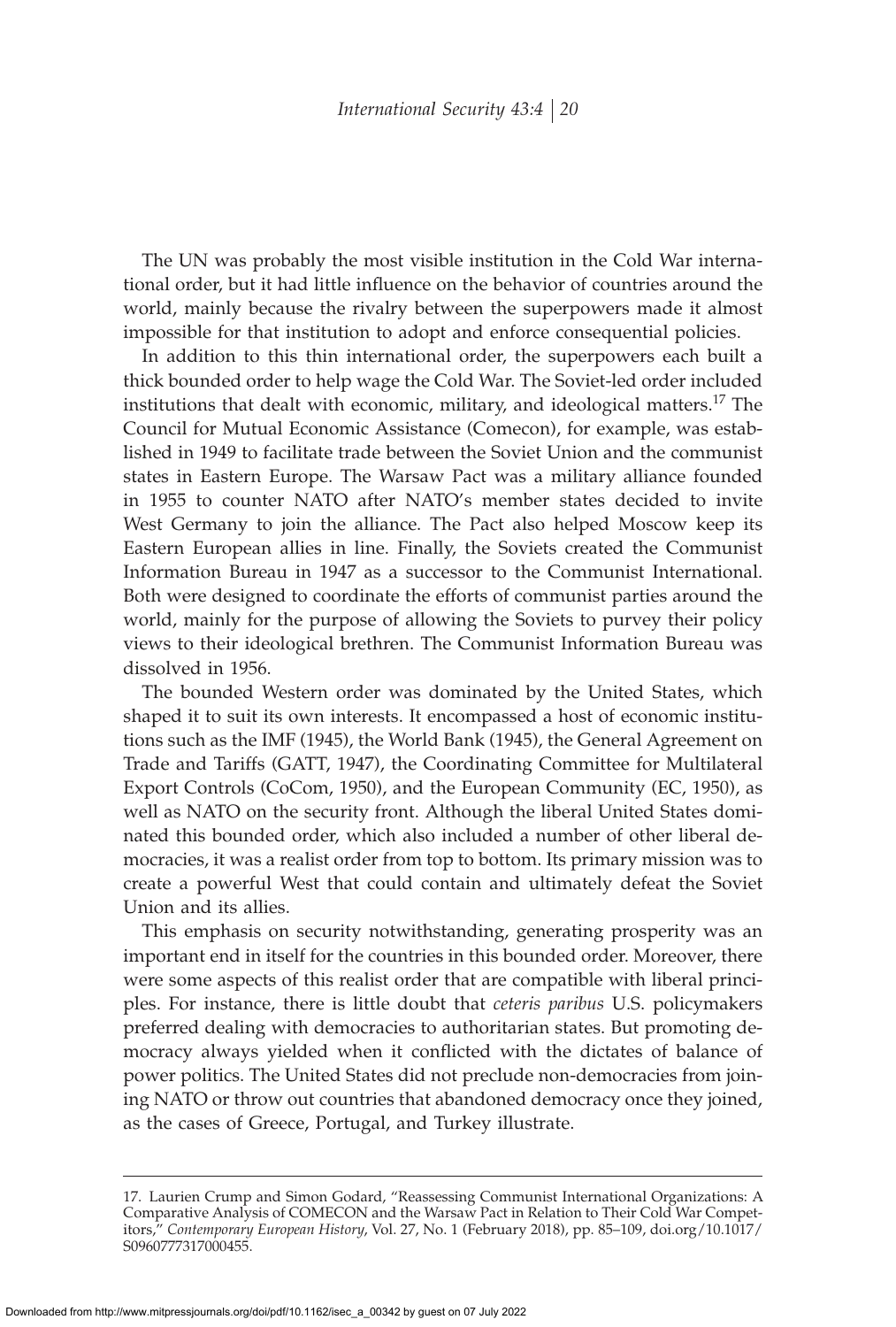Moreover, although Washington tended to favor economic policies that encouraged free trade and investment among the order's members, those policies were guided foremost by strategic considerations. As Joanne Gowa notes, "That the East-West conflict drove the United States to merge the high politics of security and the low politics of trade is a theme that emerges repeatedly in the work of those scholars who both defined and developed the subfield of international political economy."<sup>18</sup> In fact, the Dwight Eisenhower administration, which generally believed that free trade is the best way to create economic and military might, was prepared in the mid-1950s to allow the EC to become a closed economic bloc—that is, to undermine free trade—because it thought that an illiberal arrangement of this kind would make Western Europe a more powerful partner in the Cold War.<sup>19</sup> Furthermore, the Marshall Plan was motivated mainly by strategic considerations. And as Sebastian Rosato shows, power politics underpinned the making of the EC, the forerunner of the EU.<sup>20</sup>

## *The Liberal International Order, 1990–2019*

After the Cold War ended and the Soviet Union collapsed, the United States was by far the most powerful country in the world. The "unipolar moment" had arrived, which meant that most of the constraints that arise from security competition between great powers were gone. $^{21}$  Moreover, the thick Western order that the United States had created to deal with the Soviet Union remained firmly intact, while the Soviet order quickly fell apart. Comecon and the Warsaw Pact dissolved in the summer of 1991, and the Soviet Union collapsed in December 1991. Unsurprisingly, President George H.W. Bush decided to take the realist Western order and spread it across the globe, transforming it into a liberal international order. The institutions that had made up the thin Cold War–era international order—the UN and the various

<sup>18.</sup> Joanne Gowa, *Allies, Adversaries, and International Trade* (Princeton, N.J.: Princeton University Press, 1994), p. 3.

<sup>19.</sup> Pascaline Winand, *Eisenhower, Kennedy, and the United States of Europe* (New York: St. Martin's, 1993), pp. 109–137. The United States cared greatly about relative gains in its dealings with the Soviet Union, as relative gains and losses are largely synonymous with shifts in the balance of power. But Washington paid little attention to relative gains when dealing with its West European allies and focused instead on maximizing their absolute gains, not because U.S. policymakers were motivated by liberal thinking, but because the more powerful U.S. allies were, the better suited they were to help contain the Soviet Union.

<sup>20.</sup> Melvyn P. Leffler, "The United States and the Strategic Dimensions of the Marshall Plan," *Diplomatic History*, Vol. 12, No. 3 (Summer 1988), pp. 277–306, doi.org/10.1111/j.1467-7709.1988 .tb00477.x; and Sebastian Rosato, *Europe United: Power Politics and the Making of the European Community* (Ithaca, N.Y.: Cornell University Press, 2011).

<sup>21.</sup> Charles Krauthammer, "The Unipolar Moment," *Foreign Affairs*, Vol. 70, No. 1 (1990/91), pp. 23–33, doi.org/10.2307/20044692.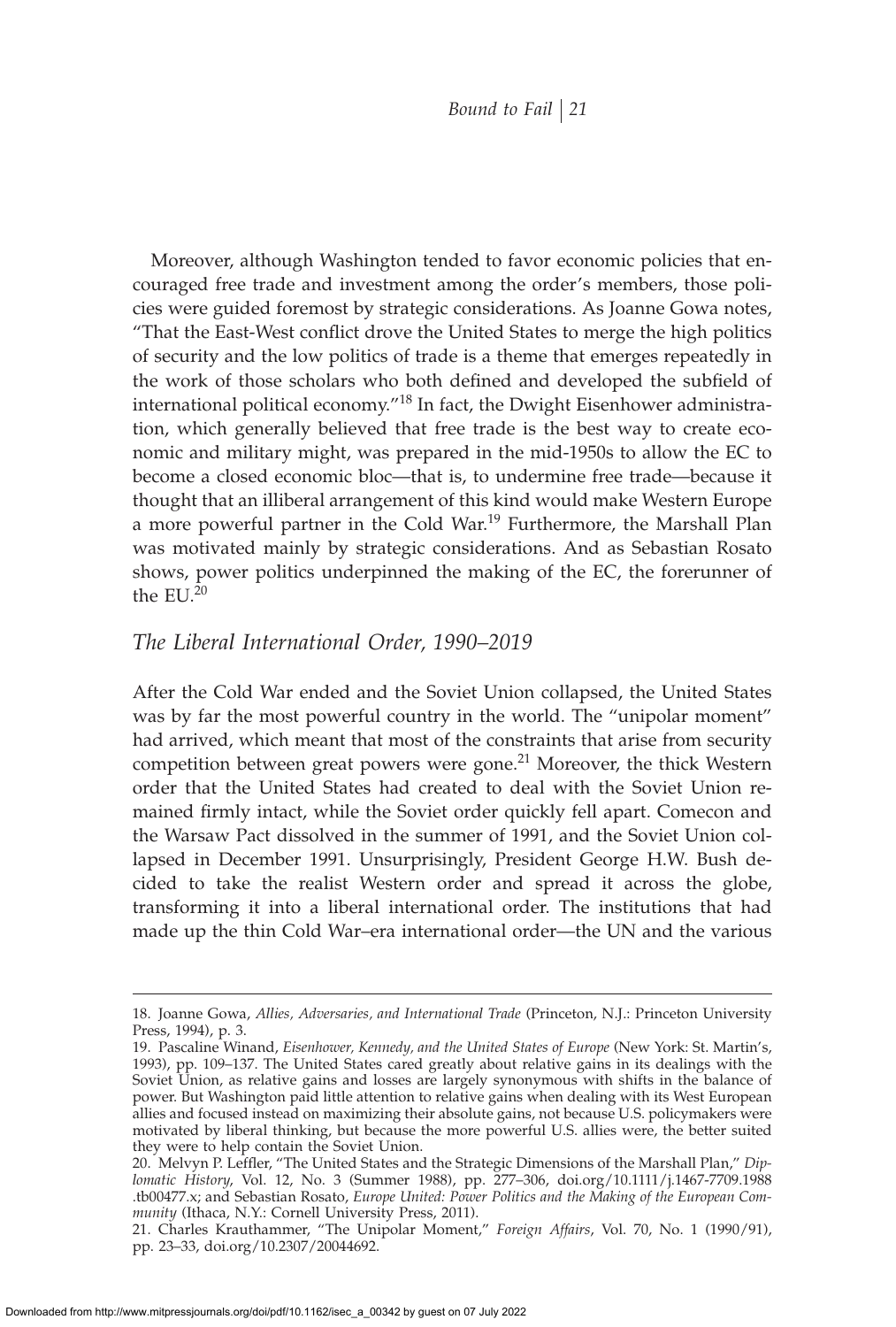arms control agreements—would be incorporated into what Bush called the "new world order."<sup>22</sup>

This remarkably ambitious endeavor enjoyed the enthusiastic support of the liberal democracies in East Asia and especially Western Europe, although there was never any doubt that the United States was in charge. As Bush put it in 1990, "There is no substitute for American leadership."<sup>23</sup> Or as Secretary of State Madeleine Albright and President Barack Obama liked to say, the United States is "the indispensable nation."<sup>24</sup> In essence, Bush and his successors in the White House were bent on creating a new international order that was fundamentally different from the Western order that had existed during the Cold War. Specifically, they were committed to transforming a bounded realist order into an international liberal order.<sup>25</sup> Indeed, Bill Clinton made it clear when he ran for president in 1992 that his predecessor's concept of a new world order was not ambitious enough.<sup>26</sup>

Creating a liberal international order involved three main tasks. First, it was essential to expand the membership in the institutions that made up the Western order, as well as erect new institutions where necessary. In other words, it was important to build a web of international institutions with universal membership that wielded great influence over the behavior of the member states. Second, it was imperative to create an open and inclusive international economy that maximized free trade and fostered unfettered capital markets. This hyperglobalized world economy was intended to be much more ambitious in scope than the economic order that prevailed in the West during the Cold War. Third, it was crucial to vigorously spread liberal democracy around the world, a mission that was frequently shortchanged when the United States was competing for power with the Soviet Union. This goal was not the United States' alone; its European allies generally embraced this undertaking as well. $27$ 

<sup>22.</sup> Bush first laid out his vision before a joint session of Congress on September 11, 1990. President George H.W. Bush, "Address before a Joint Session of the Congress on the Persian Gulf Crisis and the Federal Budget Deficit," September 11, 1990, https://bush41library.tamu.edu/archives/ public-papers/2217.

<sup>23.</sup> Ibid.

<sup>24.</sup> Albright made this statement on NBC's *The Today Show*. Madeleine K. Albright, interview by Matt Lauer, *Today Show*, February 19, 1998. For Obama's use, see Barack Obama, "Remarks by the President at the United States Military Academy Commencement Ceremony" (Washington, D.C.: White House, May 28, 2014).

<sup>25.</sup> The one important similarity between the new liberal international order and the bounded realist Western order is that both represent thick orders.

<sup>26.</sup> See David C. Hendrickson, "The Recovery of Internationalism," *Foreign Affairs*, Vol. 73, No. 5 (September/October 1994), pp. 26–27, doi.org/10.2307/20046829.

<sup>27.</sup> Europe's enthusiasm for this mission is reflected in the policies of the Organization for Security and Co-operation in Europe (OSCE). See Pamela Jawad, "Conflict Resolution through Democracy Promotion? The Role of the OSCE in Georgia," *Democratization*, Vol. 15, No. 3 (June 2008), pp. 611–629, doi.org/10.1080/13510340801972288.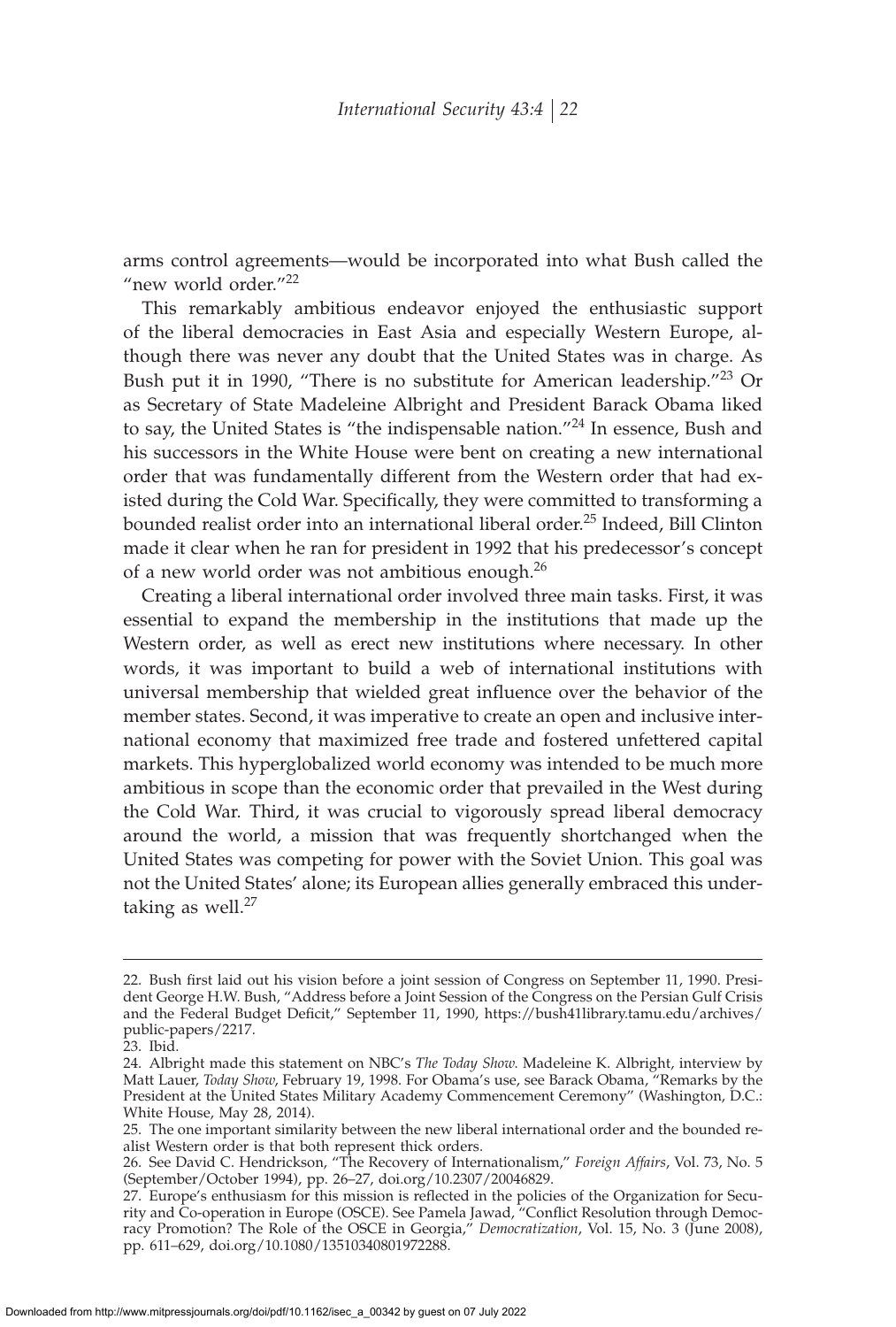These three tasks, of course, are directly tied to the principal liberal theories of peace: liberal institutionalism, economic interdependence theory, and democratic peace theory. Thus, in the minds of its architects, constructing a robust, sustainable liberal international order was synonymous with creating a peaceful world. This deep-seated belief gave the United States and its allies a powerful incentive to work assiduously to create that new order. Integrating China and Russia into it was especially important for its success, because they were the most powerful states in the system after the United States. The goal was to embed them in as many institutions as possible, fully integrate them into the open international economy, and help turn them into liberal democracies.

NATO expansion into Eastern Europe is a good example of the United States and its allies working to turn the bounded Western order into a liberal international order.<sup>28</sup> One might think that moving NATO eastward was part of a classic deterrence strategy aimed at containing a potentially aggressive Russia.<sup>29</sup> But it was not, as the West's strategy was geared toward liberal ends. The objective was to integrate the countries of Eastern Europe—and maybe, one day, Russia as well—into the "security community" that had developed in Western Europe during the Cold War. There is no evidence that its chief architects—Presidents Clinton, Bush, and Obama—thought that Russia might invade its neighbors and thus needed to be contained, or that they thought Russian leaders had legitimate reasons for fearing NATO enlargement.<sup>30</sup>

This liberal approach to NATO expansion is reflected in how the Clinton administration sold that policy to the U.S. and West European publics. For example, Deputy Secretary of State Strobe Talbott argued in 1995 that embedding the countries of Eastern Europe in NATO—as well as the European Union was the key to producing stability in that potentially volatile region. "Enlarge-

<sup>28.</sup> Enlarging NATO was actually the core element in a broader strategy that also included expanding the European Union and promoting the so-called color revolutions in Eastern Europe to spread democracy. See John J. Mearsheimer, "Why the Ukraine Crisis Is the West's Fault: The Liberal Delusions That Provoked Putin," *Foreign Affairs*, Vol. 93, No. 5 (September/October 2014), pp. 77–89, https://www.jstor.org/stable/24483306.

<sup>29.</sup> Some analysts made this argument after the Ukraine crisis broke out in February 2014. For example, Stephen Sestanovich claims that "today's aggressive Russian policy was in place" in the early 1990s and that "power calculations undergirded" U.S. policy toward Russia—to include NATO expansion—from that point forward. See Sestanovich's response, "How the West Has Won," in Michael McFaul, Stephen Sestanovich, and John J. Mearsheimer, "Faulty Powers: Who Started the Ukraine Crisis?" *Foreign Affairs*, Vol. 93, No. 6 (November/December 2014), pp. 171, 173, https://www.jstor.org/stable/24483933. NATO enlargement, from this perspective, is a realist policy. The available evidence, however, contradicts this interpretation of events. Russia was in no position to take the offensive in the 1990s, and although its economy and military improved somewhat after 2000, hardly anyone in the West saw it as a serious threat to invade its neighbors including Ukraine—before the February 2014 crisis. In fact, Russia had few large-scale combat units on or near its western border, and no serious Russian policymaker or pundit talked about conquering territory in Eastern Europe. Thus, it is unsurprising that U.S. leaders rarely invoked the threat of Russian aggression to justify NATO expansion.

<sup>30.</sup> Ikenberry, *After Victory*, pp. 235–239, 245–246, 270–273.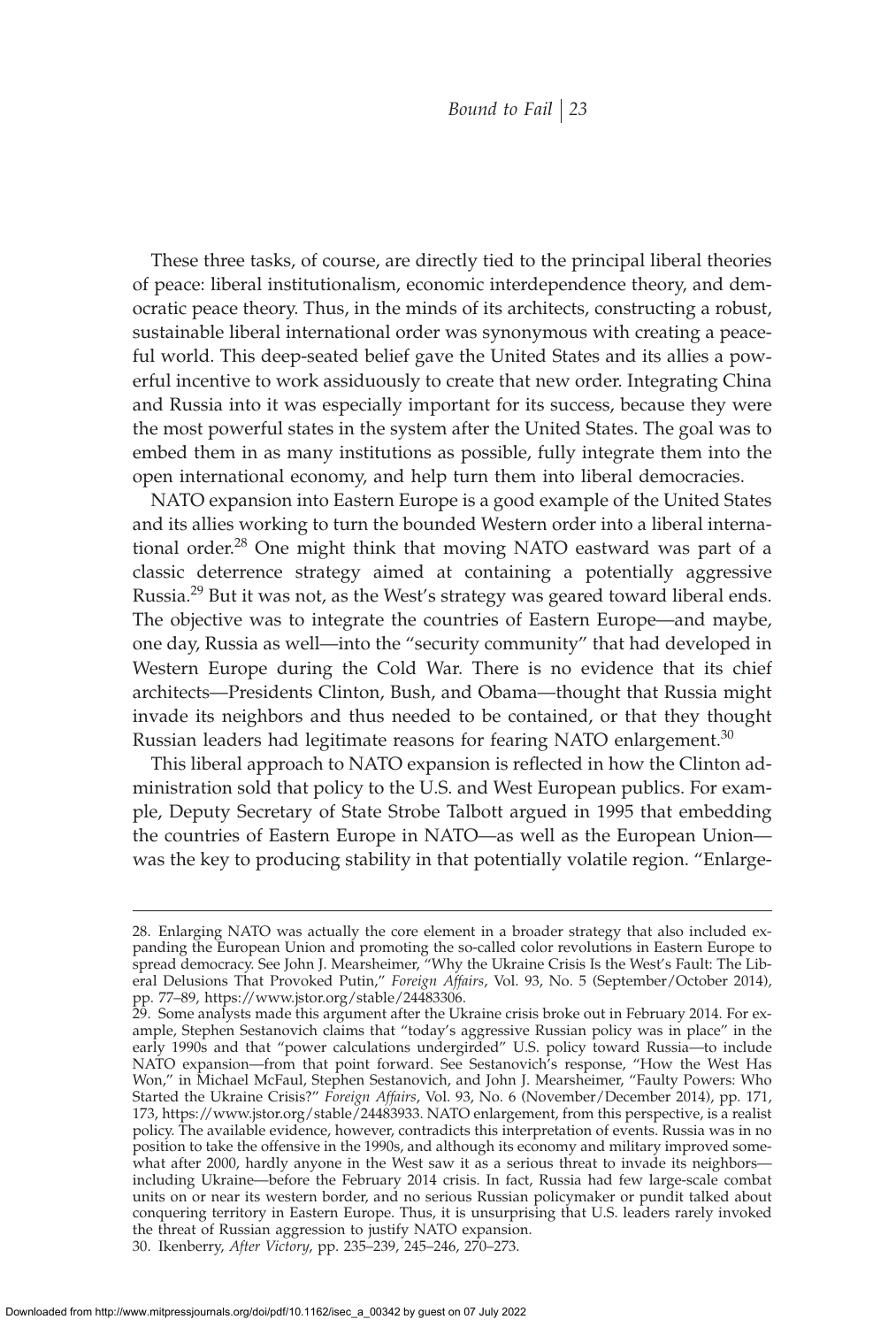ment of NATO," Talbott argued, "would be a force for the rule of law both within Europe's new democracies and among them." Moreover, it would "promote and consolidate democratic and free market values," which would further contribute to peace. $31$ 

The United States based its policy toward China in the post–Cold War period on the same liberal logic. For example, Secretary of State Albright maintained that the key to sustaining peaceful relations with a rising China is to engage with it, not try to contain it the way the United States had sought to do with the Soviet Union during the Cold War. Engagement, Albright claimed, would lead to China's active membership in some of the world's major institutions and help integrate it into the U.S.-led economic order, which would inevitably help turn China into a liberal democracy. China would then be a "responsible stakeholder" in the international system, highly motivated to maintain peaceful relations with other countries.<sup>32</sup>

The Bush Doctrine, which was developed over the course of 2002 and used to justify the March 2003 invasion of Iraq, is a third example of a major U.S. policy aimed at building a liberal international order. In the wake of the September 11, 2001, terrorist attacks, the Bush administration concluded that winning the so-called global war on terror required not only defeating al-Qaida, but also confronting countries such as Iran, Iraq, and Syria. The administration's key operating assumption was that the regimes in these purported rogue states were closely tied to terrorist organizations such as al-Qaida, were bent on acquiring nuclear weapons, and might even give them to terrorists. $33$ 

<sup>31.</sup> Strobe Talbott, "Why NATO Should Grow," *New York Review of Books*, August 10, 1995, pp. 27– 28. Talbott's views on NATO expansion were widely shared in the upper echelons of the Clinton administration. See Secretary of State Warren M. Christopher, "Reinforcing NATO's Strength in the West and Deepening Cooperation with the East," opening statement at the North Atlantic Council Ministerial Meeting, Noordwijk, the Netherlands, May 30, 1995; Secretary of State Madeleine K. Albright, "A Presidential Tribute to Gerald Ford," Ford Museum Auditorium, Grand Rapids, Michigan, April 17, 1997; and Secretary of State Madeleine K. Albright, "Commencement Address," Harvard University, Cambridge, Massachusetts, June 5, 1997.

<sup>32.</sup> Secretary of State Madeleine K. Albright, "American Principle and Purpose in East Asia," 1997 Forrestal Lecture, U.S. Naval Academy, Annapolis, Maryland, April 15, 1997. See also Secretary of State Warren M. Christopher, "America and the Asia-Pacific Future," address to the Asia Society, New York City, May 27, 1994; White House, "A National Security Strategy of Engagement and Enlargement" (Washington, D.C.: White House, February 1995), pp. 28–29, http://nssarchive.us/ NSSR/1995.pdf; and White House, "A National Security Strategy for a New Century" (Washington, D.C.: White House, October 1998), pp. 41–47, http://nssarchive.us/NSSR/1998.pdf. Deputy Secretary of State Robert B. Zoellick first introduced the term "responsible stakeholder" in 2005. Zoellick, "Whither China? From Membership to Responsibility," remarks to the National Committee on U.S.-China Relations, New York City, September 21, 2005.

<sup>33.</sup> President Bush said shortly before the invasion of Iraq in March 2003 that "the greatest danger in the war on terror [is] outlaw regimes arming with weapons of mass destruction." American Enterprise Institute (AEI), "President George W. Bush Speaks at AEI's Annual Dinner," February 28, 2003, http://www.aei.org/publication/president-george-w-bush-speaks-at-aeis-annualdinner. On the Bush Doctrine, see White House, *The National Security Strategy of the United States*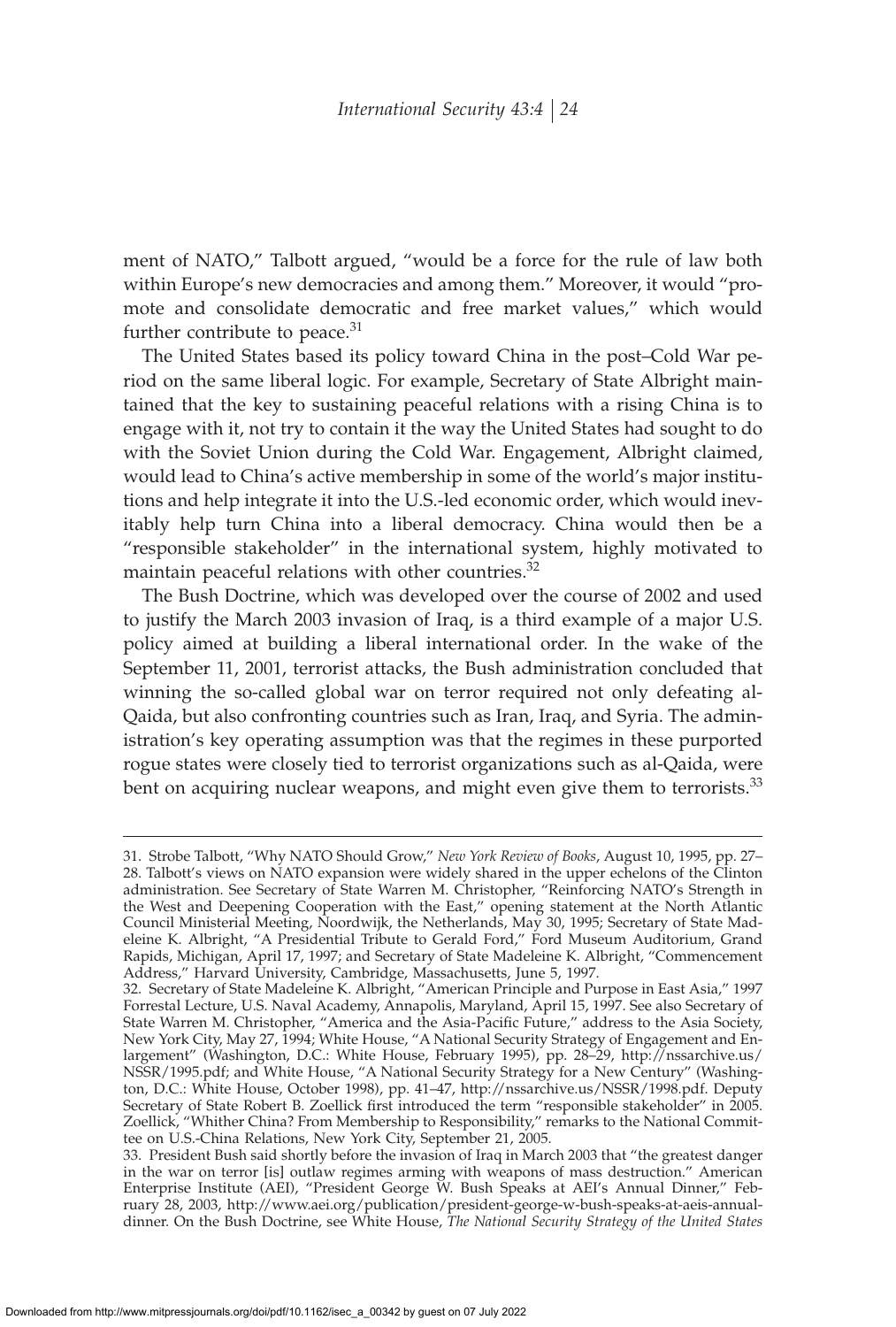The best way to deal with proliferation and terrorism, the administration reasoned, was to turn all the countries in the Greater Middle East into liberal democracies, which would transform that region into a giant zone of peace, thereby eliminating the twin problems of proliferation and terrorism.<sup>34</sup> "The world has a clear interest in the spread of democratic values," President Bush declared, "because stable and free nations do not breed the ideologies of murder. They encourage the peaceful pursuit of a better life."<sup>35</sup>

It appeared to many observers in the early 1990s that the United States was well situated to construct a liberal international order. It had abundant experience building and running the Western order during the Cold War, and it was remarkably powerful compared to its potential rivals. China was in the early stages of its rise, and Russia was in a state of complete disarray, which remained the case throughout the 1990s. This huge power advantage meant that the unipole could largely ignore realist dictates and act according to liberal principles, which was impossible during the Cold War. It also meant that the United States could coax or coerce other states into following its edicts. And of course, there was always the possibility that Washington would use force to get its way.

Finally, the United States and its allies had abundant legitimacy in the years immediately after the Cold War ended. Not only did they win that protracted conflict, but there seemed to be no viable alternative to liberal democracy, which looked like the optimal political order for the foreseeable future. It was widely believed in the West at the time that eventually almost every country in the world would become a liberal democracy—a belief that led Francis Fukuyama to conclude that this might be "the end of history."<sup>36</sup> Moreover, the wide array of international institutions that had helped produce abundant prosperity in the West during the Cold War appeared to be ideally suited to

<sup>(</sup>Washington, D.C.: White House, September 17, 2002), https://www.state.gov/documents/ organization/63562.pdf.

<sup>34.</sup> One might think that NATO expansion, U.S. efforts to turn China into a liberal democracy, and the Bush Doctrine are all evidence of untethered realism that unipolarity made possible. This conclusion would be wrong, however. It is clear from the discourse in policymaking circles and within the foreign policy establishment that these policies were motivated by liberal theories and that the United States and its allies in the West were firmly committed to building a liberal international order that would transcend balance of power politics. Almost all realists, it is worth noting, opposed NATO expansion, the Iraq War, and the Bush Doctrine. Moreover, they favored emphasizing containment over engagement in dealing with China. If the United States had been guided by realist logic in the aftermath of the Cold War, it would have sought to create an agnostic international order and pursued the policies advocated by realist thinkers. See Stephen M. Walt, *The Hell of Good Intentions: America's Foreign Policy Elite and the Decline of U.S. Primacy* (New York: Farrar, Straus and Giroux, 2018), pp. 266–269.

<sup>35.</sup> AEI, "President George W. Bush Speaks at AEI's Annual Dinner."

<sup>36.</sup> Francis Fukuyama, "The End of History?" *National Interest*, No. 16 (Summer 1989), pp. 3–18, https://www.jstor.org/stable/24027184.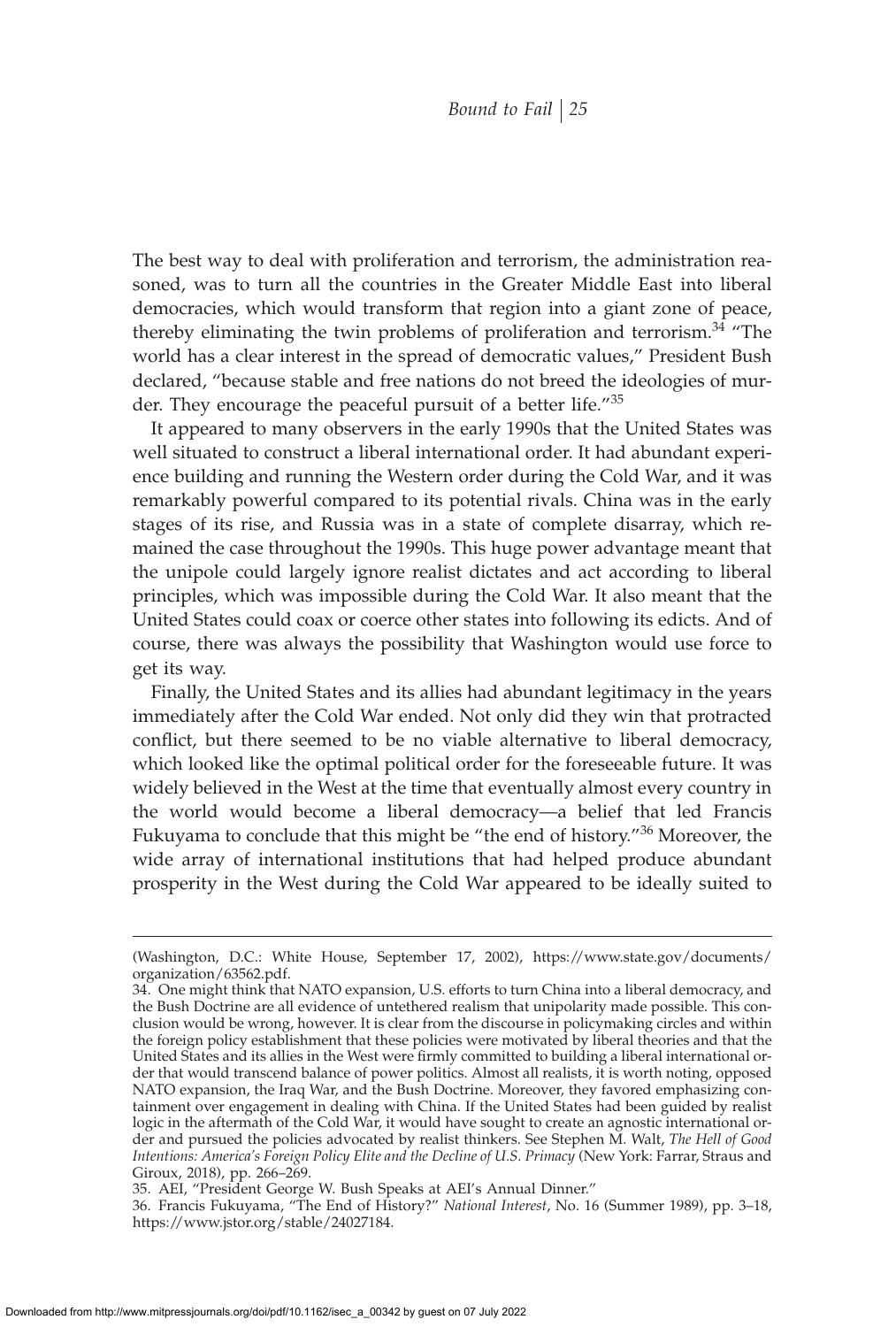take globalization to the next step. In essence, it looked like the United States was well positioned to pursue liberal hegemony, a foreign policy that called for building a world order based on liberal principles.<sup>37</sup>

During the 1990s and the early 2000s, the United States and its close allies appeared to be well on their way to fashioning a full-scale liberal international order. There were certainly problems, but generally speaking the emerging order was working nicely. Few people expected that it would begin to unravel a few years into the new millennium, but that is what happened.

## *The Golden Years, 1990–2004*

Efforts by the United States and its allies to integrate China and Russia into the order's key economic institutions after the Cold War ended were generally successful. Russia joined the IMF and the World Bank in 1992, although it did not join the World Trade Organization (WTO) until 2012. China had been a member of the IMF and the World Bank since 1980, when it took Taiwan's place in those institutions. China joined the WTO in 2001. Despite a minor crisis over Taiwan in 1997, Beijing and Washington were otherwise on good terms throughout the 1990s and early 2000s. Engagement appeared to be working. Relations between Moscow and Washington also fared well during this period.

The story in Europe was also positive. The 1992 Maastricht Treaty was a major step in promoting European integration, and in 1999 the euro made its debut, which was widely seen as evidence that the EU had a bright future. Furthermore, the early waves of EU and NATO expansion into Eastern Europe occurred with few problems, although Russian policymakers made their opposition clear. Finally, both Czechoslovakia and the Soviet Union broke apart peacefully. Yugoslavia did not, however, resulting in wars over Bosnia and Kosovo, which the United States and its NATO allies were slow to respond to and bring to an end. But a cold peace was eventually imposed on the Balkans by 1999.

Developments in the Greater Middle East were more mixed, but even there it appeared that the region was slowly but steadily being incorporated into the liberal international order. Israel and the Palestine Liberation Organization signed the Oslo Accords in September 1993, giving hope that the two sides might find a peaceful solution to their conflict by the end of the decade. The United States, operating with a UN Security Council mandate, led a broad coalition of allies to a stunning military victory over Iraq in early 1991 liberating Kuwait, significantly weakening Iraq's military, and exposing

<sup>37.</sup> Mearsheimer, *The Great Delusion*, pp. 120–151; and Walt, *The Hell of Good Intentions*, pp. 21–52.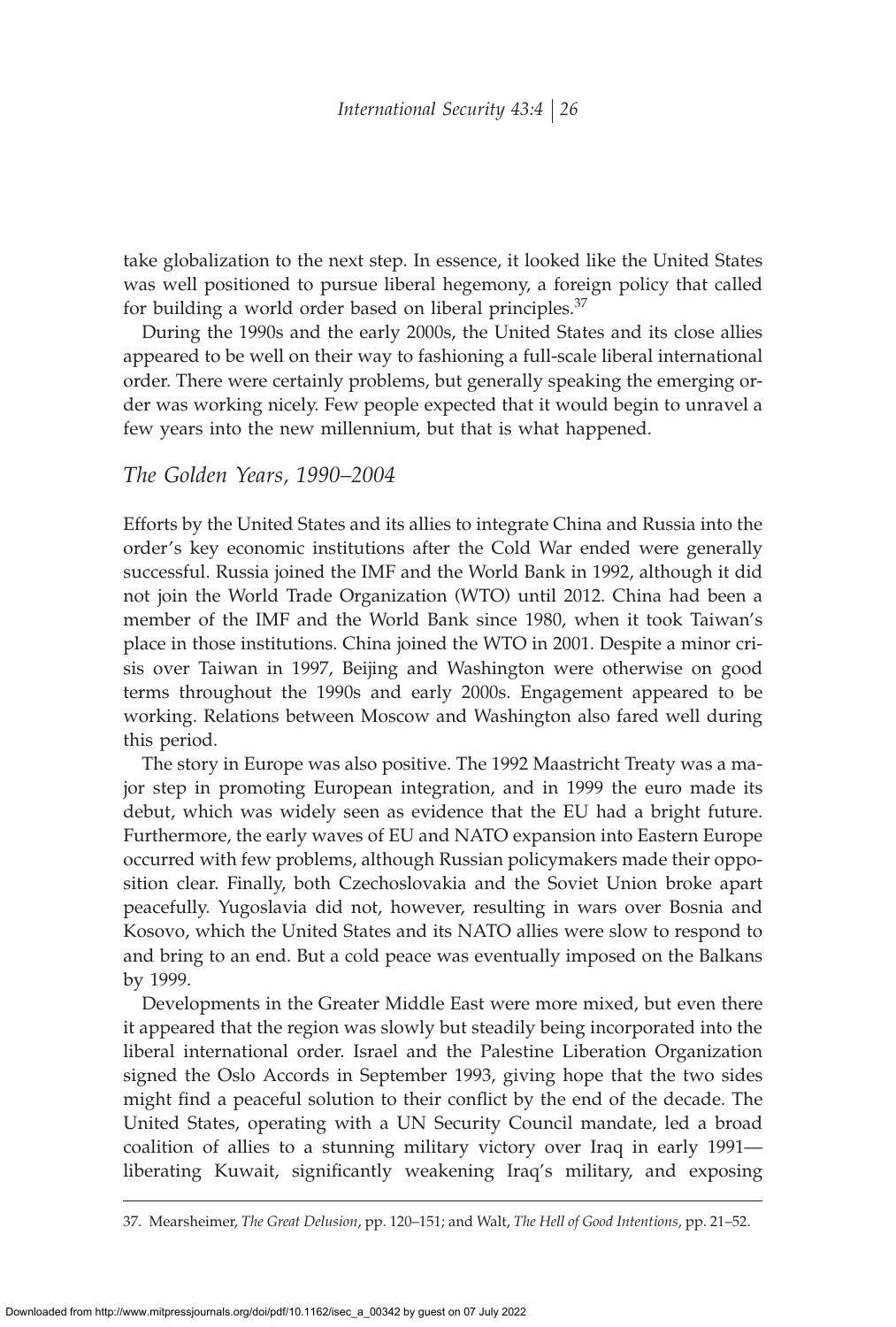Saddam Hussein's secret nuclear weapons program, which was then shut down. Nevertheless, the Baathist regime maintained power. Afghanistan also remained a trouble spot, mainly because the Taliban allowed al-Qaida to plan its operations there, including the September 11 terrorist attacks, without interference. The events of that day, however, prompted the United States to invade Afghanistan in October 2001 and topple the Taliban, putting in its place a pro-Western regime. Then, in March 2003, the U.S. military conquered Iraq and removed Saddam from power. It appeared by the summer of 2003 that the Bush Doctrine, which aimed to spread democracy across the Greater Middle East, was going to work as intended.

Democracy was clearly on the march in the wake of the Cold War, seemingly confirming Fukuyama's claim that there was no viable alternative to it. According to Freedom House, 34 percent of the countries in the world were democracies in 1986. That figure jumped to 41 percent by 1996 and then 47 percent by 2006.<sup>38</sup> On the economic front, hyperglobalization was generating abundant wealth around the globe, although there was a major financial crisis in Asia in 1997–98. In addition, interest was growing in prosecuting human rights violators, leading a prominent scholar to write a book titled *The Justice Cascade: How Human Rights Prosecutions Are Changing World Politics*. <sup>39</sup> On the proliferation front, South Africa abandoned its nuclear weapons program in 1989, while in the mid-1990s, Belarus, Kazakhstan, and Ukraine gave up the nuclear arsenals they had inherited from the Soviet Union and joined the NPT. North Korea, which was on its way to developing nuclear weapons in the early 1990s, agreed in 1994 to terminate its program.

The United States and its allies did face some setbacks during the 1990s. India and Pakistan tested nuclear weapons in 1998; the Clinton administration suffered policy failures in Somalia (1993) and Haiti (1994–95); and it reacted too slowly to the Rwandan genocide in 1994. The United States also failed to end deadly wars in Congo and Sudan, while al-Qaida grew more dangerous within the confines of Afghanistan. Still, one could make a strong case that enormous progress had been made in a short time in spreading the liberal international order across the globe and that the United States and its allies would eventually be able to integrate troubled countries in Africa and elsewhere into the new order and make further strides in rolling back proliferation.

<sup>38.</sup> Arch Puddington and Tyler Roylance, "Populists and Autocrats: The Dual Threat to Global Democracy," in Freedom House, "Freedom in the World, 2017" (Washington, D.C.: Freedom House, 2017), p. 4.

<sup>39.</sup> Kathryn Sikkink, *The Justice Cascade: How Human Rights Prosecutions Are Changing World Politics* (New York: W.W. Norton, 2011). See also Sarah B. Snyder, *From Selma to Moscow: How Human Rights Activists Transformed U.S. Foreign Policy* (New York: Columbia University Press, 2018).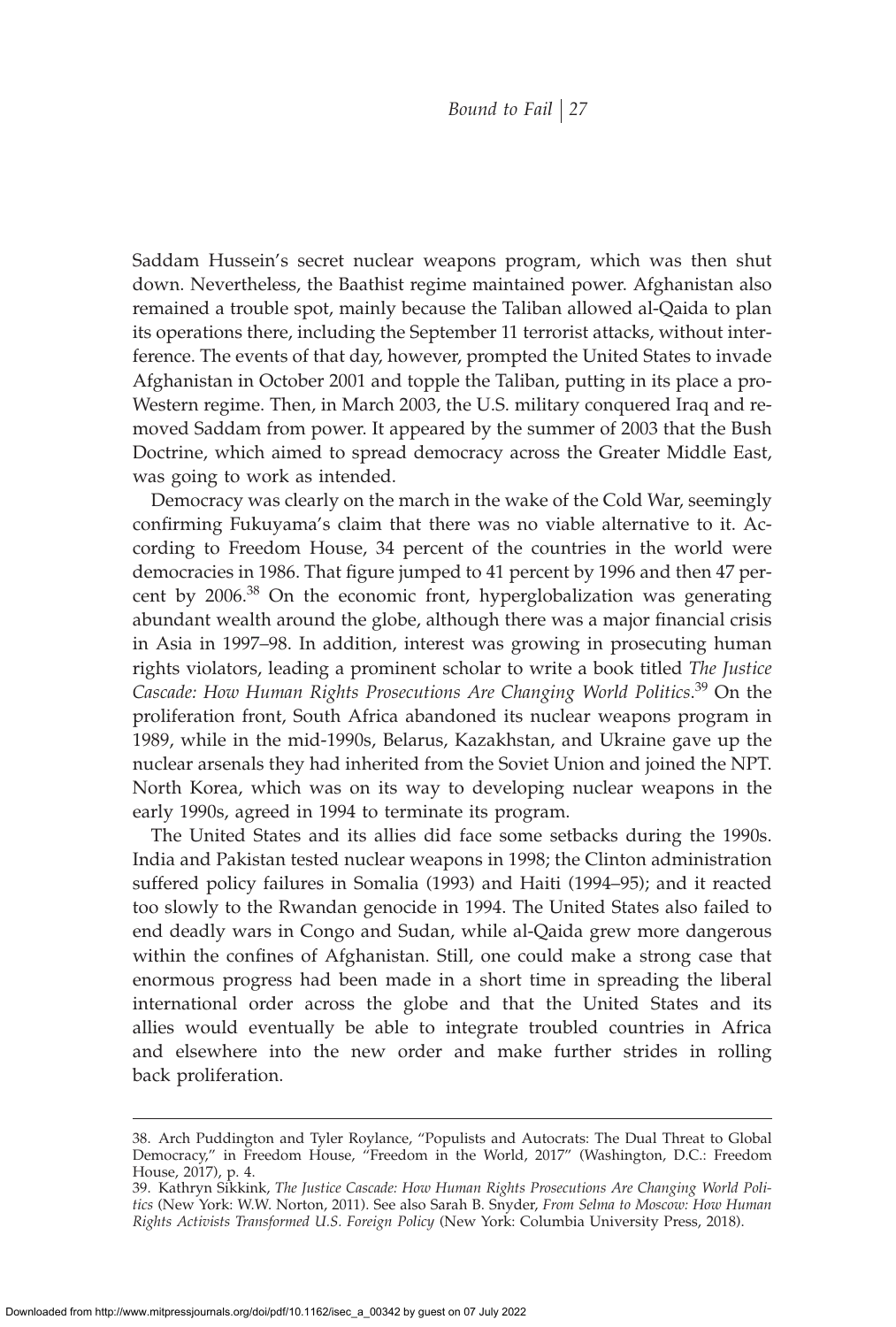# *The Liberal Order Goes Downhill, 2005–19*

Midway through the first decade of the 2000s, serious cracks began to appear in the liberal international order, which have since steadily widened. Consider what has happened in the Greater Middle East. By 2005, it was evident that the Iraq War was becoming a disaster, and the United States had no strategy for stopping the fighting, much less turning Iraq into a liberal democracy. At the same time, the situation in Afghanistan began to deteriorate, as the Taliban came back from the dead and took aim at the U.S.-installed government in Kabul. The Taliban has grown stronger with time, and the war in Afghanistan is now the longest war in U.S. history, lasting longer than the American Civil War, World War I, World War II, and the Korean War combined. Moreover, there is no apparent path to victory for the United States. In addition, Washington and its allies pursued regime change in Libya and Syria, which ended up helping precipitate deadly civil wars in both countries. Furthermore, in the process of helping wreck Iraq and Syria, the Bush and Obama administrations played a crucial role in creating the Islamic State of Iraq and Syria, which the United States went to war against in 2014.

The Oslo Peace Process, which once seemed so promising, has failed, and the Palestinians have virtually no hope of acquiring their own state. With Washington's help, Israeli leaders are instead creating a Greater Israel, which, as two former Israeli prime ministers have said, will be an apartheid state. $40$ The United States is also contributing to the death and destruction in the civil war in Yemen, and gave its consent when the Egyptian military overthrew a democratically elected government in Egypt in 2013. Far from incorporating the Greater Middle East into the liberal international order, the United States and its allies inadvertently have played a central role in spreading illiberal disorder in that region.

Europe, which appeared to be the brightest star in the liberal galaxy during the 1990s, was in serious trouble by the late 2010s. The EU suffered a major setback in 2005 when French and Dutch voters rejected the proposed Treaty for Establishing a Constitution for Europe. Even more damaging was the Eurozone crisis, which began in late 2009 and lingers on. Not only has the crisis exposed the fragility of the euro, but it also created intense animosity between Germany and Greece, among other political problems.<sup>41</sup> To make

<sup>40.</sup> Rory McCarthy, "Barak: Make Peace with Palestinians or Face Apartheid," *Guardian*, February 2, 2010, https://www.theguardian.com/world/2010/feb/03/barak-apartheid-palestinepeace; and Rory McCarthy, "Israel Risks Apartheid-Like Struggle If Two-State Solution Fails, Says Olmert," *Guardian*, November 30, 2007, https://www.theguardian.com/world/2007/nov/30/ israel.

<sup>41.</sup> Claudia Sternberg, Kira Gartzou-Katsouyanni, and Kalypso Nicolaidis, *The Greco-German Affair in the Euro Crisis: Mutual Recognition Lost*? (London: Palgrave Macmillan, 2018).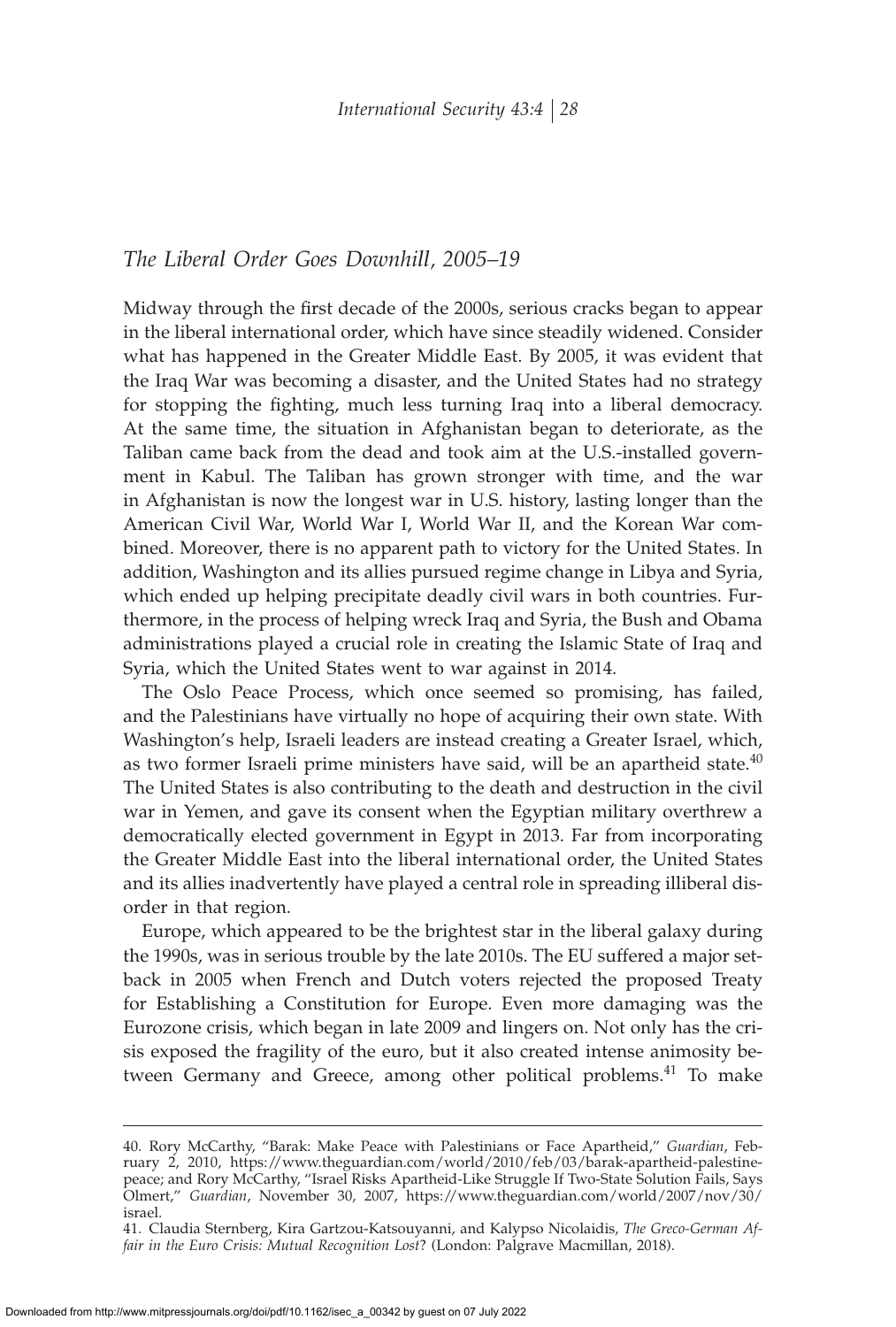matters worse, Britain voted in June 2016 to exit the EU, and xenophobic rightwing parties are growing more powerful across Europe. Indeed, fundamentally illiberal views are commonplace among leaders in Eastern Europe. As a January 2018 article in the *New York Times* put it: "The Czech president has called Muslim immigrants criminals. The head of Poland's governing party has said refugees are riddled with disease. The leader of Hungary has described migrants as poison... [and] Austria's new far-right interior minister suggested concentrating migrants in asylum centers—with all its obvious and odious echoes of World War II."<sup>42</sup>

Finally, a civil war began in 2014 in Eastern Ukraine that involves Russia, which seized Crimea from Ukraine in March 2014, causing a serious deterioration in relations between Russia and the West. Both sides have built up their military forces in Eastern Europe and routinely engage in military exercises that escalate suspicions and tensions between them. This crisis, which largely resulted from EU and NATO expansion, coupled with the West's efforts to promote democracy in countries such as Georgia and Ukraine, and maybe even Russia itself, shows no signs of ending anytime soon.<sup>43</sup> Given this state of affairs, Moscow is on the lookout for opportunities to sow discord in the West and weaken the EU and NATO.

Cracks have also opened up in the transatlantic relationship, especially with Trump's arrival in the White House. Trump is contemptuous of almost all the institutions that make up the liberal international order, including the EU and NATO, which he famously described as "obsolete" during the 2016 campaign.<sup>44</sup> In a letter sent to European leaders shortly after Trump assumed office, a leading EU policymaker said that the new president posed a serious threat to the EU's future.<sup>45</sup> A few months later, just after Trump moved into the White House, German Chancellor Angela Merkel, a deeply committed Atlanticist, warned that Europe could not depend on the United States the way it once did. Europeans, she said, "really must take our fate into our own hands."<sup>46</sup> Transatlantic relations have only worsened since then, and the likelihood of a turnaround in the foreseeable future seems remote.

<sup>42.</sup> Patrick Kingsley, "Trump's Immigration Remarks Outrage Many, but Others Quietly Agree," *New York Times*, January 12, 2018, https://www.nytimes.com/2018/01/12/world/europe/trumpimmigration-outrage.html.

<sup>43.</sup> Mearsheimer, "Why the Ukraine Crisis Is the West's Fault"; and my reply in McFaul, Sestanovich, and Mearsheimer, "Faulty Powers," pp. 175–178.

<sup>44.</sup> Ashley Parker, "Donald Trump Says NATO Is 'Obsolete,' UN Is 'Political Game'," *New York Times*, April 2, 2016, https://www.nytimes.com/politics/ªrst-draft/2016/04/02/donald-trumptells-crowd-hed-be-fine-if-nato-broke-up/.

<sup>45.</sup> James Kanter, "Trump Threatens Europe's Stability, a Top Leader Warns," *New York Times*, January 31, 2017, https://www.nytimes.com/2017/01/31/world/europe/trump-european-uniondonald-tusk.html.

<sup>46.</sup> Henry Farrell, "Thanks to Trump, Germany Says It Can't Rely on the United States. What Does That Mean?" *Monkey Cage* blog, *Washington Post*, May 28, 2017, https://www.washingtonpost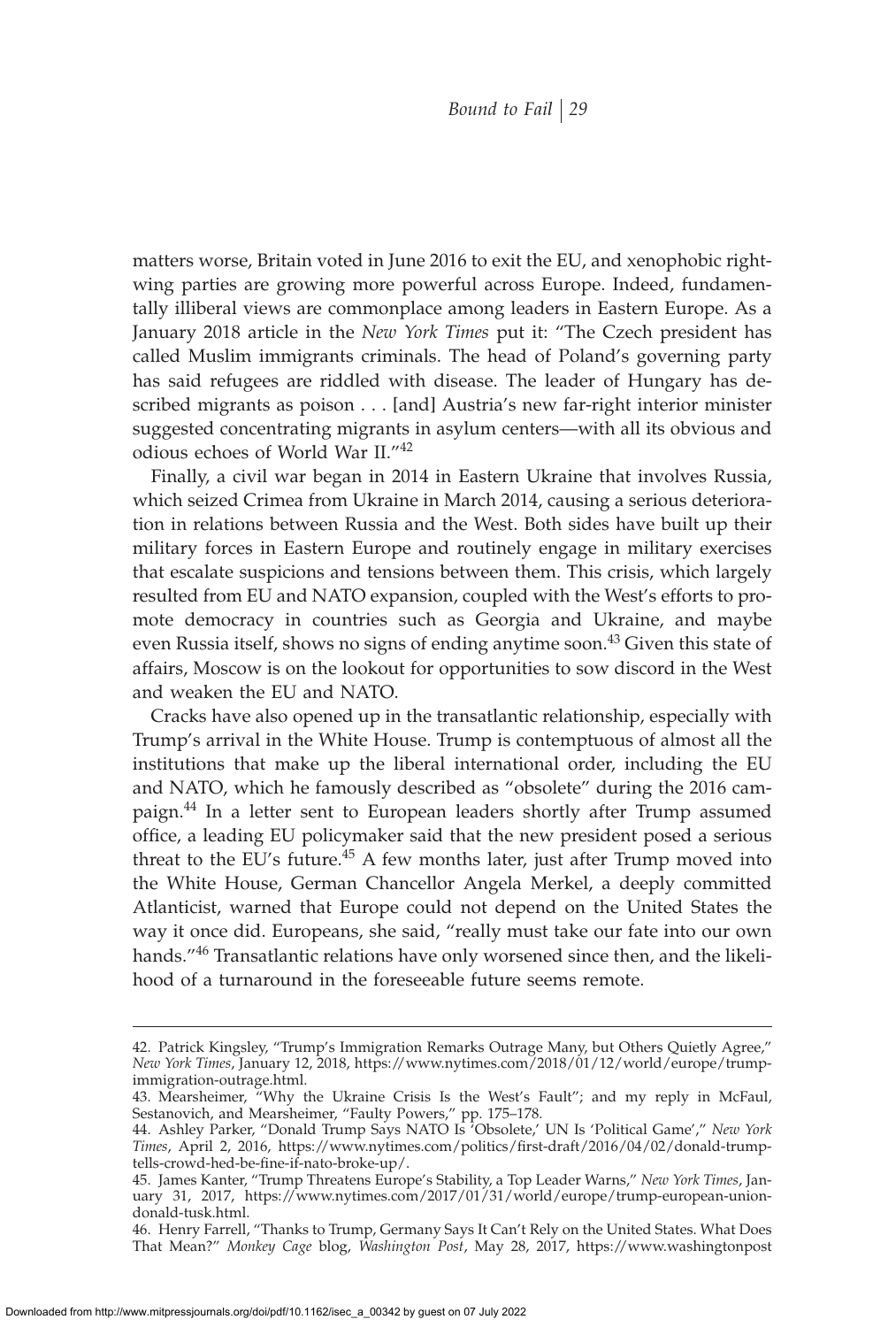The 2007–08 global financial crisis not only did enormous damage to many peoples' lives, but it also called into question the competence of the elites who manage the liberal international order.<sup>47</sup> In addition to the deterioration in relations between Russia and the West, there are worrying signs of potential conflict with China, which is determined to change the status quo regarding the East China Sea, the South China Sea, Taiwan, and the China-India border. Unsurprisingly, the United States is now more interested in containing rather than engaging China. In fact, the Trump administration recently said that admitting China into the WTO was a mistake, as Beijing's protectionist policies clearly show that it is unwilling to play by that institution's rules.<sup>48</sup>

Finally, the number of liberal democracies has been declining since 2006, reversing a trend that once looked unstoppable.<sup>49</sup> Relatedly, soft authoritarianism appears to have become an attractive alternative to liberal democracy, a development that was almost unthinkable in the early 1990s. And some leaders extol the virtues of illiberal democracy, while others govern countries that are committed to political systems based on deeply held religious beliefs. Of course, liberal democracy has lost some of its appeal in recent years, especially because the United States' political system often looks dysfunctional. Even serious scholars worry about the future of American democracy.<sup>50</sup>

In sum, the liberal international order is crumbling.

#### *What Went Wrong?*

The early successes of the United States and its allies in building a liberal international order notwithstanding, the order contained the seeds of its own ruin. Even if Western policymakers had been wiser stewards of that order, they could not have extended its longevity in any meaningful way. It was doomed to fail because it contained three fatal flaws.

First, intervening in the politics of countries to turn them into liberal democracies is extremely difficult, and attempting such ambitious social engineering on a global scale is virtually guaranteed to backfire and undermine the legitimacy of the enterprise itself. Nationalism is almost certain to cause significant

<sup>.</sup>com/news/monkey-cage/wp/2017/05/28/thanks-to-trump-germany-says-it-cant-rely-onamerica-what-does-that-mean.

<sup>47.</sup> John Lanchester, "After the Fall," *London Review of Books*, July 5, 2018, pp. 3–8; and Adam Tooze, *Crashed: How a Decade of Financial Crises Changed the World* (New York: Viking, 2018).

<sup>48.</sup> Shawn Donnan, "U.S. Says China WTO Membership Was a Mistake," *Financial Times*, January 19, 2018, https://www.ft.com/content/edb346ec-fd3a-11e7-9b32-d7d59aace167.

<sup>49.</sup> Puddington and Roylance, "Populists and Autocrats," p. 4.

<sup>50.</sup> William A. Galston, *Anti-Pluralism: The Populist Threat to Liberal Democracy* (New Haven, Conn.: Yale University Press, 2018); Steven Levitsky and Daniel Ziblatt, *How Democracies Die* (New York: Crown, 2018); and Cass R. Sunstein, ed., *Can It Happen Here? Authoritarianism in America* (New York: Dey Street, 2018).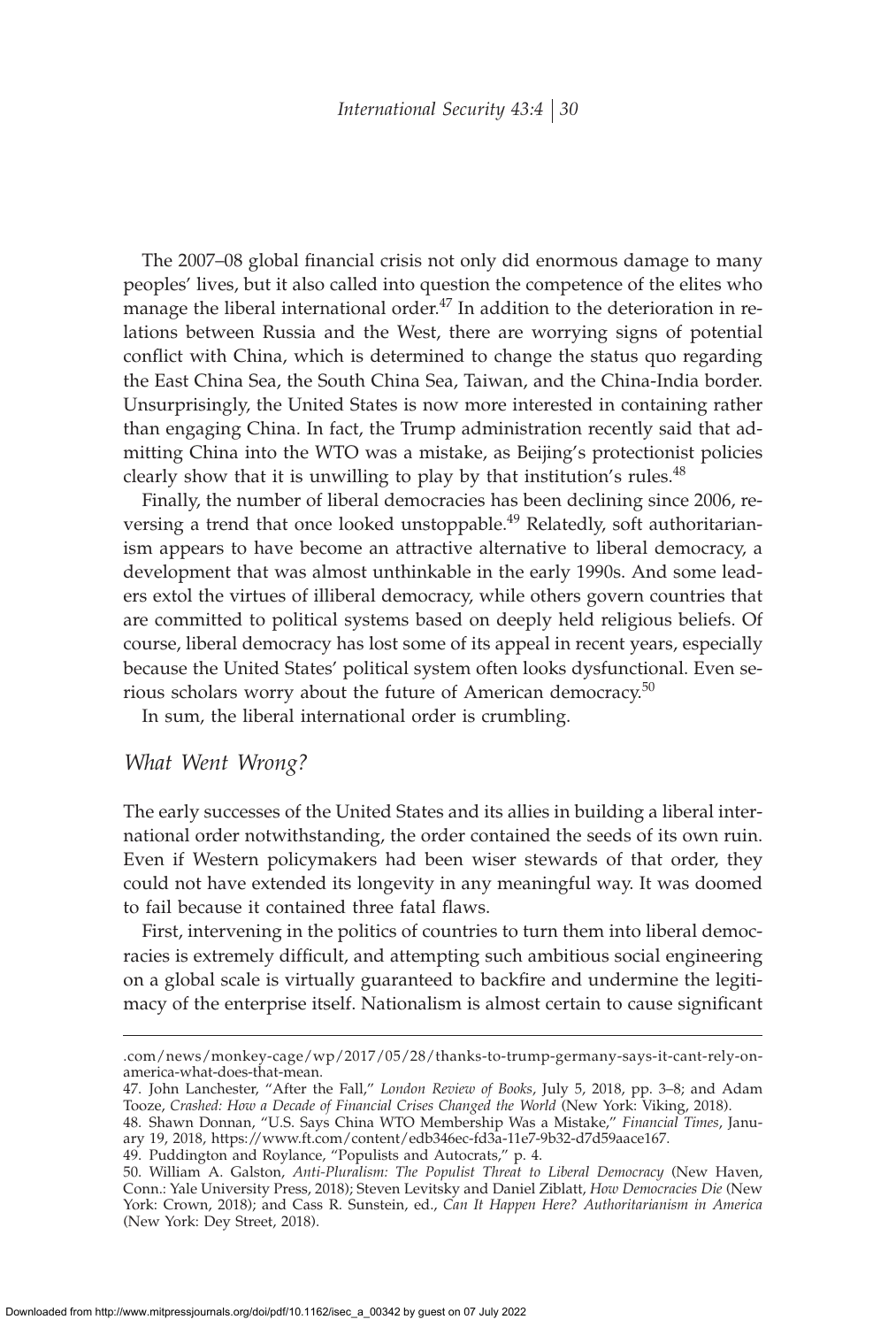resistance inside the countries targeted for regime change. Balance of power politics will also help impede the enterprise in particular cases. States that fear regime change—or other forms of U.S. interference—will band together for mutual support and seek ways to thwart the United States' liberal agenda. Thus, Syria and Iran aided the Iraqi insurgency after the 2003 U.S. invasion, and Russia and China have backed each other economically, militarily, and within international forums such as the UN Security Council.

Second, the liberal international order ultimately creates conditions that lead to serious political problems regarding sovereignty and national identity within the liberal democracies themselves, and all the more so when efforts at regime change fail and produce large-scale refugee flows into liberal countries. Again, the principal cause of the problem is nationalism, which is far from dead even in avowedly liberal societies.

Third, hyperglobalization has produced significant economic costs for large numbers of people inside the liberal democracies, including the sole pole. Those costs, including lost jobs, declining or stagnant wages, and marked income inequality, have serious domestic political consequences, which further undermine the liberal international order. Moreover, the open international economy helped fuel the rise of China, which, along with Russia's revival, eventually undermined unipolarity, an essential condition for creating a liberal international order.

# *The Perils of Democracy Promotion*

The most important requirement for building a liberal international order is to spread liberal democracy far and wide, which was initially seen to be an eminently feasible task. It was widely believed in the West that politics had evolved to the point where there was no sensible alternative to liberal democracy. If so, then it would be relatively easy to create a liberal international order, because spreading liberal democracy around the world would meet little resistance. Indeed, most people would welcome the idea of living in a Western-style democracy, as appeared to be the case in Eastern Europe after the collapse of communism.

This endeavor, however, was doomed from the start. To begin, there never has been and never will be universal agreement on what constitutes the ideal political system. One can argue that liberal democracy is the best form of government (I would), but others will invariably favor a different governing system. It is worth remembering that during the 1930s, many people in Europe preferred communism or fascism to liberal democracy. One might then point out that liberal democracy ultimately triumphed over those two "isms." Although that is true, the history of the 1930s is a reminder that liberal democ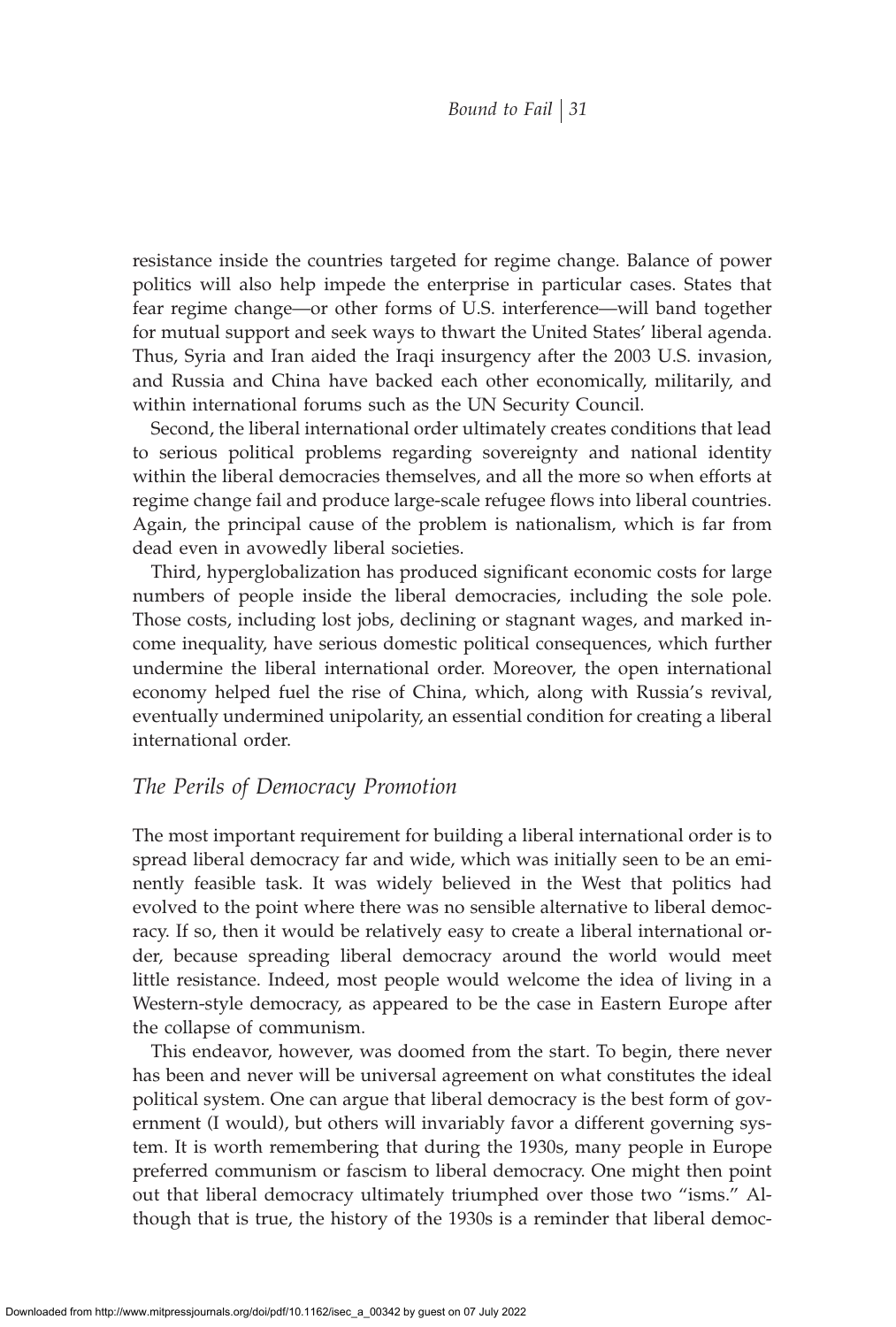racy is not the preordained order of things, and it is not unusual for elites and their publics to opt for alternative political systems. Thus, it should not be surprising that illiberal democracies are appearing in Eastern Europe, while China and Russia have embraced authoritarian rule, North Korea is a dictatorship, Iran is an Islamic republic, and Israel increasingly privileges its Jewish identity over its democratic character.<sup>51</sup> Nor should it be surprising that there has never been a time when more than 50 percent of the countries in the world were liberal democracies.<sup>52</sup>

This diversity of opinion about what constitutes the best governing system combines with nationalism to make the process of spreading liberal democracy around the world extremely difficult. Nationalism, after all, is a remarkably powerful political force that places great emphasis on self-determination and sovereignty. Nation-states, in other words, do not want other nation-states telling them how they should order their political system. Thus, trying to impose liberal democracy on a state that prefers an alternative form of government is almost certain to provoke fierce resistance.

#### FIGHTING LOSING WARS

Trying to build a liberal international order invariably leads to wars against minor powers that aim to turn those targets into liberal democracies. There are significant limits on how much social engineering of this sort great powers can attempt in a bipolar or multipolar system, mainly because they must focus on competing with each other for power and influence. Spreading liberal democracy is of secondary, if not tertiary, importance; indeed, at times liberal states will seek to prop up authoritarian governments if they are aligned against rival great powers, as the United States did repeatedly during the Cold War.

In unipolarity, however, the sole pole is free to go on crusades to make the world more democratic, simply because there are no rival great powers to worry about. Thus, it is unsurprising that the United States has fought seven wars in the years since the Cold War ended and has been at war for two out of every three years over that period.<sup>53</sup> Such wars, however, regularly fail to achieve their objective.

The U.S. effort to use military force to bring about democracy has been fo-

<sup>51.</sup> Larry Diamond, Marc F. Plattner, and Christopher Walker, eds., *Authoritarianism Goes Global: The Challenge to Democracy* (Baltimore, Md.: Johns Hopkins University Press, 2016); and "Jewish or Democratic?" *Economist*, July 28, 2018, p. 30.

<sup>52.</sup> Puddington and Roylance, "Populists and Autocrats," p. 4.

<sup>53.</sup> John Ikenberry maintains that for the United States to sustain a liberal international order, it must pursue a restrained foreign policy. "The more that power peeks out from behind these institutions," he writes, "the more that power will provoke reaction and resistance." Ikenberry believes that this is not a problem for the United States, however, because it has a "unique ability to engage in strategic restraint." Ikenberry, *After Victory*, pp. 270–271. But he is wrong; liberal hegemons such as the United States are highly aggressive and adopt especially ambitious agendas, because that is what is required to create a liberal international order.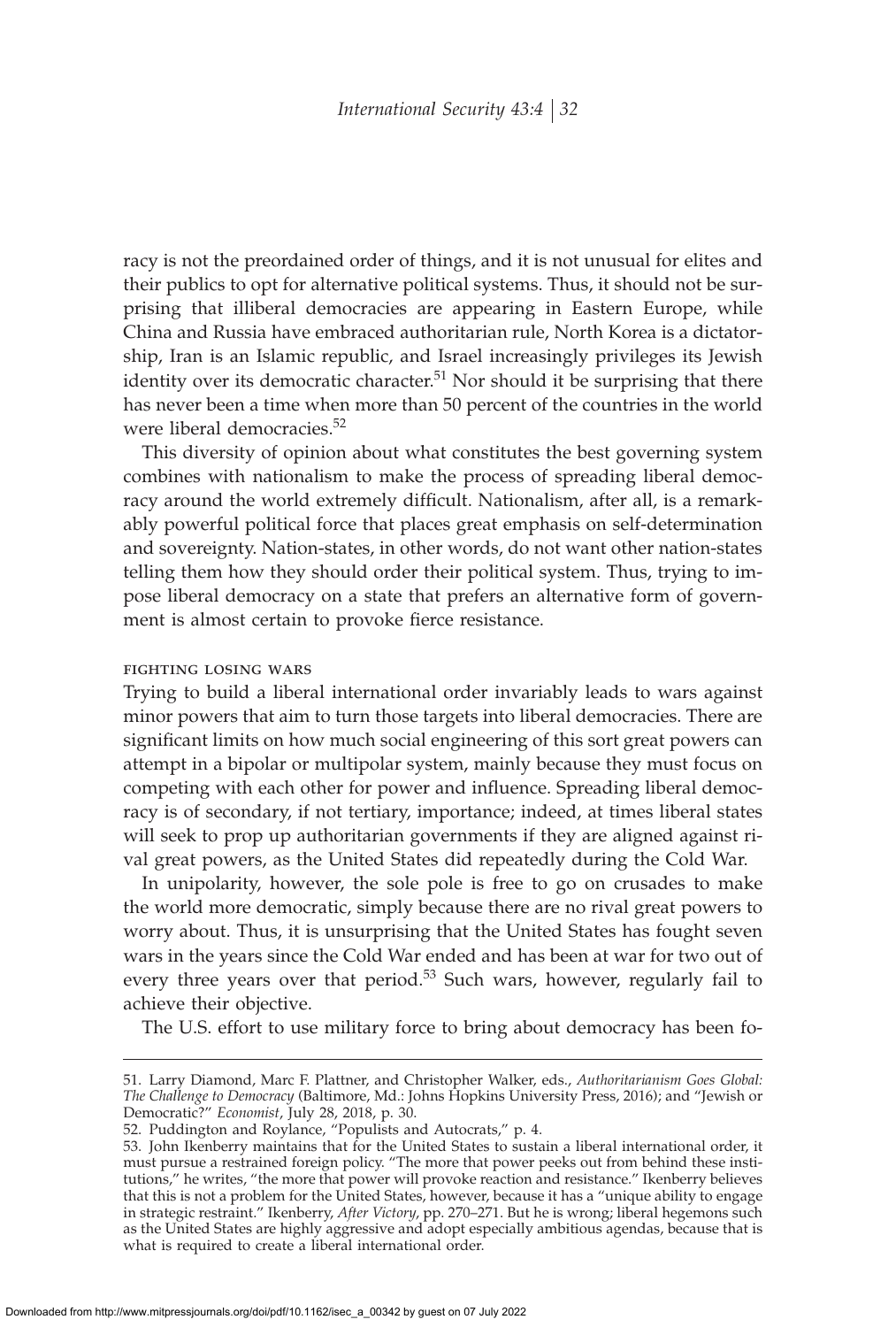cused primarily on the Greater Middle East, where it has led to one failure after another.<sup>54</sup> U.S. military forces invaded Afghanistan  $(2001)$  and Iraq  $(2003)$ with the intention of turning them into liberal democracies. The occupying forces not only failed to achieve that goal, but they also ended up precipitating bloody wars that did enormous damage to political and social life in those two countries. The main reason for this dismal record is that large-scale social engineering in any society is difficult, but it is especially daunting in a foreign country whose political leadership has just been toppled from power. The target state will be in turmoil; the invading forces will be dealing with an alien culture that might even be hostile to liberal democracy; and most importantly, nationalist sentiment is sure to increase sharply and generate an insurgency against the occupier, as the United States discovered in Afghanistan and Iraq.

Although these failures eroded public support for the liberal international order and cast doubts on the competence of its leaders, they did not stop the sole pole from trying to spread liberal democracy by military means, overextending itself even further.<sup>55</sup> Instead, it looked for less costly ways to accomplish that task, which effectively meant giving up on conquering and occupying non-democracies and employing different strategies to bring down authoritarian leaders. Thus, when fighting broke out among rival factions in Libya in 2011, the United States and its European allies employed airpower to help remove Col. Muammar al-Gaddafi from power. But the Western powers had no way of turning Libya into a functioning state, much less a liberal democracy, with or without troops on the ground.

Also in 2011, the United States and its allies in the Middle East sought to topple President Bashar al-Assad from power in Syria by arming and training rebel groups that opposed him. That effort failed, however, largely because Russia, which has had long-standing strategic ties with Syria, intervened in 2015 to keep Assad in power. Realpolitik thwarted U.S. efforts in Syria. But even if Assad had been deposed, the end result would have been either a continuation of the conflict, as in Libya, or the installation of another ruthless autocrat, as eventually happened in Egypt after President Hosni Mubarak was deposed in early 2011. Liberal democracy in Syria was not a serious possibility, but an abundance of murder and mayhem was.

#### turning the major powers into enemies

Finally, the crusader mentality that underpins the attempts to build a liberal international order leads to the poisoning of relations between the unipole and any major power in the system that is not a liberal democracy. Although the

<sup>54.</sup> Mearsheimer, *The Great Delusion*, pp. 120–187.

<sup>55.</sup> The persistence of these efforts despite repeated failures is emphasized by Walt, *The Hell of Good Intentions*, pp. 137–216.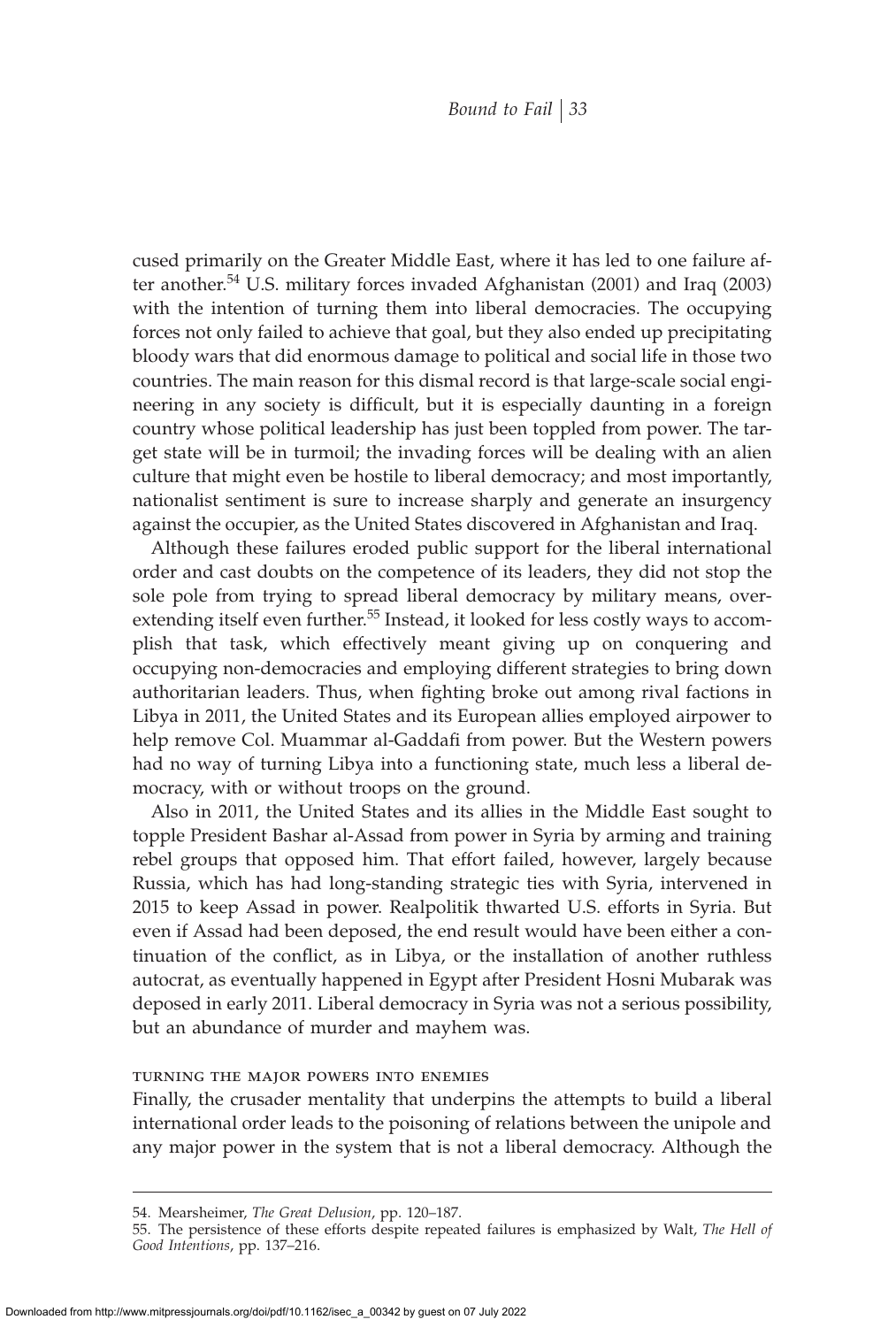dominant state will be strongly inclined to make war on minor powers to promote liberal democracy, it will rarely ever attack major powers for that purpose, especially if they possess nuclear weapons.<sup>56</sup> The costs would be too great, and the likelihood of success would be especially low. Hence, U.S. policymakers in the post–Cold War period have never seriously considered invading China or Russia, even though the United States is far more powerful than either of those countries.

Nevertheless, the United States has been committed to turning China and Russia into liberal democracies and absorbing them into the U.S.-dominated liberal world order. U.S. leaders have not only made their intentions clear, but they have also relied on nongovernmental organizations and various subtle strategies to push Beijing and Moscow toward embracing liberal democracy. In effect, the aim is peaceful regime change. Predictably, China and Russia have resisted the unipole's efforts for the same reason that minor powers have contested U.S. efforts to shape their domestic politics, and indeed for the same reason that Americans now recoil at the idea of Russia interfering in their country's politics. In a world in which nationalism is the most powerful political ideology, self-determination and sovereignty matter hugely for all countries.

China and Russia have also resisted the spread of the liberal order for realist reasons, because it would allow the United States to dominate the international system economically, militarily, and politically. Neither Beijing nor Moscow, for example, wants U.S. military forces in its neighborhood, much less on its borders. Thus, it is hardly surprising that China talks about pushing the U.S. military out of the Western Pacific and that Russia has long been deeply opposed to EU and NATO expansion into Eastern Europe. Indeed, moving those institutions toward Russia eventually led to the Ukraine crisis in 2014. That ongoing conflict has not only poisoned relations between Russia and the West, but it has incentivized Moscow to find ways to weaken both the EU and NATO. In short, both nationalist and realist calculations caused the two major powers in unipolarity to contest the unipole's efforts to build a robust liberal international order.

# *Turning the Liberal Democracies against the Liberal Order*

Building a robust liberal international order eventually causes serious political troubles inside the liberal democracies themselves, because the accompanying

<sup>56.</sup> Building on Nuno P. Monteiro's work, I distinguish among the sole great power, major powers, and minor powers. Monteiro, *Theory of Unipolar Politics* (New York: Cambridge University Press, 2014).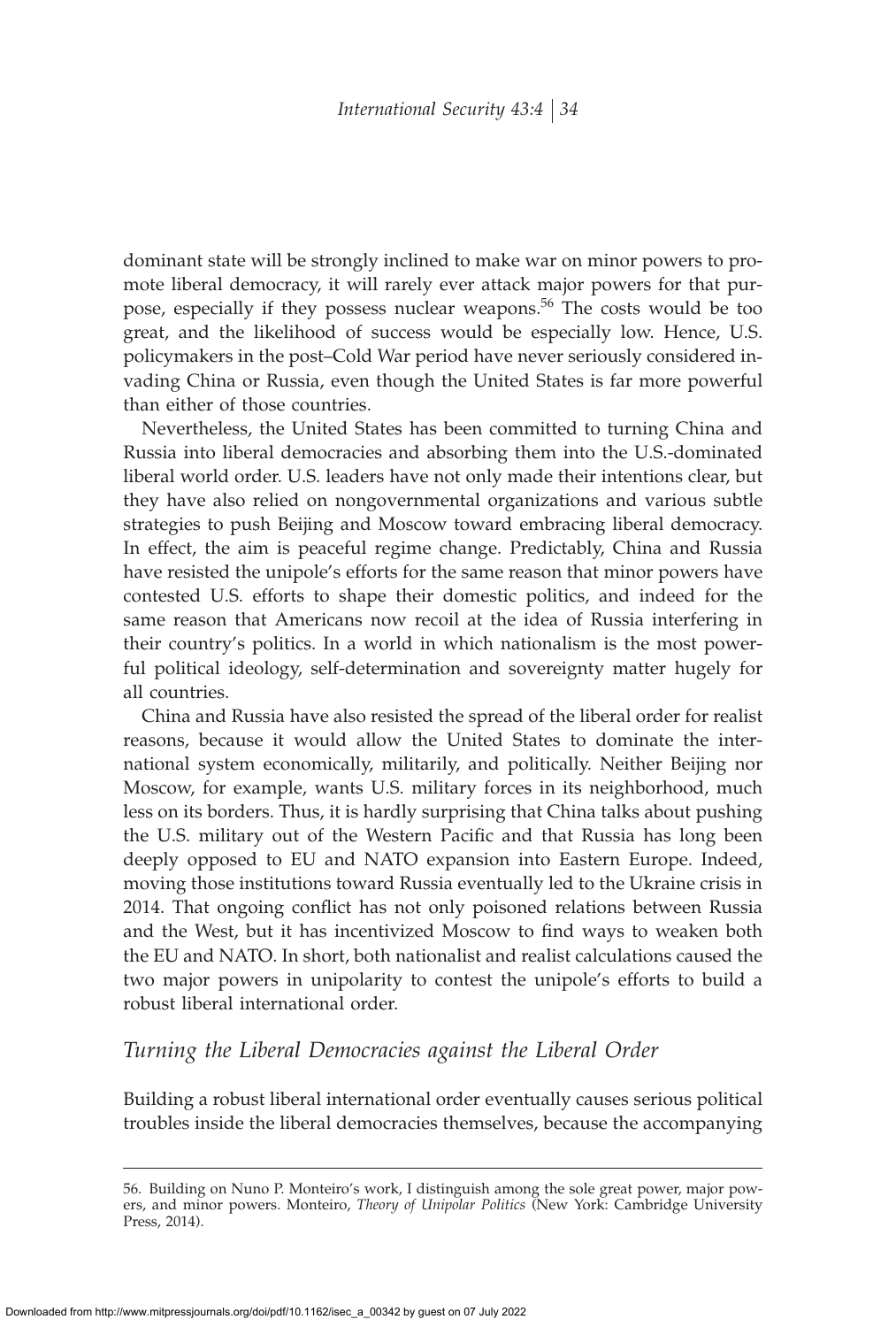policies clash with nationalism. Those problems on the home front, which come in two forms, work to eventually undermine the order itself.

To begin with, liberal states believe strongly in the virtues of international institutions, which leads them to delegate more and more authority to the institutions that make up the order. That strategy, however, is widely seen as evidence that those states are surrendering sovereignty. One can argue about whether those liberal countries are actually giving up sovereignty, but there is no question that they are delegating the authority to make some important decisions to those institutions, which is likely to cause serious political trouble in a modern nation-state.<sup>57</sup> After all, nationalism privileges self-determination and sovereignty, and thus it is fundamentally at odds with international institutions that make policies that decidedly affect their member states.<sup>58</sup> "The cumulative effect of such expansions of international authority," Jeff Colgan and Robert Keohane write, "is to excessively limit sovereignty and give people the sense that foreign forces are controlling their lives."<sup>59</sup>

The intensity of this problem will depend on how much power and influence the relevant institutions wield over their member states. Of course, the institutions that make up a liberal world order are designed to have a profound effect on the behavior of their member states. This institutional influence inevitably raises concerns about a "democratic deficit." Voters in those countries come to think that the distant bureaucrats who make decisions that matter greatly for them are inaccessible and unaccountable.

There is clear evidence of this phenomenon at play across Europe.<sup>60</sup> Consider the 2016 vote in favor of Brexit. Given the huge impact the EU has on its members' policies, it is unsurprising that one of the principal reasons a majority of British citizens voted for Brexit is because they thought that their country had surrendered too much authority to Brussels and that it was time to reas-

<sup>57.</sup> I define "sovereignty" as the supreme authority to make decisions for a political organization. I believe that sovereigns can delegate the authority to make certain decisions to international institutions without surrendering supreme authority, which is the essence of sovereignty. This process describes what has transpired in the European Union. Sovereigns can also take back the authority they have delegated. Moreover, I do not think that sovereignty is divisible. My views are drawn from Jean Bodin, *On Sovereignty*, trans. and ed. Julian H. Franklin (Cambridge: Cambridge University Press, 1992); Mariya Grinberg, "Unconstrained Sovereignty: Delegation of Authority and Reversibility," University of Chicago, October 22, 2018; and Carl Schmitt, *Political Theology: Four Chapters on the Concept of Sovereignty*, trans. and ed. George Schwab (Chicago, Ill.: University of Chicago Press, 2005).

<sup>58.</sup> Robert Jackson, *Sovereignty: Evolution of an Idea* (Malden, Mass.: Polity, 2007), pp. 78–113. 59. Jeff D. Colgan and Robert O. Keohane, "The Liberal Order Is Rigged: Fix It Now or Watch It

Wither," *Foreign Affairs*, Vol. 96, No. 3 (May/June 2017), p. 42, https://www.foreignaffairs.com/ articles/world/2017-04-17/liberal-order-rigged.

<sup>60.</sup> Alberto Alemanno, "Beyond Consultations: Reimagining EU Participatory Politics" (Brussels: Reshaping European Democracy project, Carnegie Europe, December 5, 2018), https:// carnegieendowment.org/files/Alemanno\_EU\_Politics\_Dec20182.pdf.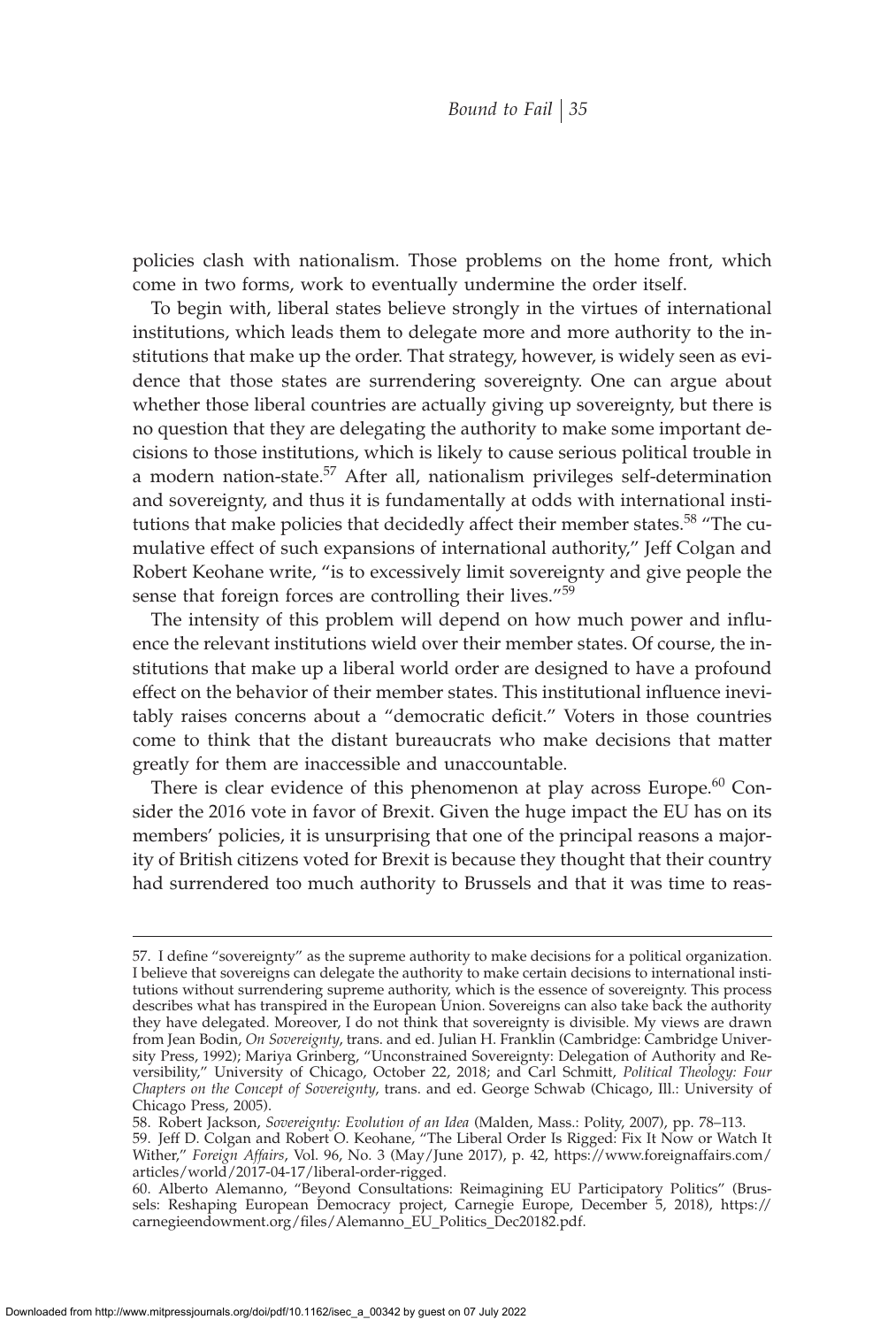sert British sovereignty. In particular, many Britons believed that Britain had lost control of its economic policy, which was undermining democratic accountability. $61$  EU bureaucrats in Brussels, who were not elected by Britons, were seen to be the key architects of British economic policy and other policies as well. Thus, the authors of an important study on Brexit write: "Regaining sovereignty—taking back control—was a major theme in the 2016 referendum."<sup>62</sup>

Fears in the West about surrendering sovereignty were not limited to the EU. As Robert Kuttner points out, with the blossoming of hyperglobalization in the 1990s, the IMF and the World Bank "mutated into the opposite of the roles imagined at Bretton Woods. They became instruments for the enforcement of classical laissez-faire as a universal governing principle."<sup>63</sup> Unsurprisingly, concerns about sovereignty have played an important role in recent U.S. politics. In particular, Trump ran for president on a platform that emphasized "America First," and he harshly criticized all the key institutions that make up the liberal international order, including the EU, the IMF, and the World Bank.<sup>64</sup>

The liberal international order also adopts policies that clash with national identity, which matters greatly to people all around the world, including those in the United States and Western Europe.<sup>65</sup> At its core, liberalism is an individualistic ideology that places great weight on the concept of inalienable rights. This belief, which says that every individual on Earth has the same set of basic rights, is what underpins the universalistic dimension of liberalism. This universalistic or transnational perspective stands in marked contrast to the profound particularism of nationalism, which is built on the belief that the world is divided into discrete nations, each with its own culture. Preserving that culture is best served by having one's own state, so that the nation can survive in the face of threats from the "other."<sup>66</sup>

<sup>61.</sup> Harold D. Clarke, Matthew Goodwin, and Paul Whiteley, *Brexit: Why Britain Voted to Leave the European Union* (New York: Cambridge University Press, 2017), pp. 69–72, 86, 111–115, 141, 166– 170, 173.

<sup>62.</sup> Ibid., p. 141.

<sup>63.</sup> Robert Kuttner, *Can Democracy Survive Global Capitalism*? (New York: W.W. Norton, 2018), p. 74.

<sup>64.</sup> Secretary of State Michael R. Pompeo, "Restoring the Role of the Nation-State in the Liberal International Order," address to the German Marshall Fund, Brussels, Belgium, December 4, 2018, https://www.state.gov/secretary/remarks/2018/12/287770.htm.

<sup>65.</sup> M.D.R. Evans and Jonathan Kelley, "National Pride in the Developed World Survey Data from 24 Nations," *International Journal of Public Opinion Research*, Vol. 14, No. 3 (September 2002), pp. 303–338, doi.org/10.1093/ijpor/14.3.303; Michael Keating and John McGarry, eds., *Minority Nationalism and the Changing International Order* (New York: Oxford University Press, 2001); and Mitchell Young, Eric Zuelow, and Andreas Sturm, *Nationalism in a Global Era: The Persistence of Nations* (New York: Routledge, 2007).

<sup>66.</sup> Liberalism also has an important particularist dimension to it, which is more in line with na-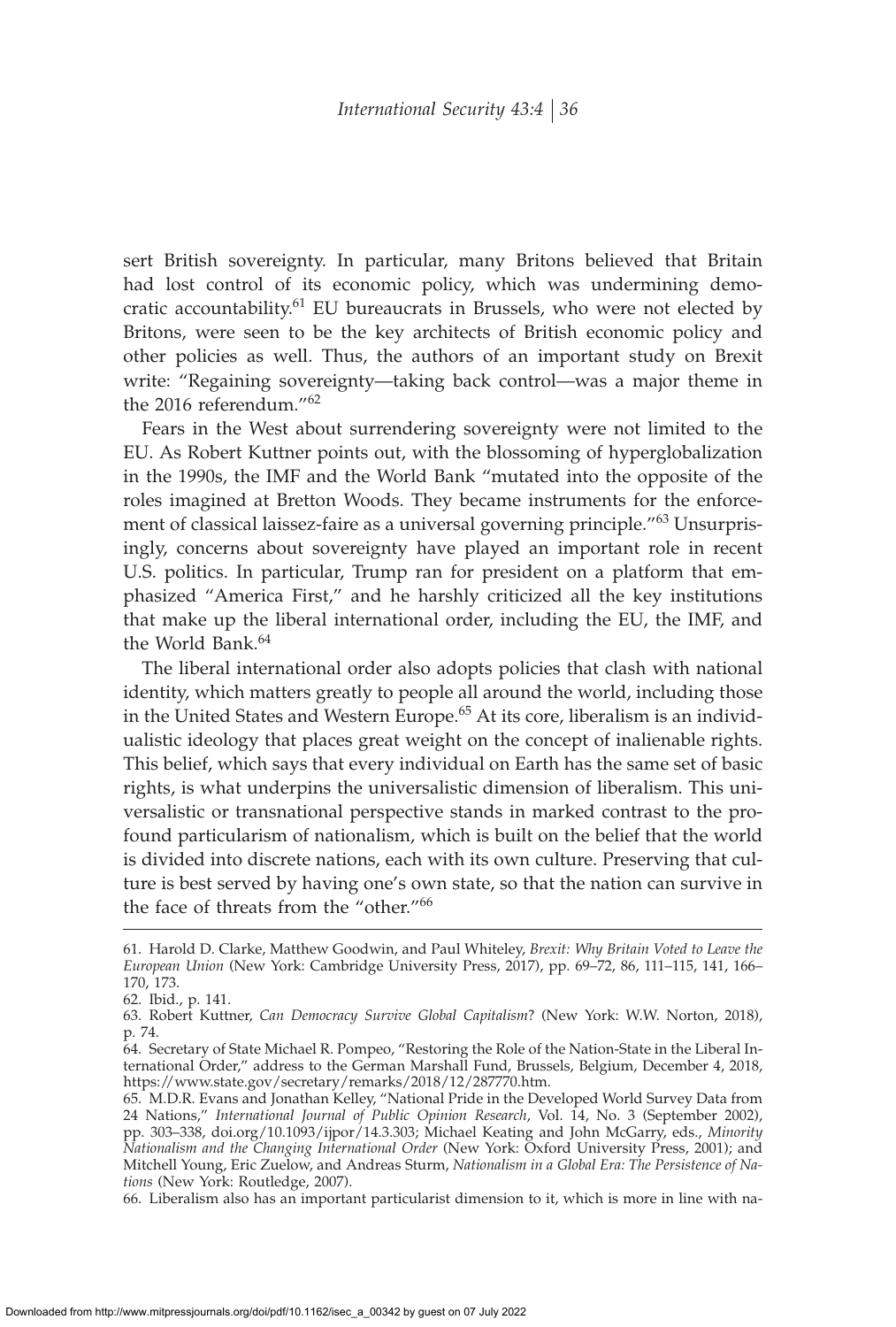Given liberalism's emphasis on individuals with equal rights, coupled with its tendency to downplay if not ignore national identity, it is unsurprising that the liberal international order emphasizes that countries should axiomatically accept refugees seeking shelter and that individuals should encounter few obstacles to moving from one nation-state to another for economic or other reasons. The paradigmatic example of this policy is the EU's Schengen Agreement, which has largely eliminated borders among most of that institution's member states. Furthermore, the EU is deeply committed in principle to opening its doors to refugees fleeing trouble spots.

In a world where national identity matters greatly, mixing different peoples together, which is what happens when there are open borders and broadminded refugee policies, is usually a prescription for serious trouble. It seems clear, for example, that immigration was the main reason British voters supported Brexit. They were especially unhappy that people from Eastern Europe used the EU's policy of open borders to migrate easily to Britain.<sup>67</sup> Britain is hardly an exception in this regard, as anti-immigrant sentiment is widespread in Europe and fuels hostility toward the  $EU^{68}$  The large numbers of refugees from the Greater Middle East that began arriving in Europe in 2015 have certainly not been accorded the kind of welcome one would expect from states that are at the center of the liberal international order. Indeed, there has been enormous resistance to accepting those refugees, especially in Eastern Europe, but also in Germany, where Chancellor Merkel hurt herself politically by initially welcoming them. This trouble over open borders and refugees has not only called into question the EU's commitment to liberal values, but it has also created rifts among the member states—rifts that have shaken the foundation of that venerable institution.

tionalism and which should discourage liberal states from trying to remake the world in their own image. Specifically, liberalism places a high premium on tolerance, mainly because it is based on the sound assumption that it is impossible to reach universal agreement about first principles. Mearsheimer, *The Great Delusion*, pp. 53–54. Thus, one might expect liberal states to work out a modus vivendi with non-liberal states and not try to create a world populated solely by liberal democracies. When it comes to international politics, however, the universalistic strand of liberalism tends to trump the particularistic strand, which means liberal states tend to be intolerant toward other kinds of political systems.

<sup>67.</sup> Clarke, Goodwin, and Whiteley, *Brexit*, pp. 11, 23, 53, 59, 70, 102–103, 109, 113, 122–124, 166– 170, 173, 205, 207–208. Although immigration and open borders are treated separately from sovereignty in *Brexit*, these issues are closely linked. After all, Britain is bent on exiting the EU so that it can regain authority over its borders, which is now largely in the hands of the EU.

<sup>68.</sup> Ibid., pp. 222–229; John B. Judis, *The Nationalist Revival: Trade, Immigration, and the Revolt against Globalization* (New York: Columbia Global Reports, 2018), pp. 43, 95–98; and European Commission, "Public Opinion in the European Union," *Standard Eurobarometer 90, Autumn 2018* (Brussels: European Commission, November 2018), pp. 12–15.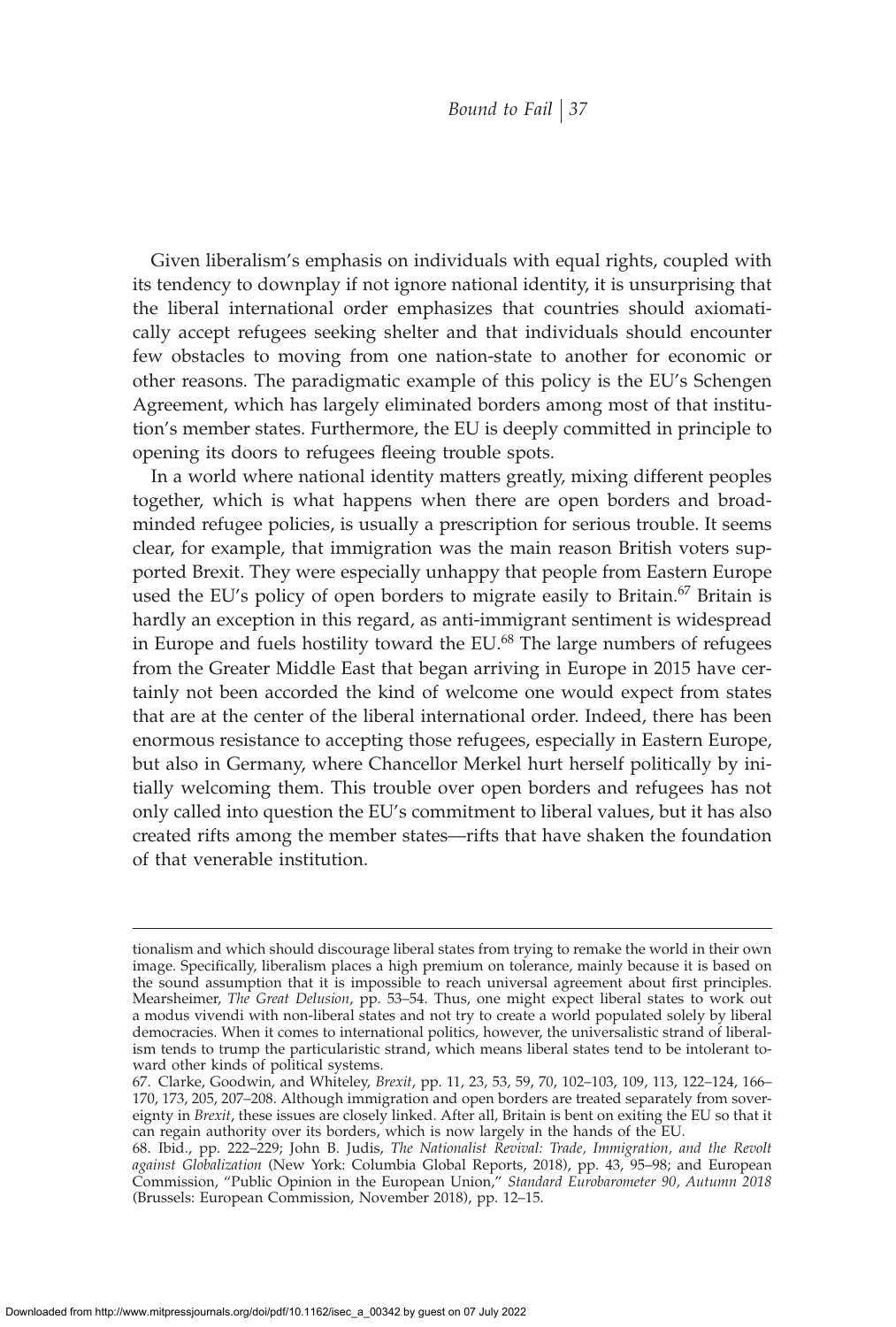# *The Downside of Hyperglobalization*

The sharp growth in economic intercourse that has come with the establishment of the liberal international order has helped cause significant economic problems inside the liberal states in the system. These problems, in turn, have generated substantial political resistance to that order. When that happens in a democracy, the public is likely to turn on the liberal elites and elect leaders who support policies that are at odds with liberal principles.

The contemporary international economy is highly integrated and remarkably dynamic. Change occurs at warp speed, and major developments in one country invariably have significant effects in other countries. This wide-open system has had considerable benefits. It has led to impressive growth at the global level, helped lift many millions of people out of poverty in countries such as China and India, and provided huge economic benefits for the world's wealthiest people. At the same time, it has caused major problems that governments are ill equipped to fix, at least if they play according to the rules of the liberal world order. The best way to understand this phenomenon is to compare today's hyperglobalization with the moderate globalization that obtained under the Bretton Woods consensus from 1945 until the late 1980s.<sup>69</sup>

The Bretton Woods consensus was designed to facilitate an open international economy, but only up to a point.<sup>70</sup> There were, for example, significant limits on capital flows across state boundaries. And although GATT was designed to expedite international trade, governments had considerable maneuver room to adopt protectionist policies when it was in their interest to do so. In effect, governments were able to pursue policies that not only facilitated prosperity, but also protected their citizens from the vagaries of the market. John Ruggie famously refers to this relationship between markets and govern-

<sup>69.</sup> The subsequent discussion of Bretton Woods and hyperglobalization—or what is sometimes called neoliberalism—draws heavily on Dani Rodrik, *The Globalization Paradox: Democracy and the Future of the World Economy* (New York: W.W. Norton, 2011). See also Barry Eichengreen, *Globalizing Capital: A History of the International Monetary System*, 2nd ed. (Princeton, N.J.: Princeton University Press, 2008); Kuttner, *Can Democracy Survive Global Capitalism*?; Dani Rodrik, *Has Globalization Gone Too Far*? (Washington, D.C.: Institute for International Economics, March 1997); Dani Rodrik, *One Economics, Many Recipes: Globalization, Institutions, and Economic Growth* (Princeton, N.J.: Princeton University Press, 2017); and Joseph E. Stiglitz, *Globalization and Its Discontents Revisited: Anti-Globalization in the Era of Trump* (New York: W.W. Norton, 2017).

<sup>70.</sup> The Bretton Woods system, which was negotiated at the end of World War II, focused mainly on establishing a monetary order built around fixed exchange rates. That core element of the system collapsed in the early 1970s, although Western countries remained committed to limiting capital flows and trade liberalization. Rodrik refers to this remaining set of commitments as the Bretton Woods consensus, not the Bretton Woods system. See Rodrik, *The Globalization Paradox*, pp. 69–76, 95–101. In this article, the Bretton Woods consensus refers to the entire period from 1945 to the end of the 1980s.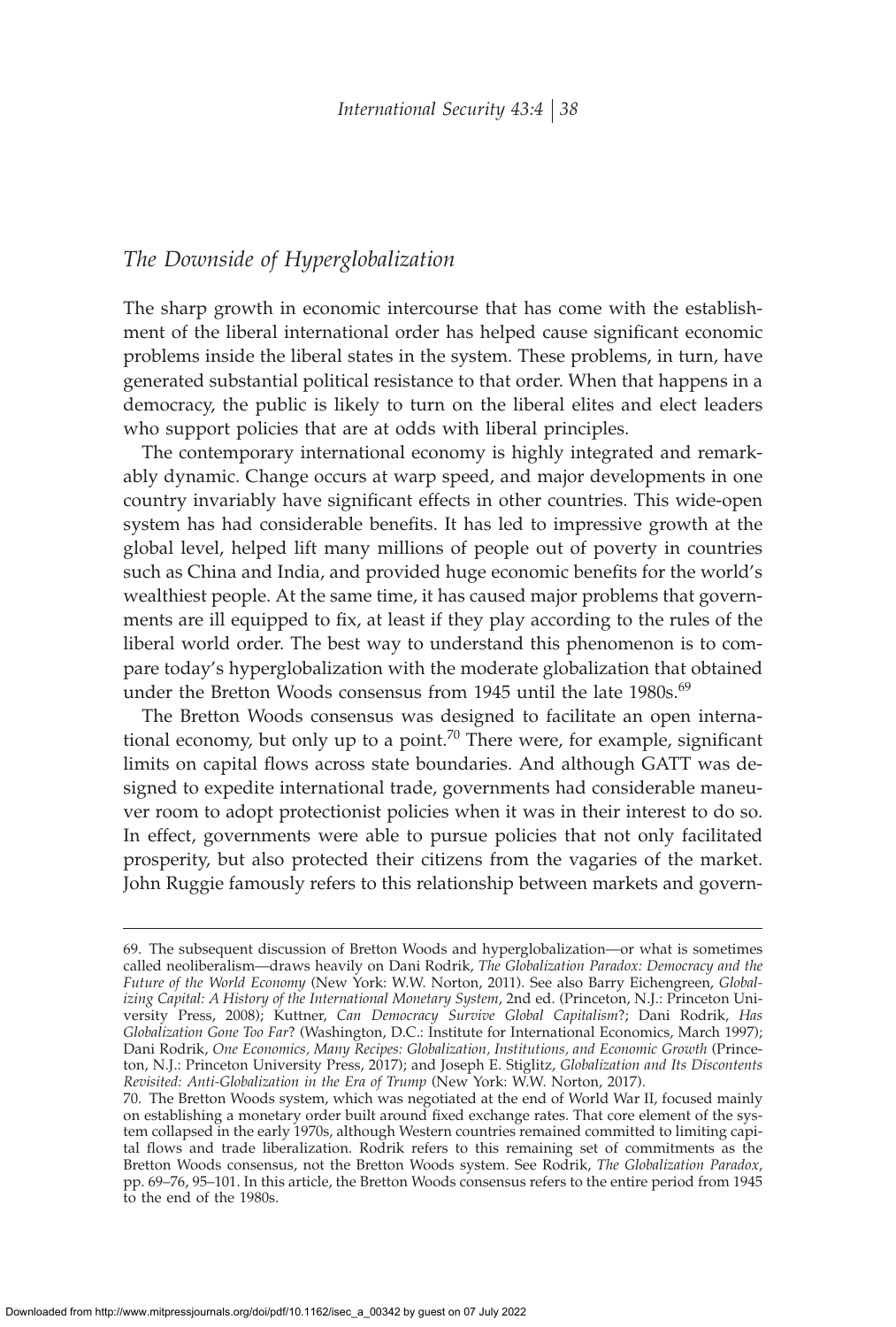ments as "embedded liberalism."<sup>71</sup> The Bretton Woods consensus worked well for more than four decades, although its days were numbered by the late 1980s.

Hyperglobalization, which began gaining traction in the 1980s and accelerated after the Cold War, effectively overturned the Bretton Woods consensus. The new order, created largely by Western policymakers, was designed to greatly reduce regulation of global markets by removing controls on capital flows and replacing GATT with the WTO. This new trade organization, which began operating in 1995, was intended to open up markets all over the world and make it especially difficult for governments to pursue protectionist policies. "Any obstacle to free trade," as Dani Rodrik notes, was seen "as an abomination to be removed; caveats be damned."<sup>72</sup> In essence, almost any kind of government interference in the workings of the world economy was considered harmful to the liberal international order. To quote Rodrik again, "The state went from being the handmaiden of economic growth to the principal obstacle blocking it."<sup>73</sup>

#### hyperglobalization and its discontents

Hyperglobalization has caused a number of major economic problems that have worked to undermine the legitimacy of the liberal world order in the states that form the core of that system. For starters, many jobs in particular sectors of a country's economy disappear quickly as a result of outsourcing, throwing large numbers of people out of work.<sup>74</sup> Sometimes entire regions see their traditional economic base destroyed. It is often difficult for the unemployed, many of whom are unskilled workers with little mobility, to find wellpaying jobs, or any job at all.<sup>75</sup> And even if they find good jobs, there is always

<sup>71.</sup> John Gerard Ruggie, "International Regimes, Transactions, and Change: Embedded Liberalism in the Postwar Economic Order," *International Organization*, Vol. 36, No. 2 (Spring 1982), pp. 379–415, https://www.jstor.org/stable/2706527.

<sup>72.</sup> Rodrik, *The Globalization Paradox*, p. 77.

<sup>73.</sup> Ibid., p. 163.

<sup>74.</sup> Automation is also responsible for the disappearance of a substantial number of jobs, although it is difficult to determine the relative importance of automation and outsourcing. See Susan N. Houseman, "Understanding the Decline of U.S. Manufacturing Employment," Working Paper 18- 287 (Kalamazoo, Mich.: W.E. Upjohn Institute for Employment Research, June 2018), doi.org/ 10.17848/wp18-287; and Claire Cain Miller, "The Long-Term Jobs Killer Is Not China. It's Automation," *New York Times*, December 21, 2016, https://www.nytimes.com/2016/12/21/upshot/thelong-term-jobs-killer-is-not-china-its-automation.html.

<sup>75.</sup> David Goodhart, *The Road to Somewhere: The Populist Revolt and the Future of Politics* (London: Hurst, 2017), pp. 147–192. On the human costs of these "progressively worsening labor market opportunities," see Ann Case and Angus Deaton, "Mortality and Morbidity in the 21st Century," Brookings Papers on Economic Activity (Washington, D.C.: Brookings Institution, Spring 2017), https://www.brookings.edu/wp-content/uploads/2017/08/casetextsp17bpea.pdf.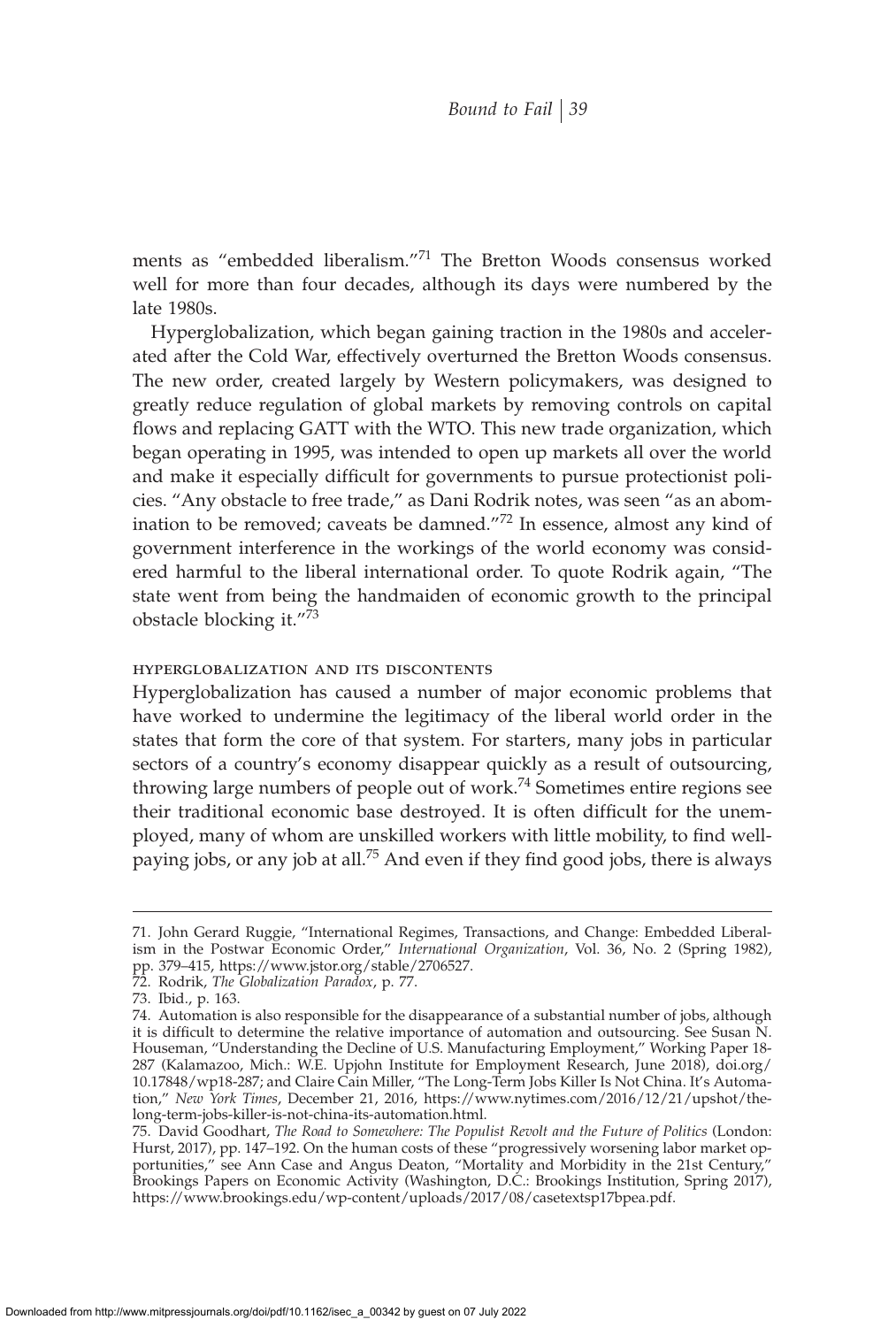the possibility they will lose them again, given the "creative destruction" that comes with hyperglobalization. Even people who have not lost their jobs worry that someday they might. In brief, the dynamism inherent in the world economy not only threatens jobs, but also fosters an acute sense of uncertainty about the future among people everywhere.

In addition, hyperglobalization has done little to raise the real income levels of the lower and middle classes in the liberal West. At the same time, it has greatly increased the wages and the wealth of the upper classes.<sup>76</sup> The result is staggering economic inequality almost everywhere, which shows few signs of abating.<sup>77</sup> Indeed, the problem appears likely to be getting worse.<sup>78</sup> Under the Bretton Woods consensus, governments were in a good position to deal with problems of this sort by devising redistributive tax policies, training programs for workers, and generous welfare benefits. But in the liberal international order, the solution to almost every problem is to let the market deal with it, not governments, which are considered to be more of a liability than an asset for making the global economy work smoothly. To the extent that rules are needed to facilitate the smooth working of the global economy, better to rely on international institutions than governments.

Markets, of course, cannot fix these problems; indeed, they helped cause them in the first place and are likely to make them worse in the absence of policies that states design to protect their citizenry. As one would expect, these festering problems have led to widespread dissatisfaction with the liberal international order and growing sentiment for governments to adopt protectionist economic policies, which would undermine the present system. Trump capitalized on this hostility toward the existing order in the 2016 presidential campaign not only by railing against international institutions, but also by making the case for pursuing protectionist economic policies. He emphasized the importance of protecting U.S. workers above all else. In both the Republican primaries and the general election, he defeated opponents who defended the liberal international order and argued against protectionism.<sup>79</sup> Since becoming president, Trump has moved in a decidedly protectionist di-

<sup>76.</sup> Drew DeSilver, "For Most U.S. Workers, Real Wages Have Barely Budged in Decades" (Washington, D.C.: Pew Research Center, August 7, 2018), http://www.pewresearch.org/fact-tank/ 2018/08/07/for-most-us-workers-real-wages-have-barely-budged-for-decades/; and Edward N. Wolff, "Inequality and Rising Profitability in the United States, 1947-2012," International Review of *Applied Economics*, Vol. 29, No. 6 (November 2015), pp. 741–769, doi.org/10.1080/02692171 .2014 .956704.

<sup>77.</sup> Facundo Alvaredo et al., "World Inequality Report, 2018: Executive Summary" (Paris: World Inequality Lab, 2017), https://wir2018.wid.world/ªles/download/wir2018-summaryenglish.pdf.

<sup>78.</sup> Walter Scheidel, *The Great Leveler: Violence and the History of Inequality from the Stone Age to the Twenty-first Century* (Princeton, N.J.: Princeton University Press, 2017).

<sup>79.</sup> Judis, *The Nationalist Revival*, pp. 47–80, 117–142.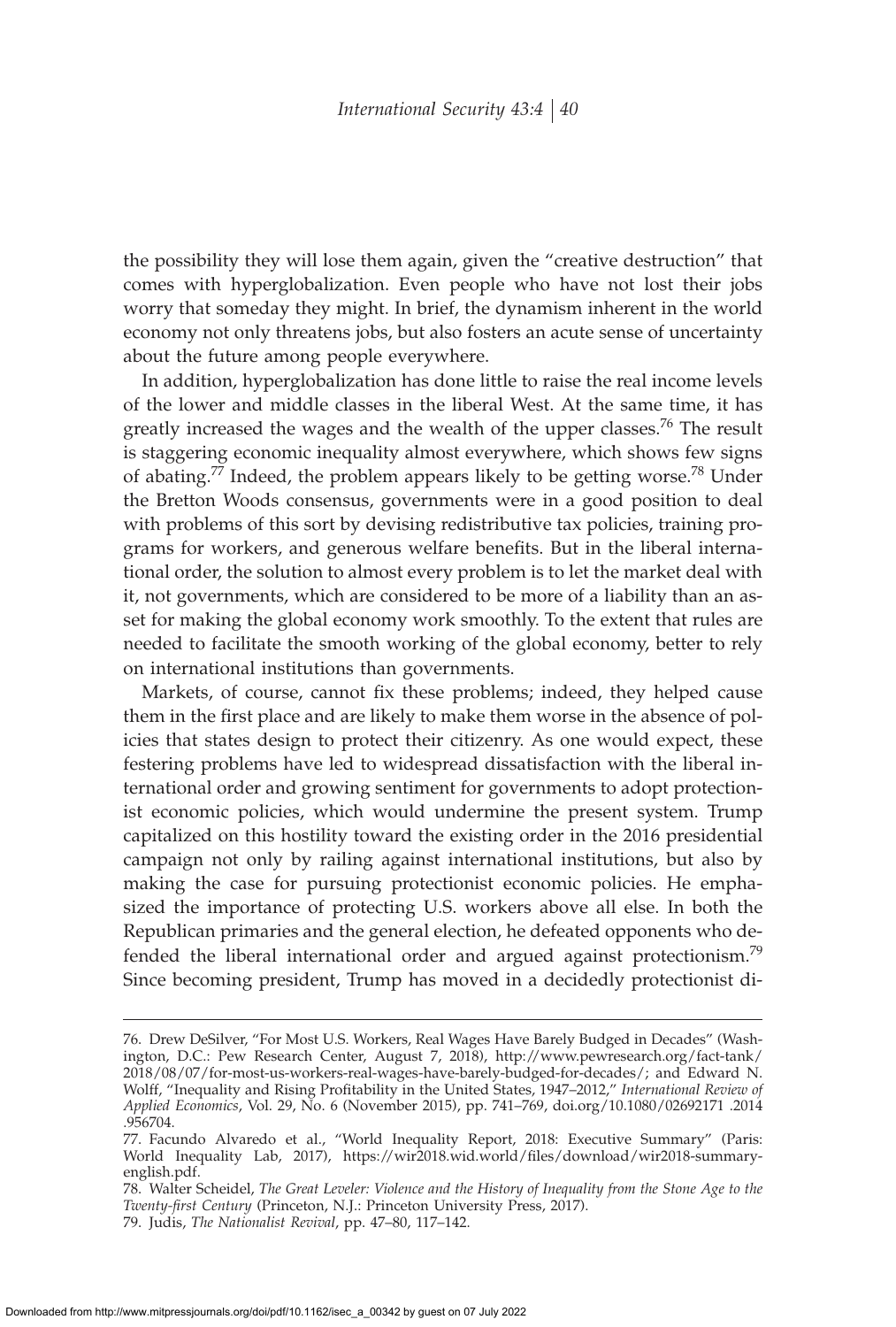rection. Ultimately, when markets clash with the deep-seated interests of large numbers of a country's citizens, its politics will evolve in ways that undermine the liberal international order.

There is another major problem that comes with hyperglobalization. The ease and speed with which capital flows across borders, coupled with the emphasis that the liberal world order places on government deregulation, make this order prone to large-scale economic crises in particular countries or regions, or even the entire world. "Periods of high international capital mobility," Carmen Reinhart and Kenneth Rogoff write, "have repeatedly produced international banking crises."<sup>80</sup> In fact, there have been a number of crises since hyperglobalization began taking root in the late  $1980s$ .<sup>81</sup> The most consequential were the Asian financial crisis of 1997–98, which came dangerously close to spreading across the entire globe, and the 2007–08 global financial crisis, which was the most severe economic breakdown since the Great Depression of the 1930s and did much to delegitimize the liberal international order in the West. $82$  Given the continuing mobility of capital, more crises of this sort will likely occur, further weakening the present order and perhaps even bringing it crashing down.

A few words are in order regarding the euro, which is a key feature of the liberal international order, even though it is part of a strictly European institution.<sup>83</sup> When that currency was established in 1999, it represented a giant step forward in promoting monetary union among the member states, although there was neither fiscal nor political union to help underpin the euro. Critics at the time predicted that without fiscal and political union, the euro would eventually be plagued by significant problems.<sup>84</sup> Many advocates recognized the problem, but thought that monetary union would ultimately lead to union on all three fronts, thus eliminating the problem. But that did not happen, and the euro encountered its first major crisis in 2009, which produced not just economic problems, but political problems as well. The crisis and the ensuing attempts to solve it brought hard-edged nationalist sentiment to the surface in Europe.

<sup>80.</sup> Carmen M. Reinhart and Kenneth S. Rogoff, *This Time Is Different: Eight Centuries of Financial Folly* (Princeton, N.J.: Princeton University Press, 2011), p. 155.

<sup>81.</sup> Ibid., pp. 95–96, 344–347; and Rodrik, *The Globalization Paradox*, pp. 108–109.

<sup>82.</sup> Tooze, *Crashed*.

<sup>83.</sup> Ashoka Mody, *EuroTragedy: A Drama in Nine Acts* (New York: Oxford University Press, 2018); and Joseph E. Stiglitz, *The Euro: How a Common Currency Threatens the Future of Europe* (New York: W.W. Norton, 2016).

<sup>84.</sup> Rudi Dornbusch, "Euro Fantasies," *Foreign Affairs*, Vol. 75, No. 5 (September/October 1996), pp. 110-124, doi.org/10.2307/20047747; Martin Feldstein, "EMU and International Conflict," For*eign Affairs*, Vol. 76, No. 6 (November/December 1997), pp. 60–73, doi.org/10.2307/20048276; Josef Joffe, "The Euro: The Engine That Couldn't," *New York Review of Books*, December 4, 1997, pp. 26– 31; and Paul Krugman, "The Plight of the Hapless EMU," *Fortune*, December 21, 1998, pp. 34–36.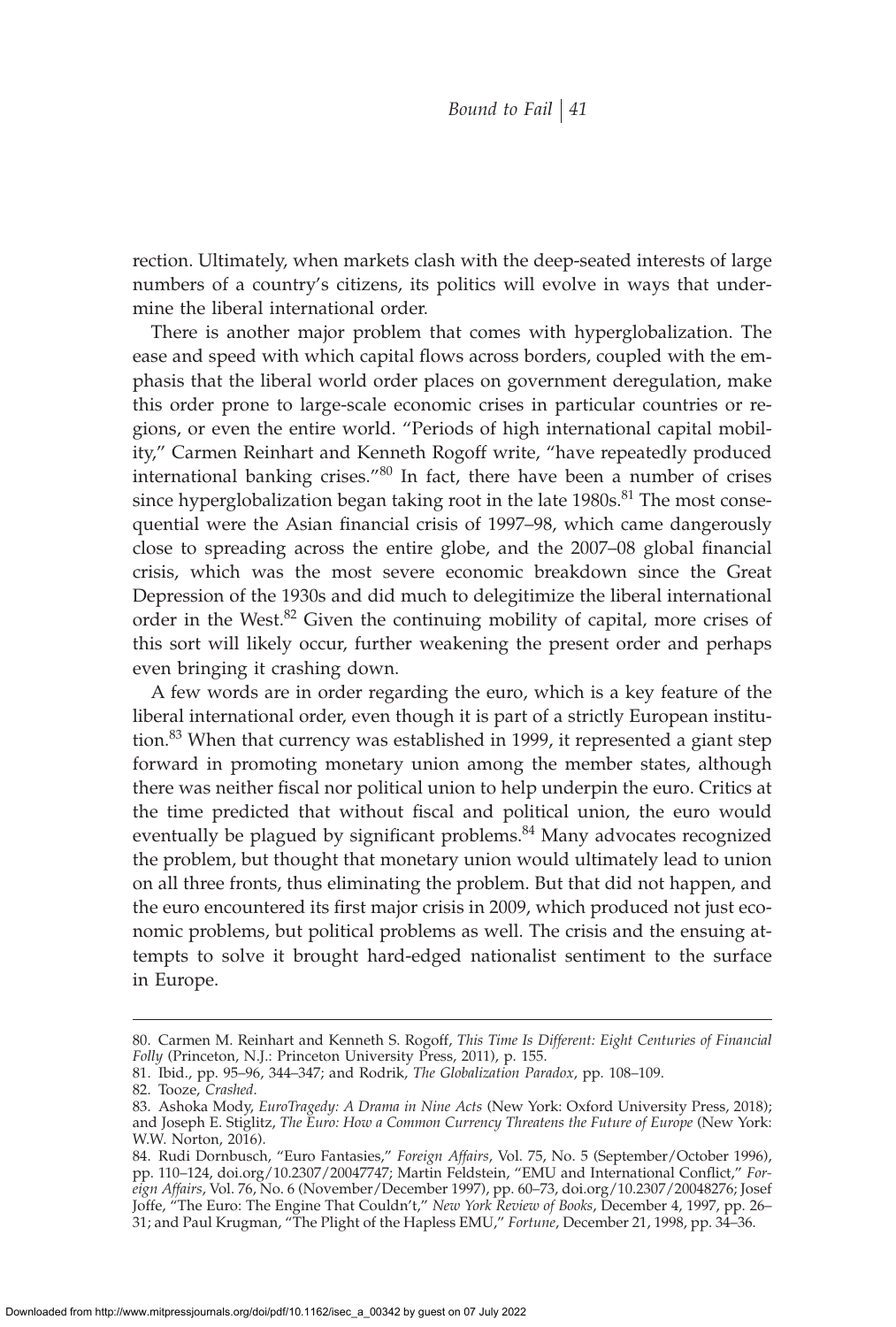The EU had great difficulty dealing with the eurozone crisis, but the problems were eventually solved by massive bailouts from institutions such as the European Central Bank and from the U.S. government, although not before significant political damage was done to the EU. More importantly, however, the EU has not made significant movement toward fiscal and political union, which means that the fix is temporary and that more crises are likely in the years ahead, which will further undermine not only the EU, but the liberal international order more generally.

#### the rise of china

There is an additional problem linked to hyperglobalization that has little to do with the growing political opposition to the international order in liberal countries, and everything to do with the global balance of power. Until Trump came to power in 2017, Western elites, in keeping with their post–Cold War policy of engaging, not containing, China, were deeply committed to integrating China into the world economy, including all of its key economic institutions. An increasingly prosperous and wealthy China, they assumed, would eventually become a liberal democracy and an upstanding member of the liberal international order.

What the architects of that policy did not realize, however, is that by helping accelerate Chinese growth, they were actually helping undermine the liberal order, as China has rapidly grown into an economic powerhouse with significant military capability. In effect, they have helped China become a great power, thus undercutting unipolarity, which is essential for maintaining a liberal world order. This problem has been compounded by the resurgence of Russia, which is once again a great power, although clearly a weak one. With the rise of China and Russia's comeback, the international system has become multipolar, which is a death knell for the liberal international order. To make matters worse, neither China nor Russia has become a liberal democracy.

Even if China and Russia had not become great powers and the world remained unipolar, the liberal order would still be falling apart today because of its intrinsic flaws. The election of Donald Trump, who sharply and frequently criticized all the key elements of the post–Cold War order during his presidential campaign, is evidence of how much trouble it was in by 2016. Thus, if the international system had remained unipolar, the liberal world order would have devolved into an agnostic order under President Trump, as realist orders have no place in unipolarity. There is certainly no evidence that he is committed to refashioning the existing liberal order. Indeed, he appears bent on wrecking it. With or without China, the liberal international order was destined to fail, because it was fatally flawed at birth.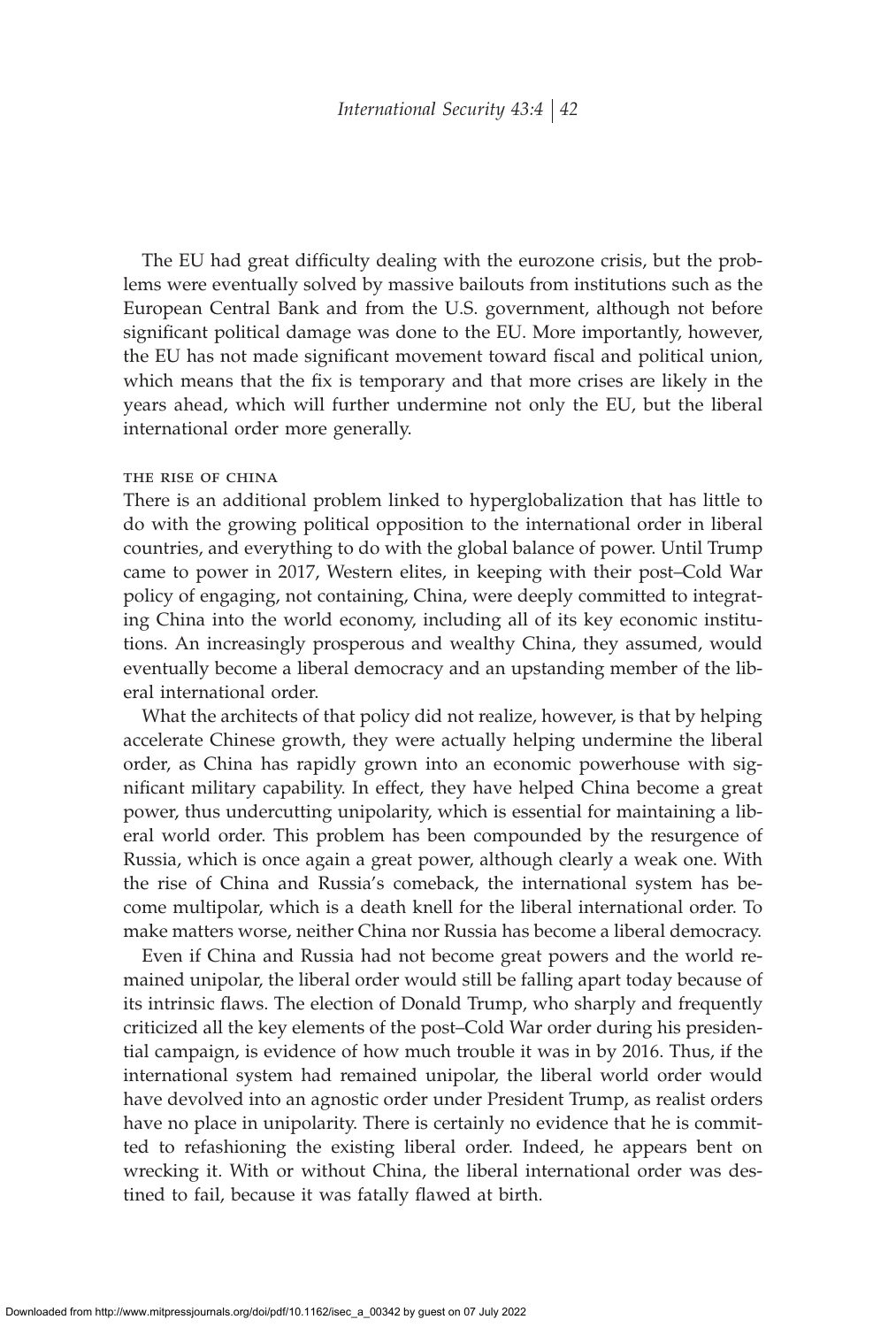#### summary

The various causal processes described above have all played an important role in subverting the liberal international order. Although each one has a distinct logic, they have often operated synergistically. For example, the negative effects of hyperglobalization on the lower and middle classes have combined with the nationalist resentment over immigration and the sense of lost sovereignty to fuel a strong populist backlash against the principles and practices of the liberal order. Indeed, that anger has often been directed at the liberal elites who have benefited from the order and who vigorously defend it. That resentment, of course, has had significant political consequences. It has caused deep political divisions in the United States and other Western democracies, led to Brexit, helped put Trump in the White House, and fueled support for nationalist leaders around the world.

# *Where Are We Headed?*

One might acknowledge that the liberal international order is in terminal decline, but argue that it can be replaced with a more pragmatic version, one that avoids the excesses of the post–Cold War order.<sup>85</sup> This more modest liberal order would pursue a more nuanced, less aggressive approach to spreading liberal democracy, rein in hyperglobalization, and put some significant limits on the power of international institutions. The new order, according to this perspective, would look something like the Western order during the Cold War, although it would be global and liberal, not bounded and realist.

This solution is not feasible, however, because the unipolar moment is over, which means there is no chance of maintaining any kind of liberal international order for the foreseeable future. Furthermore, President Trump has no intention of pursuing a "liberal-lite" world order, and without his support, that option is a nonstarter. But even if Trump were not an obstacle and the international system were to remain unipolar, the United States would fail if it lowered its sights and attempted to construct a less ambitious liberal order. Indeed, it would end up building an agnostic international order instead.

It is impossible to build a meaningful liberal global order with modest or more passive policies. The enterprise requires too much social engineering in

<sup>85.</sup> For some different perspectives on how to reform the order, see Colgan and Keohane, "The Liberal Order Is Rigged"; Daniel Deudney and G. John Ikenberry, "Liberal World: The Resilient Order," *Foreign Affairs*, Vol. 97, No. 4 (July/August 2018), pp. 16–24, https://www.foreignaffairs .com/articles/world/2018-06-14/liberal-world; Mazarr, *Summary of the Building a Sustainable International Order Project*; and Kori Schake, *America vs the West: Can the Liberal World Order Be Preserved*? (Melbourne, Australia: Penguin Random House, 2018).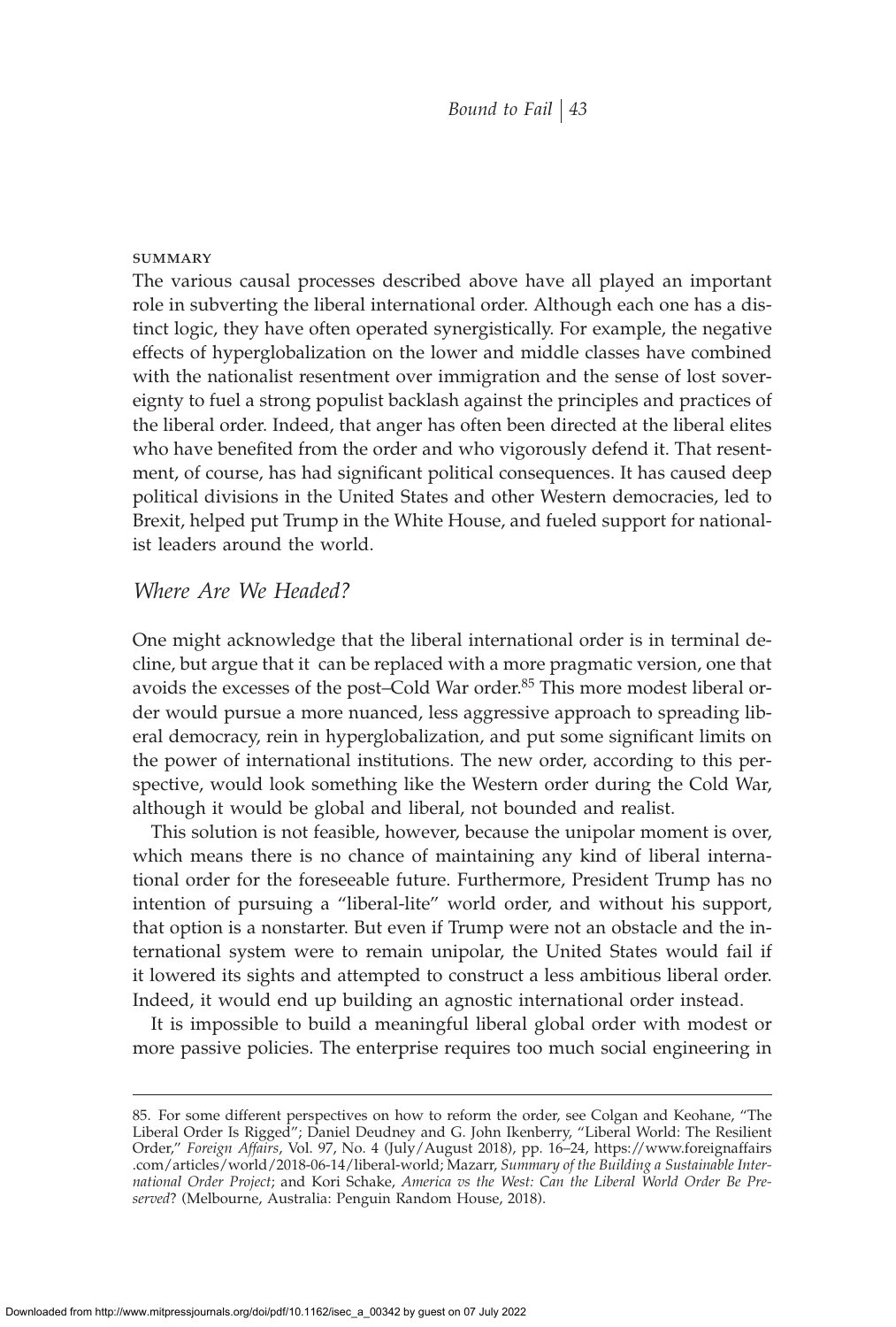too many places. If it has any chance of succeeding (I think it has none), the liberal unipole and its allies must relentlessly pursue highly ambitious global policies, which is why the United States and its liberal partners acted the way they did in the wake of the Cold War. That approach, however, is now politically infeasible because of past failures. Consequently, the liberal democracies have no choice but to take small steps here and there to remake the world in their own image, while adopting a live and let live approach toward most countries in the world. That humble approach would effectively produce an agnostic order. But that is not going to happen, because the system is multipolar and great power politics are once again at play. Thus, the key question is: What kinds of realist orders will dominate the landscape in the new multipolar world?

#### the new realist orders

There are likely to be three different realist orders in the foreseeable future: a thin international order and two thick bounded orders—one led by China, the other by the United States. The emerging thin international order will be concerned mainly with overseeing arms control agreements and making the global economy work efficiently. It is also likely to pay more serious attention than in the past to problems relating to climate change. In essence, the institutions that make up the international order will focus on facilitating interstate cooperation. The two bounded orders, in contrast, will be concerned principally with waging security competition against each other, although that will call for promoting cooperation among the members of each order. There will be significant economic and military competition between those two orders that will need to be managed, which is why they will be thick orders.

Two key features of the new multipolar world will profoundly shape the emerging orders. First, assuming that China continues its impressive rise, it will be involved in an intense security competition with the United States that will be the central feature of international politics over the course of the twenty-first century. That rivalry will lead to the creation of bounded orders dominated by China and the United States. Military alliances will be core components of those two orders, which are now beginning to form and will resemble the Soviet-led and U.S.-led orders in the Cold War.

Beijing and Washington, however, will sometimes have reasons to cooperate on select military issues, an endeavor that will fall within the purview of the international order, as it did during the Cold War. Again, the focus will be principally on arms control agreements and will involve Russia as well as China and the United States. The existing treaties and agreements dealing with proliferation are likely to remain in place, because all three great powers will want to limit the spread of nuclear weapons. But Beijing, Moscow, and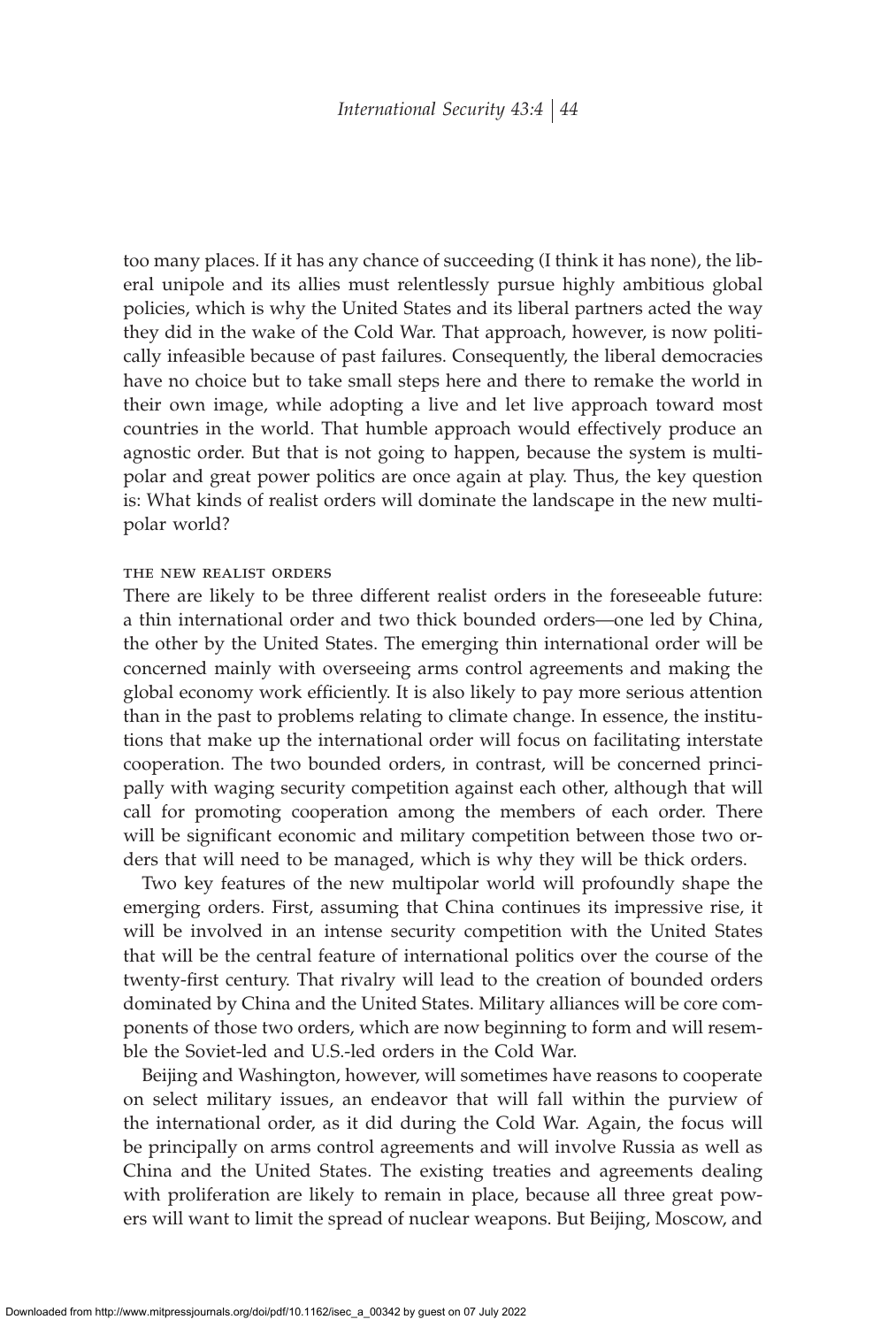Washington will have to negotiate new treaties limiting their arsenals, as the superpowers did during the Cold War.<sup>86</sup> Nevertheless, the U.S.-led and Chinese-led bounded orders will be largely responsible for dealing with core security matters.

In military matters, the three emerging orders built around the U.S.-China rivalry should bear a marked resemblance to the three Cold War orders, albeit with China taking the place of the Soviet Union.

No such parallels exist in the economic realm, however. There was little economic intercourse between the superpowers or their respective orders for most of the Cold War. Thus, the existing international order was not concerned in any meaningful way with facilitating economic relations between the two sides. Economic dealings were largely confined to the bounded orders, and there the main objective was to pursue policies that would help gain advantage over the other side. Because economic power underpins military power, waging security competition was carried out in both the economic and military domains.

#### economic cooperation and rivalry

The situation on the economic front is much different today than it was in the Cold War, which leads to the second important feature of the new multipolarity that will shape the incipient orders. There is a huge amount of economic intercourse between China and the United States, and between China and U.S. allies in East Asia. China and the United States also trade and invest all over the world. The security competition between the two bounded orders is unlikely to markedly reduce those economic flows. $87$  The gains from continued trade are too great. Even if the United States tries to limit its trade with China, Beijing can compensate by increasing its trade with other partners, such as Europe. The future, in other words, is likely to resemble the situation in Europe before World War I, where there was an intense security competition between the Triple Alliance (Austria-Hungary, Germany, and Italy) and the Triple Entente (Great Britain, France, and Russia), yet an enormous amount of economic interaction among those six countries and within Europe more generally.

<sup>86.</sup> The Intermediate-Range Nuclear Forces Treaty, for example, puts limits only on U.S. and Russian arsenals, but not the Chinese arsenal, which is one reason it has collapsed. The treaty will have to be renegotiated to include all three countries. Andrew E. Kramer, "The I.N.F. Treaty, Explained," *New York Times*, October 23, 2018, https://www.nytimes.com/2018/10/23/world/ europe/inf-treaty-russia-united-states-trump-nuclear.html.

<sup>87.</sup> In fact, there is abundant evidence that states often continue trading with each other when they are at war, which is the most intense form of security competition. Jack S. Levy and Katherine Barbieri, "Trading with the Enemy during Wartime," *Security Studies*, Vol. 13, No. 3 (Spring 2004), pp. 1–47, doi.org/10.1080/09636410490914059.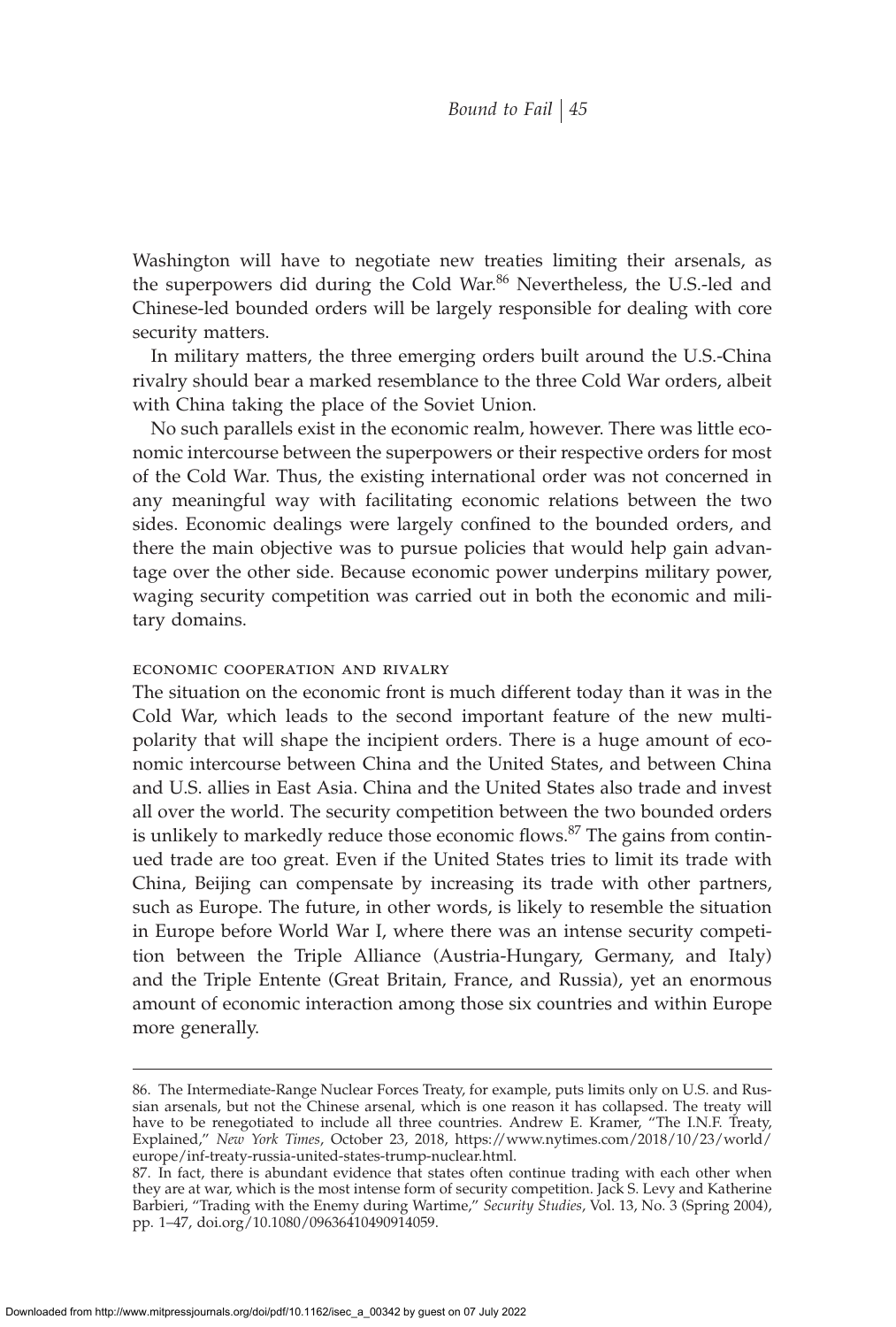Because the world economy will remain highly interdependent, the emerging international order will play a pivotal role in managing economic relations among countries across the globe. Although China has a deep-seated interest in helping the order facilitate economic cooperation, it will wield its increasing power to reshape the new international order to its advantage. It will seek to rewrite the rules in the order's current economic institutions to give it more influence, and it will create new institutions that reflect its growing power.<sup>88</sup> One prominent example of the latter approach is Beijing's establishment of the Asian Infrastructure Investment Bank in 2015, which some observers see as a potential rival to the IMF and the World Bank. Of course, this situation is fundamentally different from how the Soviet Union behaved during the Cold War.

That is not the end of the economic story, however, as there is sure to be an intense economic rivalry between the two bounded orders that takes place within the broader context of continued economic cooperation at the global level.<sup>89</sup> This competition will be driven in good part by security concerns. Economic might, after all, is the foundation of military might, which means that China has a powerful strategic incentive to possess the dominant economy in the world, which is its goal. "Made in China 2025," for example, is Beijing's plan to dominate global markets in a wide range of hightech products. China's strategy is to give large government subsidies to stateowned companies and supplement their research with technology stolen from American and other Western companies."<sup>90</sup> China is also using its growing economic power to coerce its neighbors in East Asia to side with Beijing over Washington.<sup>91</sup>

The United States, of course, will fight back against China, not just for

<sup>88.</sup> Michael J. Mazarr, Timothy R. Heat, and Astrid Stuth Cevallos, *China and the International Order* (Santa Monica, Calif.: RAND Corporation, 2018); and Oliver Stuenkel, *Post-Western World: How Emerging Powers Are Remaking Global Order* (Malden, Mass.: Polity, 2016), pp. 120–180.

<sup>89.</sup> The WTO, which is likely to be part of the new international order, contains provisions that allow for economic competition within the confines of a bounded order. Specifically, it is possible for a group of countries to set up a preferential trade agreement that lowers tariffs and facilitates cooperation among the members, while discriminating against nonmembers. The Trans-Pacific Partnership discussed below is such an agreement.

<sup>90.</sup> Martin Feldstein, "Tariffs Should Target Chinese Lawlessness, Not the Trade Deficit," *Wall Street Journal*, December 28, 2018, https://www.wsj.com/articles/tariffs-should-target-chineselawlessness-not-the-trade-deficit-11545955628. See also Derek Scissors and Daniel Blumenthal, "China Is a Dangerous Rival, and America Should Treat It Like One," *New York Times*, January 14, 2019, https://www.nytimes.com/2019/01/14/opinion/us-china-trade.html; and Adam Segal, "When China Rules the Web: Technology in Service of the State," *Foreign Affairs*, Vol. 97, No. 5 (September/October 2018), pp. 10–18, https://www.foreignaffairs.com/articles/china/2018-08- 13/when-china-rules-web.

<sup>91.</sup> Jennifer Lind, "Life in China's Asia: What Regional Hegemony Would Look Like," *Foreign Affairs*, Vol. 97, No. 2 (March/April 2018), pp. 71–82, https://www.foreignaffairs.com/articles/ china/2018-02-13/life-chinas-asia.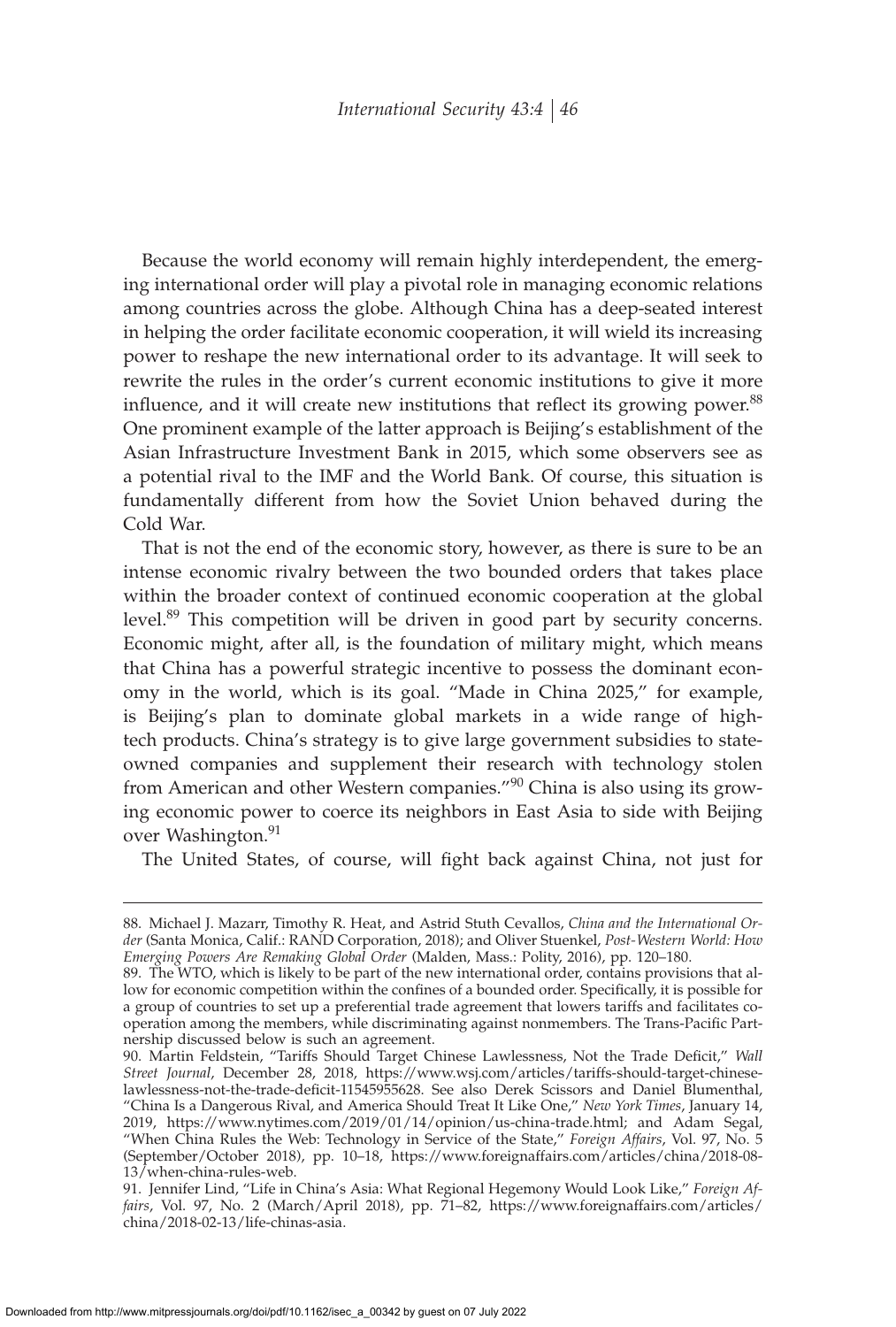security-related reasons, but also because the U.S. business community does not want to lose out to China.<sup>92</sup> The Trump administration's harsh economic policies toward China are just the start of what promises to be a long-running and intense rivalry between the U.S.-led and Chinese-led orders.<sup>93</sup> The United States, for example, is sure to try to limit the transfer to China of dual-use technologies—sophisticated civilian technologies that can be used for military purposes. It will also try to manage its trade and investment with China, as well as that of its own allies, in ways that do not erode their position in the balance of power and hopefully improve it.

The two bounded orders, which are beginning to form, will include institutions that aim to foster economic cooperation among their members, while seeking to gain economic advantage over the rival order. The Obama administration, for example, explicitly designed the Trans-Pacific Partnership for this purpose, although Trump withdrew from it after he became president. China's highly ambitious "One Belt, One Road" initiative, which was launched in 2013, is designed not just to help China sustain its impressive economic growth, but also to project Chinese military and political power around the globe. And because the United States refused to join the Asian Infrastructure Development Bank, that impressive institution is likely to become a central part of the China-led bounded order.

In short, the rivalry between the China-led and U.S.-led bounded orders will involve both full-throated economic and military competition, as was the case with the bounded orders dominated by Moscow and Washington during the Cold War.<sup>94</sup> The big difference this time is that the international order will

<sup>92.</sup> David A. Lake, "Economic Openness and Great Power Competition: Lessons for China and the United States," *Chinese Journal of International Politics*, Vol. 11, No. 3 (September 2018), pp. 237– 270, doi.org/10.1093/cjip/poy010.

<sup>93.</sup> See *inter alia* Edward Luce, "The New Era of US-China Decoupling," *Financial Times*, December 20, 2018, https://www.ft.com/content/019b1856-03c0-11e9-99df-6183d3002ee1; Raymond Zhong and Paul Mozur, "For the U.S. and China, a Technology Cold War That's Freezing Over," *New York Times*, March 23, 2018, https://www.nytimes.com/2018/03/23/technology/trumpchina-tariffs-tech-cold-war.html; Chris Uhlmann and Angus Grigg, "How the 'Five Eyes' Cooked Up the Campaign to Kill Huawei," *Sydney Morning Herald*, December 13, 2018, https://www.smh .com.au/business/companies/how-the-five-eyes-cooked-up-the-campaign-to-kill-huawei-20181213-p50m24.html; "U.S.-China Trade Fight Risks Fragmenting Global Market, Says Beijing Ambassador," *Wall Street Journal*, November 26, 2018, https://www.wsj.com/articles/u-s-chinatrade-fight-risks-fragmenting-global-market-says-beijings-ambassador-to-the-u-s-1543228321; David E. Sanger et al., "In 5G Race with China, U.S. Pushes Allies to Fight Huawei," *New York Times*, January 26, 2019, https://www.nytimes.com/2019/01/26/us/politics/huawei-china-us-5gtechnology.html; and Martin Wolf, "The Challenge of One World, Two Systems," *Financial Times*, January 29, 2019, https://www.ft.com/content/b20a0d62-23b1-11e9-b329-c7e6ceb5ffdf.

<sup>94.</sup> The economic and military competition between Britain and Germany before World War I is also instructive in this regard. See Markus Brunnermeier, Rush Doshi, and Harold James, "Beijing's Bismarckian Ghosts: How Great Powers Compete Economically," *Washington Quarterly*, Vol. 41, No. 3 (Fall 2018), pp. 161–176, doi.org/10.1080/0163660X.2018.1520571.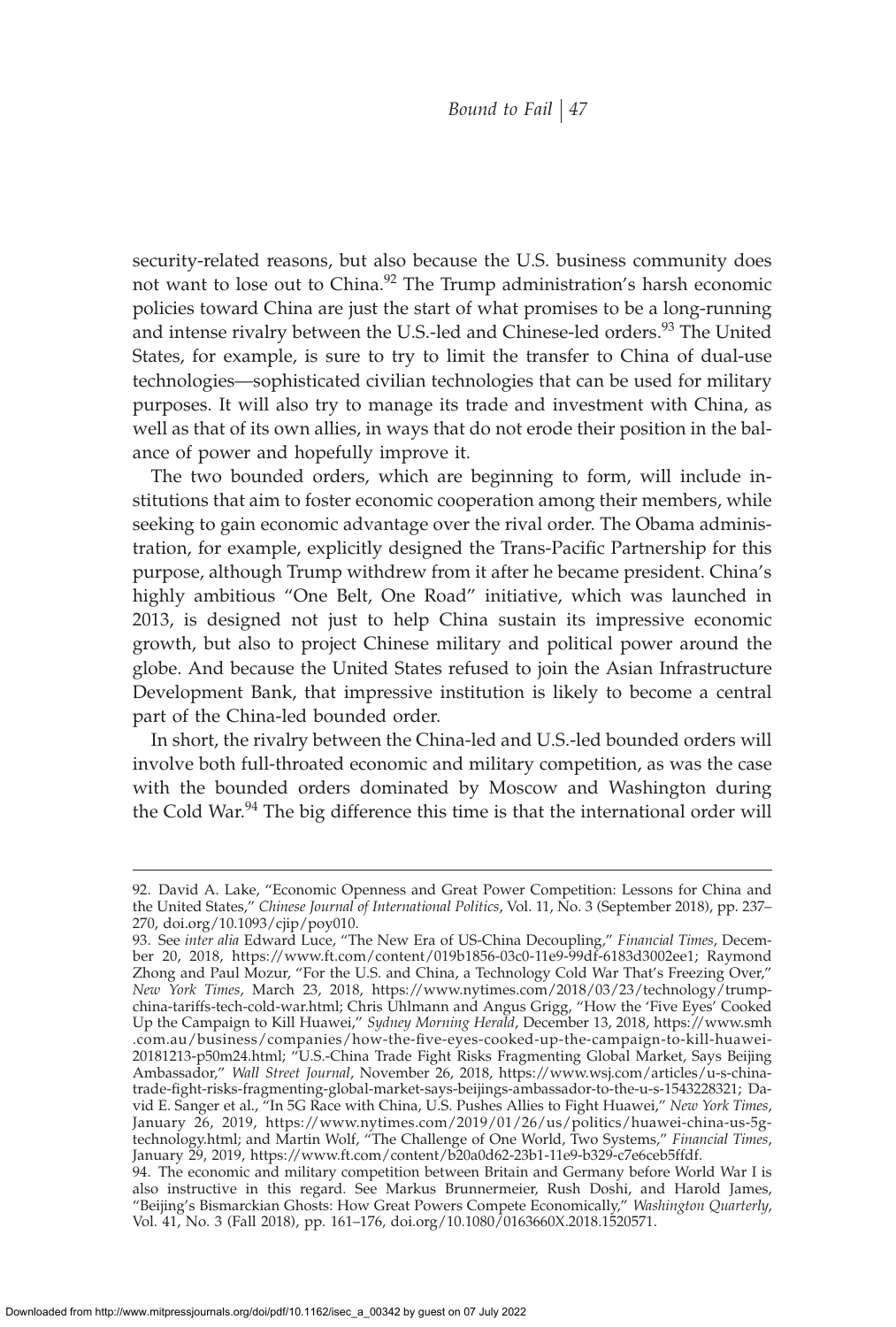be deeply involved in managing the cooperative aspects of the global economy, which was not the case during the Cold War.<sup>95</sup>

#### russia and europe

What about Russia? It is certainly a great power, which is why the emerging world is multipolar, not bipolar. But it will be by far the weakest of the three great powers for the foreseeable future, unless either the U.S. or Chinese economy encounters major long-term problems. The key question regarding Russia is: Which side, if any, will it take in the U.S.-China rivalry? Although Russia is now aligned with China, it is likely to switch sides over time and ally with the United States, simply because an increasingly powerful China is the greater threat to Russia, given their geographical proximity. Should Moscow and Washington forge closer relations because of their mutual fear of China, Russia will be loosely integrated into the U.S.-led bounded order. Should Moscow continue to have friendly relations with Beijing because it fears the United States more than it does China, Russia will be loosely integrated into the China-led bounded order. It is possible that Russia will try not to align itself with either side and remain on the sidelines.<sup>96</sup>

Finally, what about Europe? Most of the countries in Europe, especially the major powers, are likely to become part of the U.S.-led bounded order, although they are unlikely to play a serious military role in containing China. They do not have the capability to project substantial military power into East Asia, and they have little reason to acquire it, because China does not directly threaten Europe, and because it makes more sense for Europe to pass the buck to the United States and its Asian allies. U.S. policymakers, however, will want the Europeans inside their bounded order for strategically related economic reasons. In particular, the United States will want to keep European countries from selling dual-use technologies to China and to help put economic pressure on Beijing when necessary. In return, U.S. military forces will remain in Europe, keeping NATO alive and continuing to serve as the

<sup>95.</sup> There is a small chance that China will not continue its impressive rise and Russia will badly falter in the decades ahead, while the United States grows increasingly powerful. Should that happen, the international system would move from multipolarity back to unipolarity, which raises the obvious question: What would the international order look like, given that the sole pole would be a liberal democracy? Some U.S. policymakers would surely be tempted to try to create another liberal international order, but few are likely to advocate pursuing the ambitious policies that failed so badly in the post–Cold War period. Instead, they are likely to back efforts to erect a less ambitious liberal order. That effort, however, is likely to fail and lead to an agnostic international order. 96. Russia is unlikely to create a bounded order of its own if it stays on the sidelines, as it would not be waging security competition with either side. In the unlikely event that Russia needs its own bounded order, it heads a few weak regional institutions that might serve as the foundation for that order: the Commonwealth of Independent States, the Collective Security Treaty Organization, the Eurasian Customs Union, and the Eurasian Economic Union.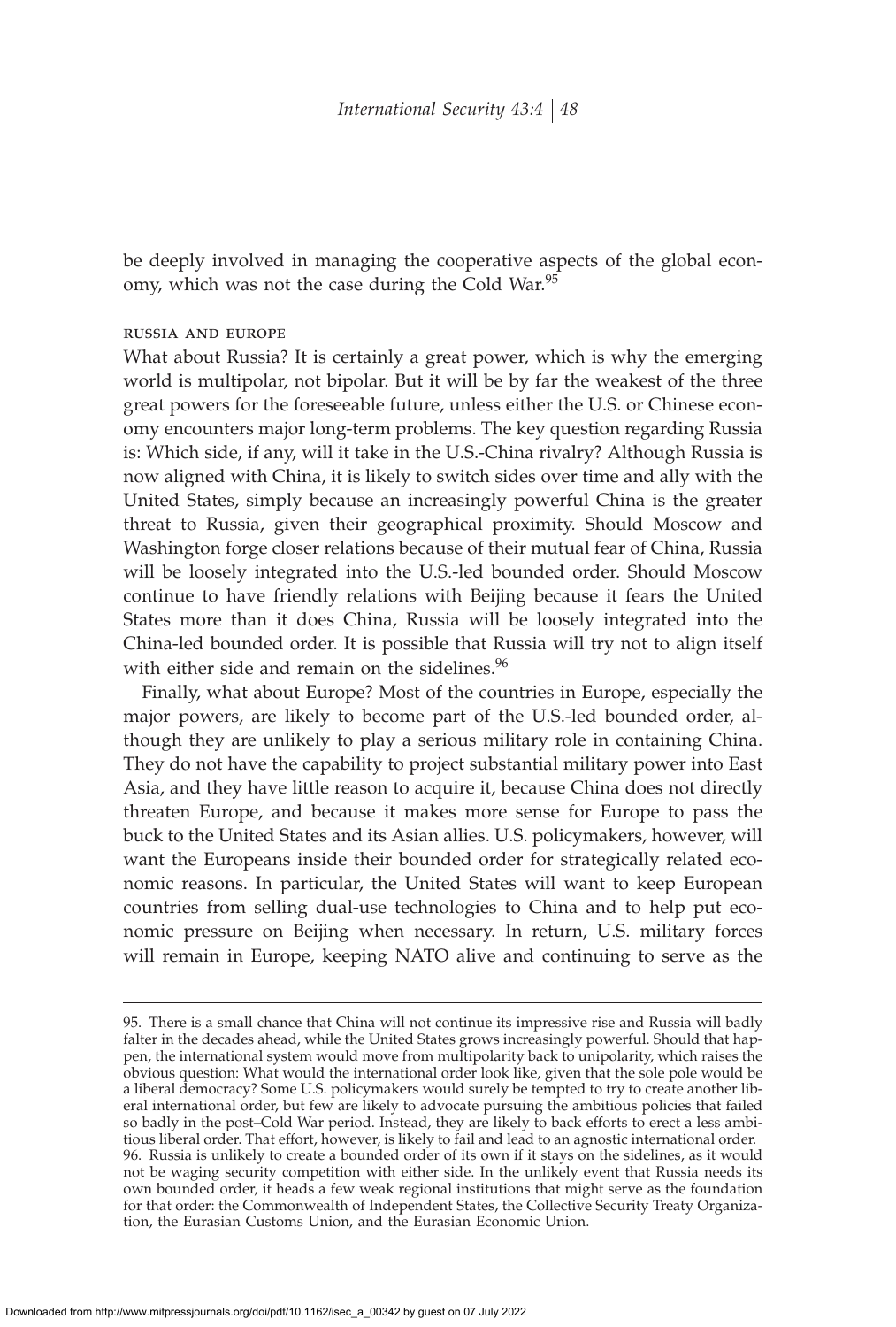pacifier in that region. Given that virtually every European leader would like to see that happen, the threat of leaving should give the United States significant leverage in getting the Europeans to cooperate on the economic front against China.

# *Conclusion*

The United States and its allies built a formidable order during the Cold War, but it was neither international nor liberal. It was a bounded order whose principal purpose was to wage security competition with a rival bounded order dominated by the Soviet Union. Both orders were realist at their core, not liberal or communist. The coming of unipolarity in the wake of the Cold War allowed the victorious West—with the United States taking the lead—to begin building a truly liberal international order. The hope was that it would act as a handmaiden for a peaceful and prosperous world.

During the 1990s and the first few years of the new century, it looked like the liberal order was going to work as intended and would have a long life. Advocates and architects could point to many successes, while acknowledging some failures. But starting around 2005, the order began to encounter serious problems, which have multiplied with time, to the point where it has begun to collapse. This outcome should have been foreseen, as the order had within it the seeds of its own destruction and thus was destined to fail sooner rather than later.

The attempt by the United States and its allies to create a liberal international order faced three main problems. First, it required the liberal states in the system, especially the United States, to pursue a highly revisionist and wildly ambitious policy of regime change that was almost certain to fail in an era in which nationalism, with its emphasis on sovereignty and selfdetermination, remains a remarkably powerful force. The policy was also stymied by balance of power politics at both the global and regional levels.

Second, by pushing for the free movement of people across borders and the delegation of substantial decisionmaking authority to international institutions, the expanding liberal order caused significant political problems inside the liberal states themselves. The results often clashed with beliefs about national identity and sovereignty, which matter greatly to most citizens in modern nation-states.

Third, although some people and countries benefited from hyperglobalization, it ultimately caused major economic and political problems inside the liberal democracies, which eventually led to a serious erosion of support for the liberal international order. At the same time, the economic dynamism that comes with hyperglobalization helped China rapidly turn itself into